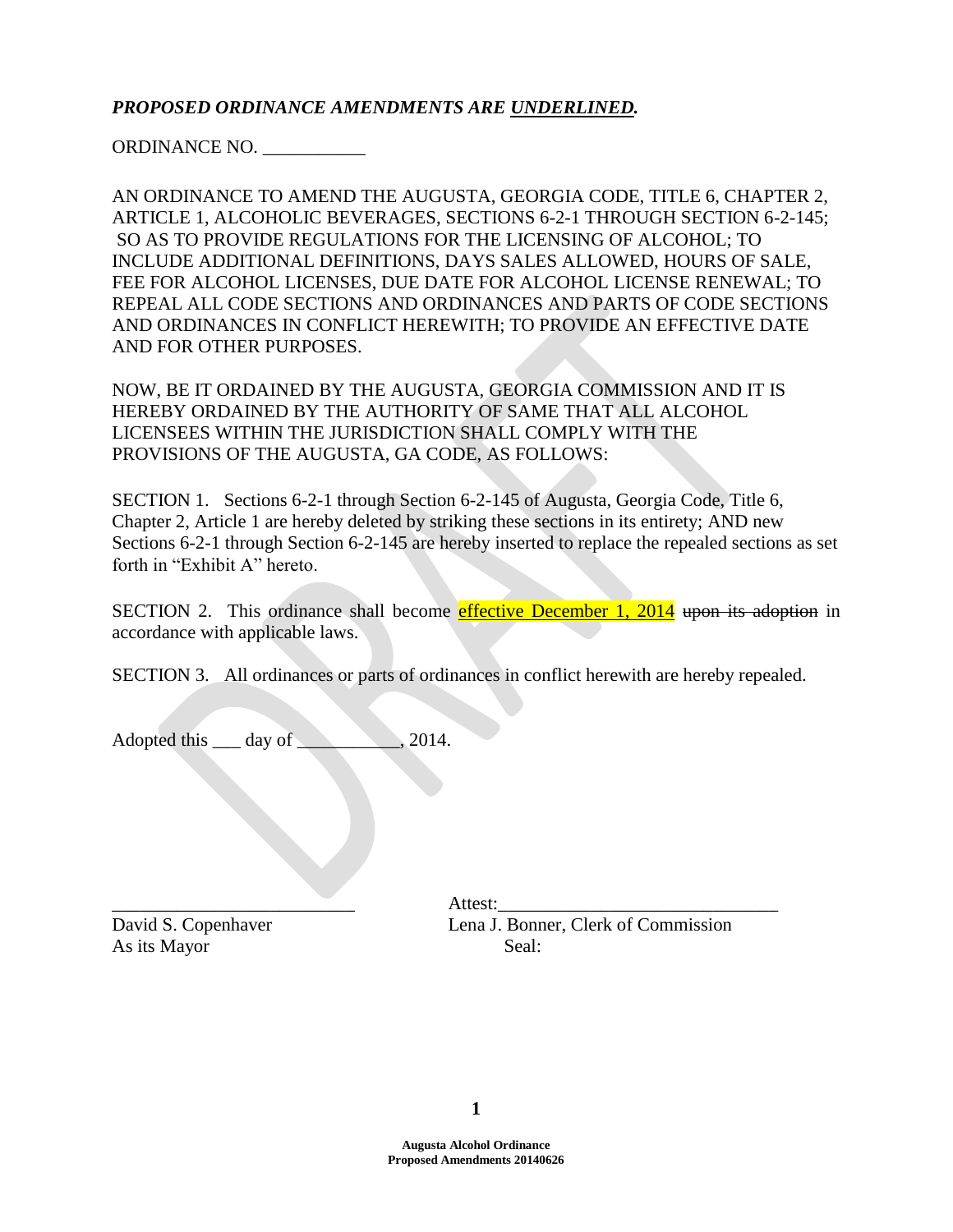# **CERTIFICATION**

The undersigned Clerk of Commission, Lena J. Bonner, hereby certifies that the foregoing Ordinance was duly adopted by the Augusta, Georgia Commission on \_\_\_\_\_\_\_\_\_\_\_\_\_\_\_\_, 2014 and that such Ordinance has not been modified or rescinded as of the date hereof and the undersigned further certifies that attached hereto is a true copy of the Ordinance which was approved and adopted in the foregoing meeting(s).

\_\_\_\_\_\_\_\_\_\_\_\_\_\_\_\_\_\_\_\_\_\_\_\_\_\_\_\_\_\_ Lena J. Bonner, Clerk of Commission

Published in the Augusta Chronicle.

Date: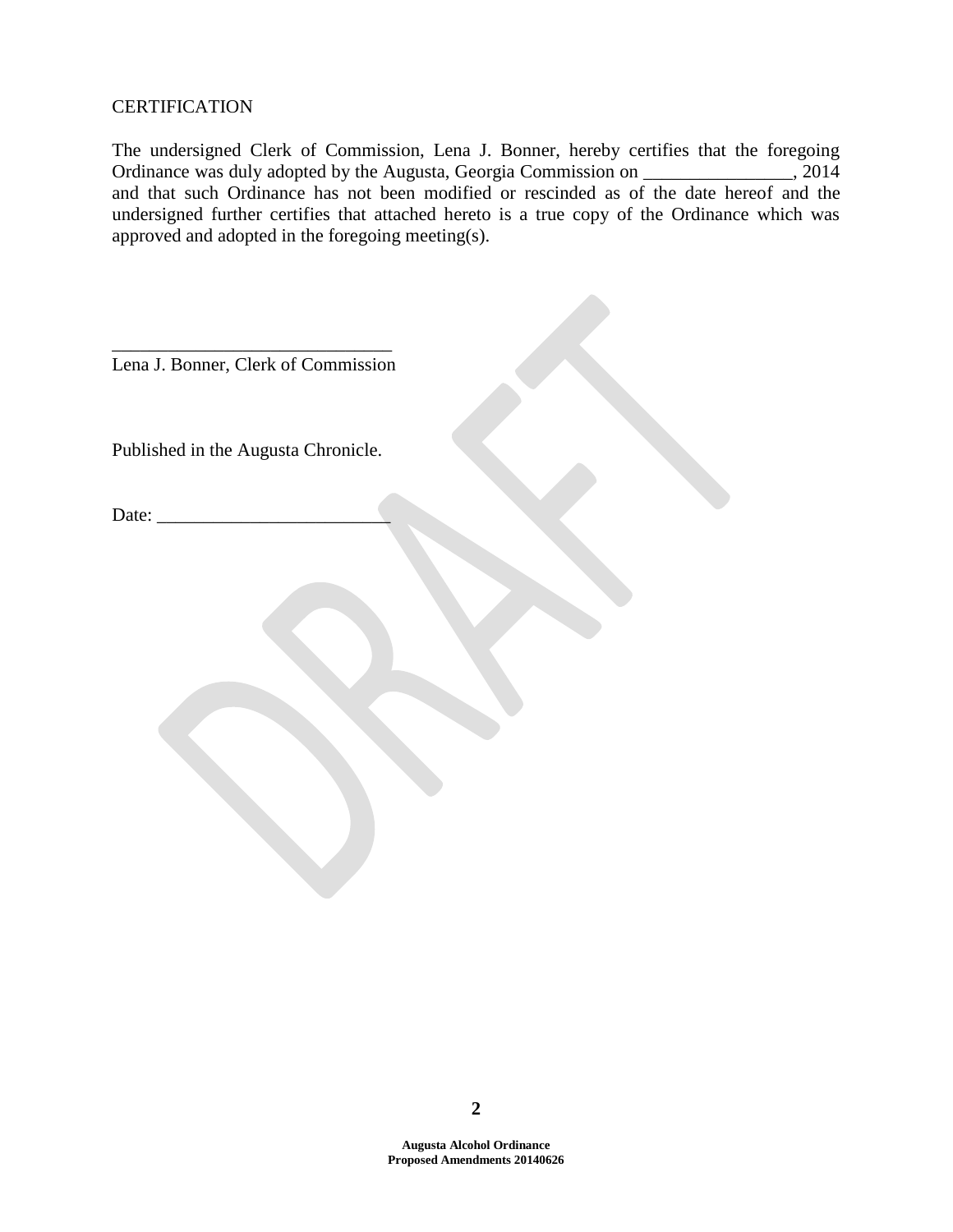# *"EXHIBIT A"*

Chapter 2

# ALCOHOLIC BEVERAGES ARTICLE 1 IN GENERAL

# **Sec. 6-2-1. Purposes.**

This Chapter has been enacted in accordance with a plan designed for the purposes, among others, of promoting the health and general welfare of the community, to establish reasonable and ascertainable standards for the regulation and control of the licensing and sale of alcoholic beverages and operation of bottle houses, to protect and preserve schools and churches, to give effect to existing land use and to preserve certain residential areas, with reasonable consideration, among others, to the character of the areas and their peculiar suitability for particular uses, the congestion in the roads and streets, and with a general view of promoting desirable living conditions and sustaining stability of neighborhood and property values, and to protect against the evils of concentration of the retail outlets for whiskey in one (1) family or to prevent undesirable persons from engaging in or having any interest in alcoholic beverages.

## **Sec. 6-2-2. Definitions.**

The following are definitions of terms as used in this Chapter:

(a) *Alcohol.* Ethyl alcohol, hydrated oxide of ethyl or spirits of wine, from whatever source or by whatever process produced.

(b) *Alcoholic beverage.* Alcoholic beverage includes all drinks or beverages containing alcohol, including, but not limited to, distilled spirits, beer, malt beverage, wine or fortified wine.

(c) *Alcoholic Treatment Center:* Any state owned or state operated hospital, community mental health center, or other facility utilized for the diagnosis, care, treatment, or hospitalization of persons who are alcoholics and any other hospital or facility within the State of Georgia approved for such purpose by the department, including the buildings and the surrounding property or campus directly incorporated into such use.

(d) *Bar/ Pub:* An established place of business which is licensed to sell alcoholic beverages for consumption on the premises and may serve meals to be consumed on the premises and which also may provide live entertainment or contests involving strength or skill and may provide electronic games or pool tables.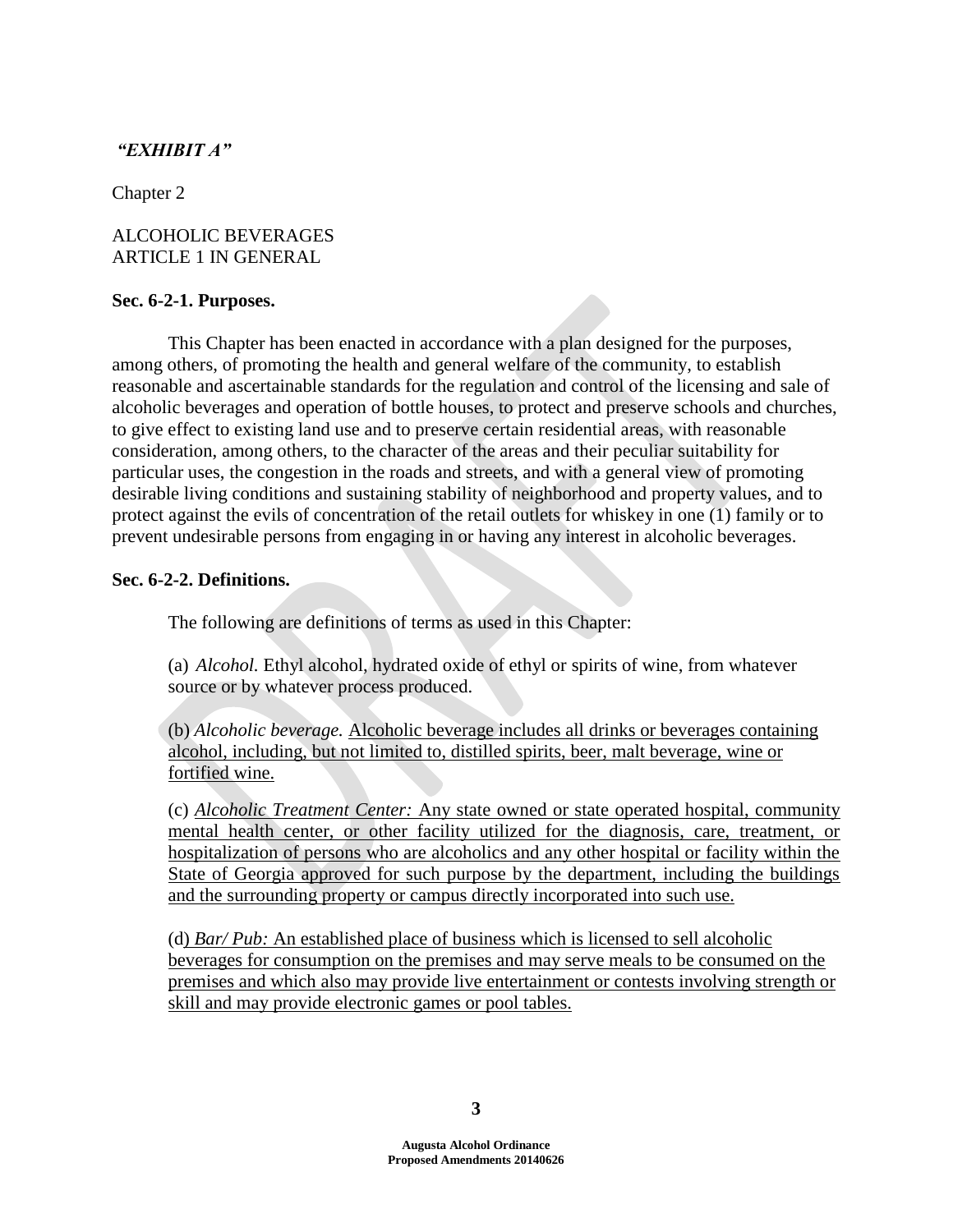(e) *Beer*. Any alcoholic beverage obtained by the fermentation of barley, malt, hops, or any other similar product, or any combination of such product in water containing not more than 6% alcohol by volume, and including ale, porter brown style lager beer, small beer, and strong beer.

*(*f*) Caterer - Licensed alcoholic beverage caterer.* Any retail dealer who has been licensed by Augusta, Georgia pursuant to this chapter and pursuant to Georgia law.

(g) *Church:* A permanent building owned and operated exclusively by a religious organization and publicly designated a church where persons regularly assemble for religious worship. The minimum distance requirements from church buildings shall not apply to space in a shopping center or residences also used for religious purposes.

(h) *Dinner theater:* An established place of business that is defined as a restaurant as in section 6-2-2(u) with the exception that a fee may be collected upon entrance to the business which provides theatrical entertainment during the course of the meal.

(i) *Director of Planning and Development.* The person named as director of the Augusta Planning and Development Department, or any designated representative thereof.

(j) *Drinking alcohol on city streets prohibited.* Except as provided in paragraph (1) below, it shall be unlawful for any licensed establishment to dispense any alcoholic beverage in an open container for removal from the premises, and it shall be unlawful for any person to remove from an alcoholic beverage establishment any open container of alcoholic beverage or to drink or attempt to drink any alcoholic beverage from any open container or to possess in any open container any alcoholic beverage on the streets, sidewalks, rights-of-way, and parking lots, whether public or private, within the limits of Augusta, Georgia.

(1) *Outside consumption of alcoholic beverage permitted in certain area;* Restaurants (eating establishments) as defined in *Section 6-2-52* that have complied with Augusta-Richmond County Code *Section 3-8-11 (a)(b) Sidewalk Encroachments,* may allow customers to consume an alcoholic beverage at the outside table while dining.

*(k) Entertainment Venue* shall mean an establishment which is licensed to sell alcoholic beverages for consumption on the premises and which derives at least 50 percent of its total annual gross entertainment and beverages sales from the sale of entertainment admission tickets, and shall further mean an entertainment venue meeting criteria for license eligibility provided in section 6-2-52.

(l) *Growler.* The term growler shall mean a glass or ceramic bottle or jug not to exceed 64 ounces that is filled by a licensee or employee of a licensee with beer from a keg and securely sealed for off-premises consumption. Growlers may only be filled from kegs procured by the licensee from a duly licensed wholesaler and the filling of growlers by means of a tapped keg shall not constitute the breaking of a package as contemplated by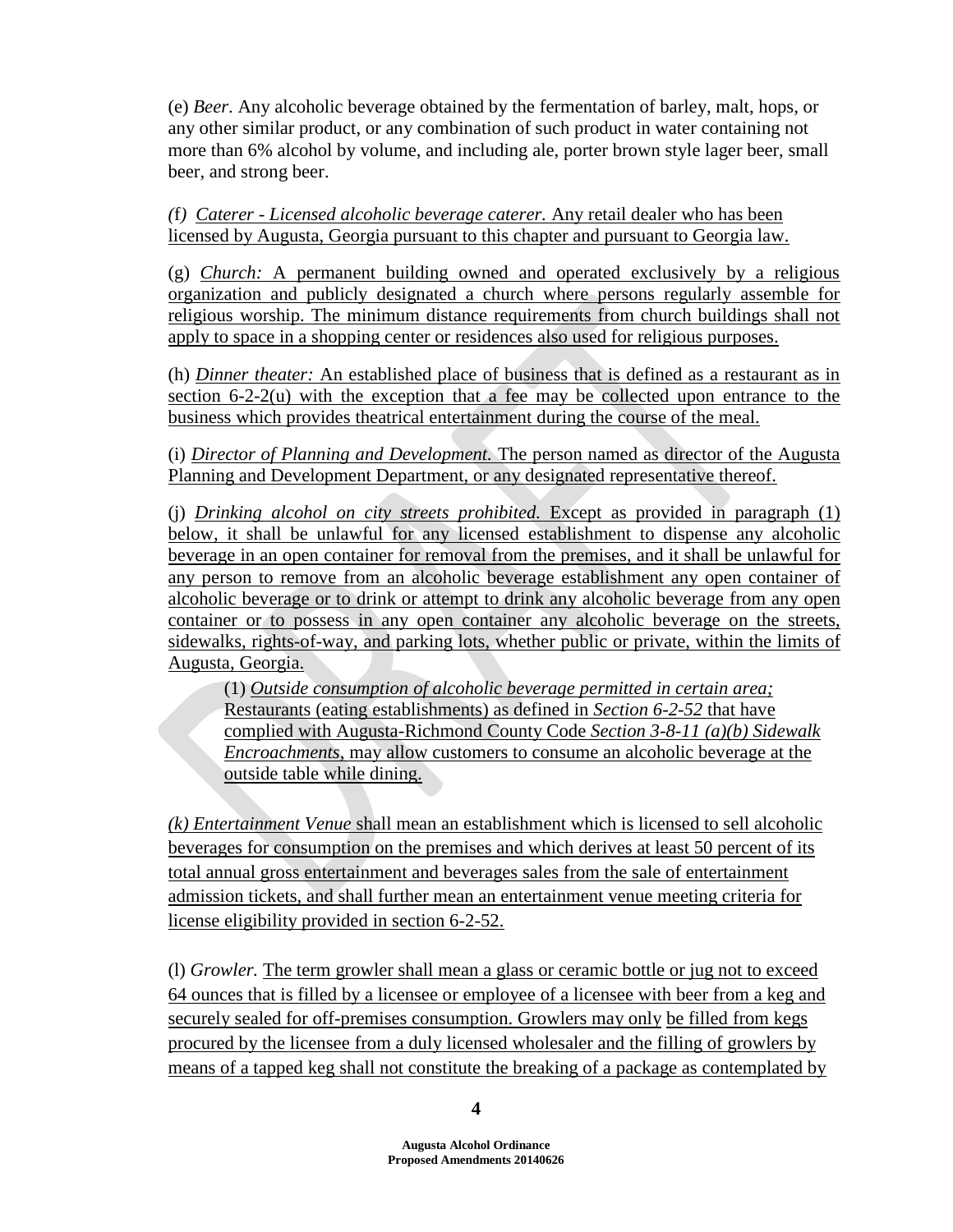O.C.G.A. § 3-3-26 and they cannot be in the possession or control of retailer selling distilled spirits by the package.

(m) *Hotel:* A building or other structure kept, used, maintained, advertised and held out to the public to be a place where sleeping accommodations are offered for adequate pay to travelers and guests, whether transient, permanent or residential, in which 50 or more rooms are used for the sleeping accommodations of such guests, such sleeping accommodations being conducted in the same building or in separate buildings or structures used in connection therewith that are on the same premises and are a part of the hotel operation. Motels meeting the qualifications set out in this definition for hotels shall be classified in the same category as hotels.

(n) *Housing Authority Property* means any property containing 300 housing units or fewer owned or operated by a housing authority created by Article 1 of Chapter 3 of Title 8, the "Housing Authorities Law".

(n) *Liquor.* Distilled spirits, which means any alcoholic beverage obtained by distillation or containing more than 21% alcohol by volume, including but not limited to all fortified wines.

*(*p*) Lounge* means a separate room connected with a part of and, adjacent to a restaurant or located in a hotel.

*(*q) *Main entrance door/ front door* means the principal entrance by which access may be obtained to the operational area of a structure.

*(*r*) Nightclub:* An established place of business which is licensed to serve alcoholic beverages for consumption on the premises (the sale of alcoholic beverages being the dominant part of its business) and which also may provide live entertainment.

(s) *Off-premises consumption.* The sale of alcoholic beverages in unbroken packages for consumption in a location other than the licensed premises.

(t) *On-premises consumption.* The sale of alcoholic beverages by the drink or in broken packages for consumption on the licensed premises.

(u) *Premises.* One physical identifiable place of business consisting of one room, or two or more contiguous rooms operating under the same trade name where distilled spirits by the drink are sold. On premises outlets which cannot be determine as one identifiable place of business shall require additional licenses regardless of such establishments having the same trade name, ownership, or management; provided nothing herein shall require additional licenses for service bars, or portable bars used exclusively for the purpose of mixing or preparing such drinks when such bars are accessible only to employees of the licensed establishment and from which drinks are prepared to be served in the licensed premises. Premises shall not include common facilities located in a shopping center area.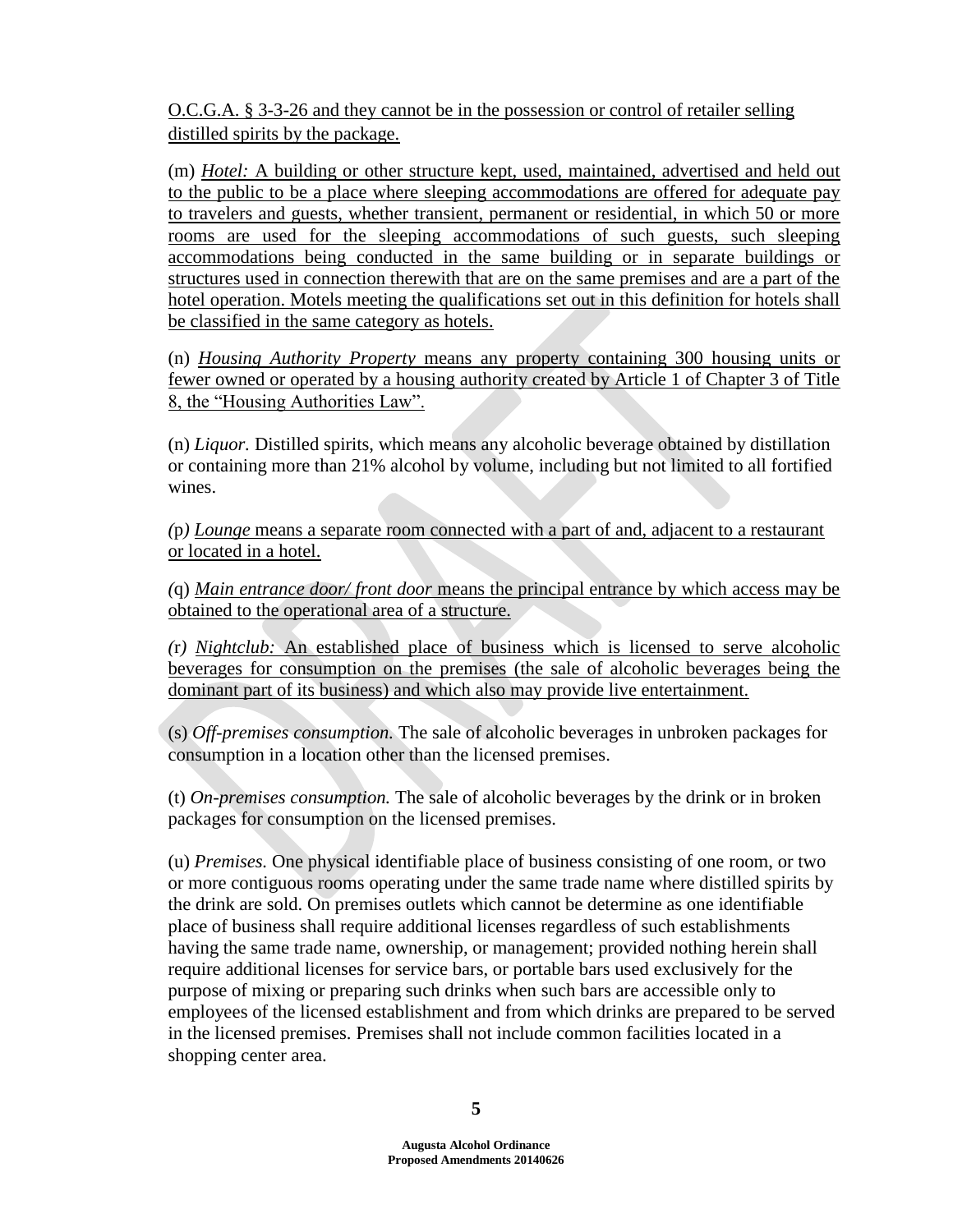(v) *Package.* A bottle, can or other original consumer container.

(w) *Private club* means any nonprofit corporation or association organized under the laws of this state which:

(1) Has been in existence at least one year prior to filing an application for a license;

(2) Has at least 75 regular dues-paying members; and

(3) Owns, hires or leases a building or space within a building for the reasonable use of its members, which building or space:

a. Has suitable kitchen and dining room space and equipment;

b. Is staffed with a sufficient number of employees for cooking, preparing and serving meals for its members and guests; and

c. Has no member, officer, agent or employee directly or indirectly receiving, in the form of salary or other compensation, any profits for the sale of alcoholic beverages beyond a "fixed salary," as such term is defined in O.C.G.A. § 3-7-1, as amended from time to time.

(x) *Restaurant:* An established place of business:

(1) Which is licensed to sell alcoholic beverages for consumption on the premises but promotes the sale of prepared food as a dominant part of the business;

(2) Which has adequate facilities and sufficient employees for cooking or preparing and serving such meals for consumption at tables in dining rooms on the premises and a seating capacity of at least 40 people;

(3) Which derives at least 50 percent of its gross food and beverage income from the sale of such meals prepared, served, and consumed on the premises; (4) Which charges no fee for admission or contests nor allows an independent individual to charge fees for admission or contests on the premises;

(5) Which serves food during all hours of operation.

(6) Not withstanding any other criterion in this section, licensees operating as **Hybrid Restaurants** may elect to operate as a bar and may charge after 9:00 p.m. cover charges for live entertainment and contests not adult oriented in nature subject to Section 6-2-52, provided that the licensee obtains a certificate from the Fire Marshall which states the maximum occupancy limits during restaurant operations and the maximum occupancy limit once food service stops and the restaurant functions as a bar, and **they meet all of the distance criteria in sections 6-2-64 and the 50 percent food sales criterion of subsection (3) of this section and provided further that no persons under the legal drinking age of 21 shall be allowed after the time such licensees begin to charge a cover charge** and provided that licensees post a sign which is visible upon entry to the establishment which shall read "*This establishment may charge a cover charge after 9:00 p.m. and no persons under the legal drinking age of 21 shall be allowed on the premises after 9:00 p.m. as per Section 6-2-2(w)(7) of the Augusta, Georgia Code.*" and upon initial application with the Planning and Development Department or upon annual renewal the licensee must indicate the intent to charge a cover charge under this section. Failure to declare the intent to charge a cover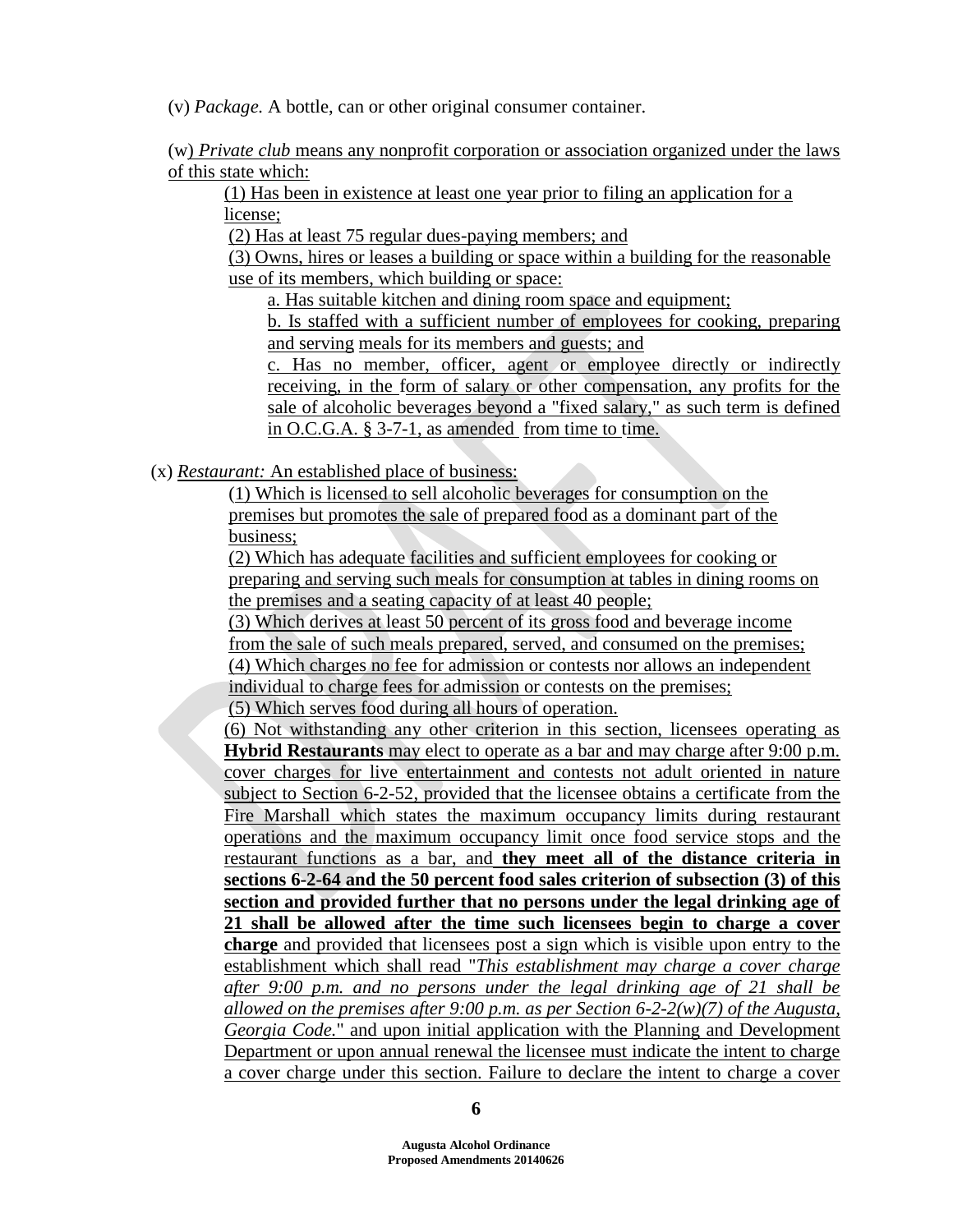charge may result in revocation of the alcoholic beverage license. Restaurants which elect to charge a covercharge are required to pay an annual regulatory fee as required is Section 2-1-3 (c ) of the Augusta-Richmond County Code.

(y) *Retail sale.* The sale of alcoholic beverages either in unbroken packages or for consumption on the premises, only to consumers and not for re-sale.

# *(z) St. Patrick's Day holiday period* means March 16 through March 18 of each year.

(*aa*) *Wine.* Any alcoholic beverage containing not more than 21% alcohol by volume, made from fruits, berries or grapes, either by natural fermentation or by natural fermentation with brandy added. The term includes but is not limited to, all sparkling wines, champagnes, combinations of such beverages, vermouths, special natural wines, rectified wines, and like products. The term does not include cooking wine mixed with salt or other ingredients so as to render it unfit for human consumption as a beverage.

# *(Fees are subject to change / contact the Planning & Development Department for the current fee schedule.)*

# **Sec. 6-2-3. Sale a privilege, not a right.**

Nothing in this chapter shall be construed as giving a person a right to sell alcoholic beverages, but the manufacture, sale, and distribution of alcoholic beverages is declared to be a privilege in this state and in Augusta-Richmond County. All alcoholic beverage licenses or permits issued hereunder to carry out such business during the term of the license is subject to all terms and conditions imposed by this chapter and related laws and other ordinances of Augusta Georgia relating to such business, as amended from time to time by the Mayor and Commission.

# **Sec. 6-2-4. In general.**

It shall be unlawful for any person, corporation, partnership, association or any other entity, unless specifically exempt under this Ordinance, to engage in any of the following activities:

(a)To drink, serve or offer for drinking or have possession for sale or distribution, any type of alcoholic beverage in any Augusta-Richmond County park, playground or building without a license and business tax certificate.

(b) To sell or offer for sale, or serve for remuneration whether the payment is direct or indirect, any alcoholic beverage at retail or wholesale without a license and business tax certificate.

(c) To engage in any act involving the sale, service or consumption of alcoholic beverages prohibited by laws of the State of Georgia.

(d) To violate any of the provisions of this chapter.

**Sec. 6-2-5. Consumption at parks, playgrounds, public streets and public areas owned or operated by Augusta.**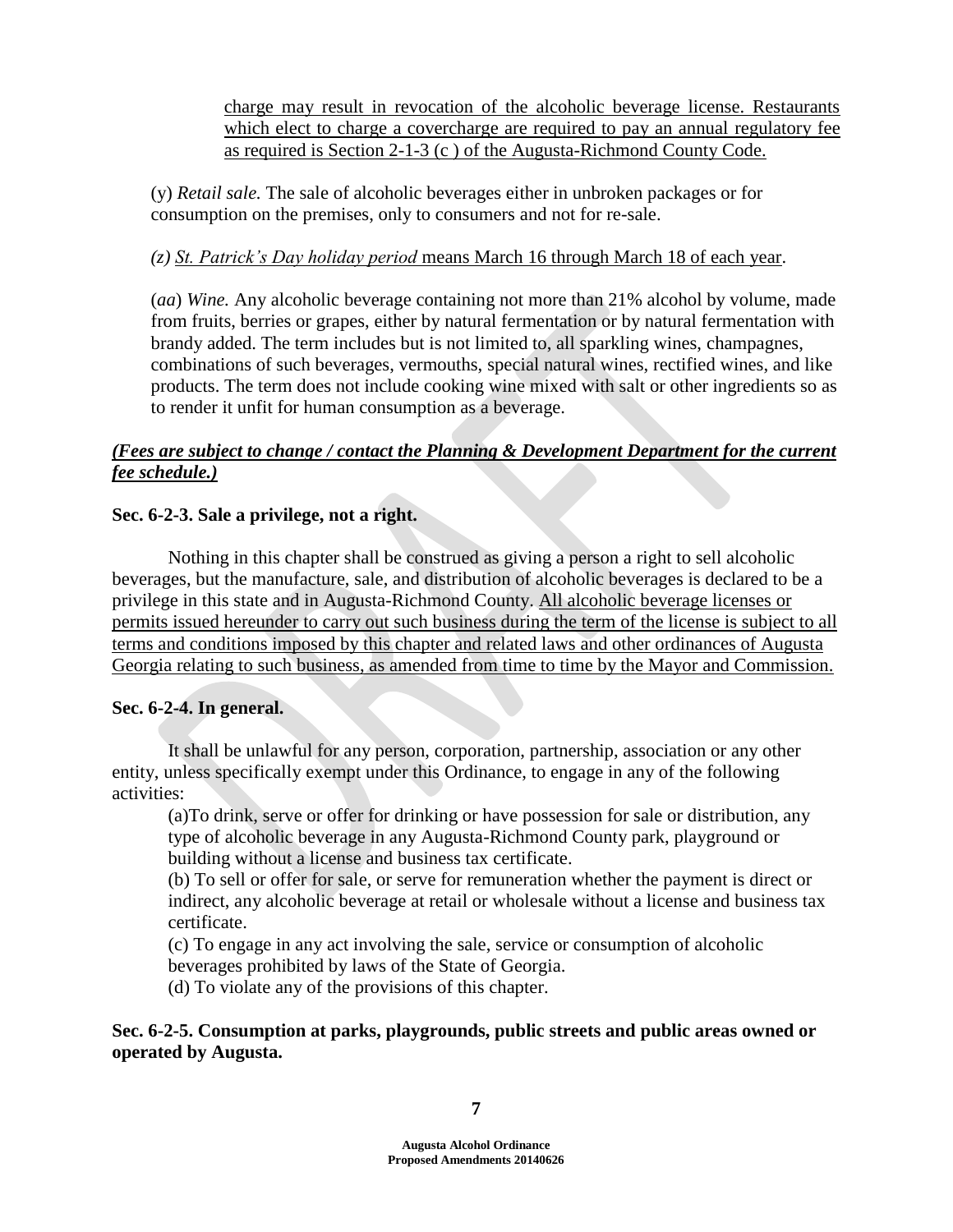(a) It shall be unlawful for any person to serve, to consume or offer for the purpose of consumption to anyone else or to be in possession of beer, wine, or any type of intoxicating liquor or beverages, in and on any public park, playground, or building thereon, or other public area, owned or operated by Augusta, at any time whatsoever, with the exception of Julian Smith Casino, Julian Smith Park Barbecue Pit, Fleming Park Community Center, Reynolds Park, Jamestown Community Center, Hephzibah Community Center and McBean Community Center, May Park, Brigham Center, Savannah Place, Warren Road Community Center, New Savannah Bluff Lock & Dam Recreation Area, Gracewood Community Center, McDuffie Wood, Diamond Lakes Community Center, Bernie Ward Community Center, Blythe Area Recreation Center, The Boathouse, Old Government House, Minnick Park, Augusta Municipal Golf Course, Eastview Park and Doughty Park, Sandhills Recreation Center, Augusta Common, 8th Street Plaza, Augusta Canal National Heritage Area or any other recreational facility or property owned, controlled, or maintained by Augusta, except in accordance with subsection (b), (c), and (d) below, or otherwise provided by the Augusta-Richmond County Code or Georgia law.

(b) Prior written approval must be obtained from the Sheriff of Richmond County, Georgia, and the Director of the Recreation Department, when alcoholic beverages are served or consumed at Julian Smith Casino, Julian Smith Park Barbecue Pit, Fleming Park Community Center, Reynolds Park, Jamestown Community Center, Hephzibah Community Center and McBean Community Center, May Park, Brigham Center, Savannah Place, Warren Road Community Center, New Savannah Bluff Lock & Dam Recreation Area, Gracewood Community Center, McDuffie Wood, Diamond Lakes Community Center, Bernie Ward Community Center, Blythe Area Recreation Center, The Boathouse, Old Government House, Minnick Park, Augusta Municipal Golf Course, Eastview Park and Doughty Park, Sandhills Recreation Center, Augusta Common, 8th Street Plaza, or any other recreational facility or property owned, controlled, or maintained by Augusta.

(c) Prior written approval must be obtained from the Sheriff of Richmond County, Georgia and the Director of Riverwalk, when alcoholic beverages are served or consumed at Augusta Common or the 8th Street Plaza.

(d) Prior written approval must be obtained from the Sheriff of Richmond County, Georgia and the Augusta Canal Authority when alcoholic beverages are served or consumed at Augusta Canal National Heritage Area.

(e) It shall be unlawful for any person to serve, to consume or offer for the purpose of consumption to anyone else or to be in possession of beer, wine, or any type of intoxicating liquor or beverages, in an open container, cup, or glass, on any public street, sidewalk, alley, or other public area, owned or operated by Augusta, at any time whatsoever, except in accordance with subsection (b),(c), and (d) above, or otherwise provided by the Augusta-Richmond County Code or Georgia law.

## **Sec. 6-2-6. Right of Augusta-Richmond County officials to enter premises for enforcement purposes.**

Agents and inspectors appointed by the Augusta-Richmond County Commission for the enforcement of this Ordinance, including officers of the Richmond County Sheriff's Department, are empowered and authorized to enter upon the premises of any person or entity engaged in the manufacture, sale, distribution, storage, or transportation of alcoholic beverages and liquors at any time for the purpose of inspecting said premises and shall have access during such inspection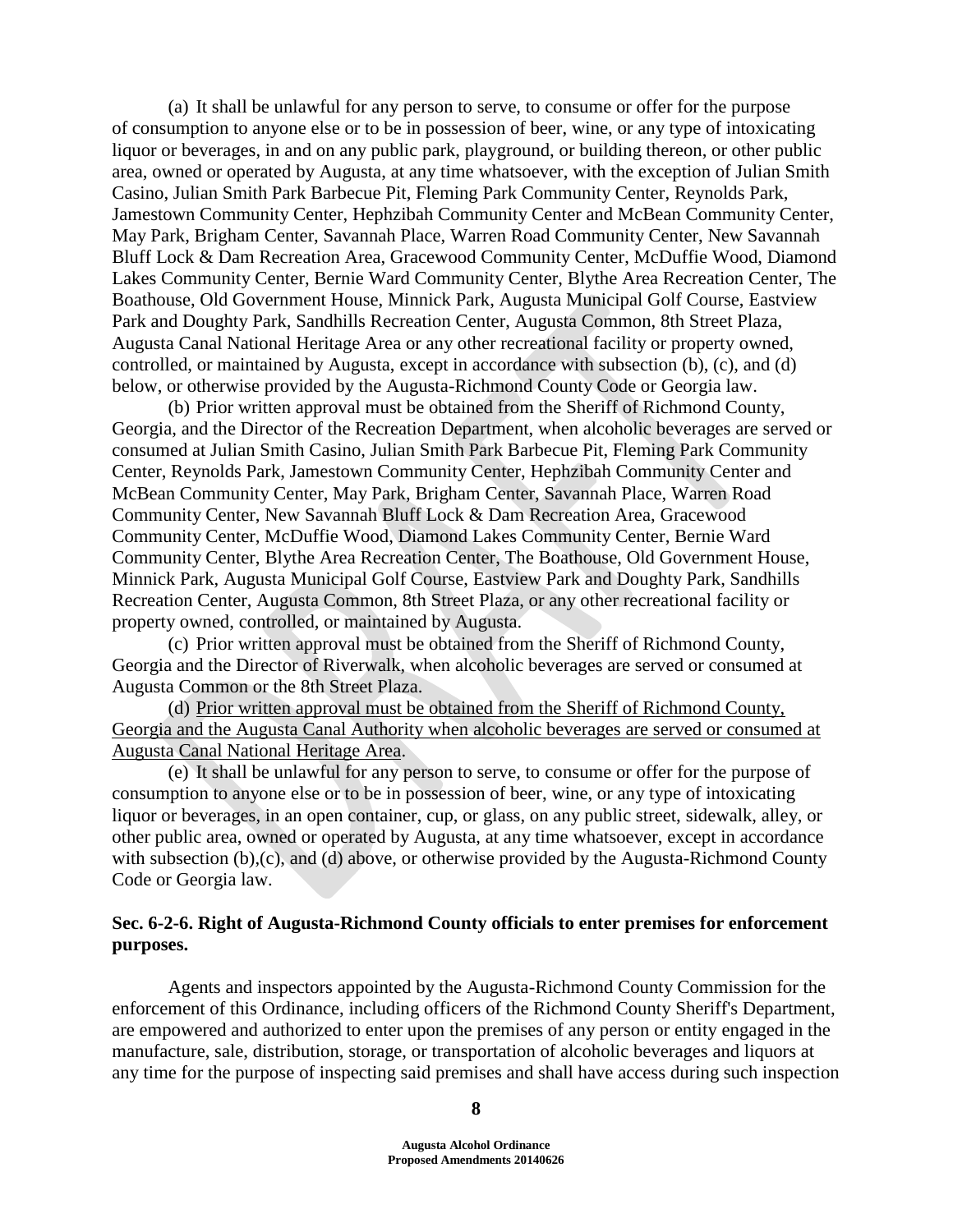to all books, records, and supplies relating to the manufacture, sale, distribution, storage, and transportation of alcoholic beverages and liquors.

# **Sec. 6-2-7. Notice to Augusta-Richmond County of disciplinary action against licensee.**

(a) Disciplinary action as used herein means any action taken by any municipal, county, state, or federal agency against the licensee, his employees, or his place of business, including, but not limited to:

> (1) Arrest by local, state, or federal authorities of the licensee or of any of his employees.

> (2) Citations issued by local, state, or federal authorities, to the licensee or any of his employees.

(3) Indictments, presentments, or accusations in any local, state, or federal courts against the licensee or any of his employees.

(4) Conviction of, or penalties imposed pursuant to a plea of nolo contendere or non-vult against, the licensee or any of his employees in any local, state, or federal court.

(5) Penalties imposed by any regulatory agency against the licensee or any of his employees.

(6) Any other written charges or reprimands by local, state, or federal authorities.

(b) Any licensee who has any disciplinary action taken against him or his employees by any authority, either municipal, county, state or federal, shall notify the Augusta-Richmond County Commission in writing within forty-eight (48) hours of such action, and of the disposition of any charges or the time and place where such charges will be heard. Any licensee who fails to so notify the Commission within the prescribed time may be cited before the Commission to show cause why his license shall not be suspended or revoked. Notice shall be sent to the Commission, c/o Director of Planning and Development, P.O. Box 9270, Augusta, Georgia 30906.

# **Sec. 6-2-8. Days sales allowed.**

(a) Consumption On-Premise licensees hereunder are allowed to sale on Sundays during the St. Patrick's Day holiday period (as defined) during the hours specified in 6-2-15; otherwise On-Premise licensees shall not permit the sale of any alcoholic beverage on Sunday (except as provided in sections 6-2-15 and 6-2-16).

(b) Off-Premise Consumption licensees hereunder may permit the sale of packaged alcoholic beverages seven-days a week as provided in sections 6-2-14. Furthermore, no liquor store may be open on Thanksgiving Day or Christmas Day.

(c) Election days. Pursuant to the delegation of authority granted to Richmond County by Act No. 750 (House Bill No. 247) approved April 10, 1985, amending Official Code of Georgia Annotated section 3-3-20(b)(B), the sale by wholesale and retail of alcoholic beverages, to wit: distilled spirits, wine and malt beverages, shall be lawful during the polling hours of any election; however, nothing herein shall authorize the sale of alcoholic beverages within two hundred fifty (250) feet of a polling place during such time as the polls are opened.

(d) Notwithstanding the foregoing, no alcoholic beverages of any kind shall be sold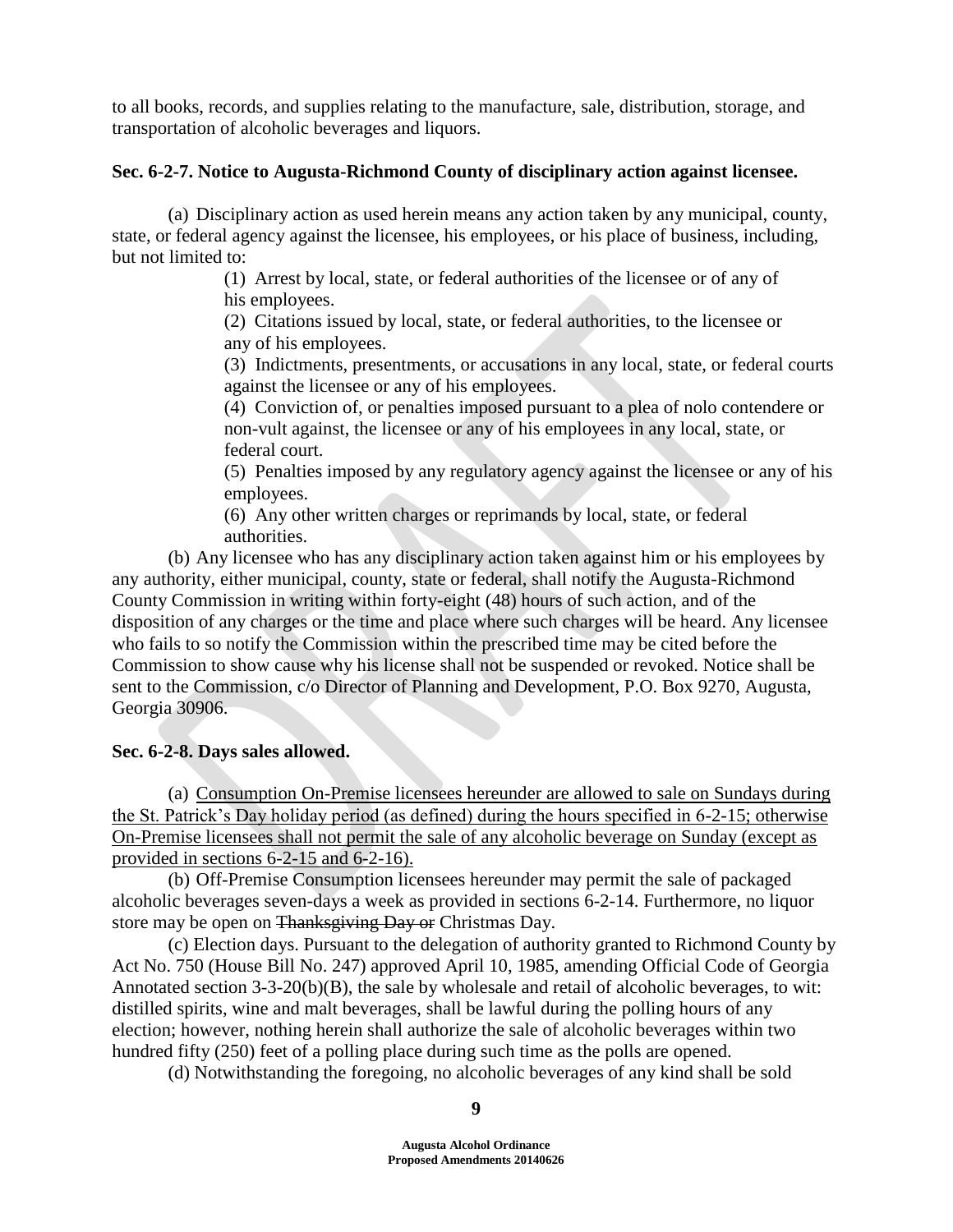during any day or part of the day when the sale of said alcoholic beverage is prohibited by state law.

(e) On all days and times that the sale of alcoholic beverages is prohibited by state law, consumption-on-premises licensees shall not open for any purposes (except as provided in sections 6-2-15 and 6-2-16 except with the prior written permission and consent of the Richmond County Sheriff's Department, for maintenance or similar purposes.

# **Sec. 6-2-9. Reading of regulations required.**

No person shall be approved for a license hereunder, unless such person shall have read the Augusta-Richmond County wine, beer and whiskey regulations in full text, and shall certify in writing the fact of such reading and the knowledge thereof.

# **Sec. 6-2-10. Copy of regulations to be maintained on premises; employees to be instructed.**

It shall be the duty of the management of the premises licensed under this Ordinance to maintain a copy of this Ordinance, or the ordinance from which this Ordinance derives, and all amendments thereto, on such premises, and to instruct each and every employee on the terms thereof.

# **Sec. 6-2-11. Adulteration of beverages, refilling bottles, etc**.

It shall be unlawful for any person to add to the contents of any bottle labeled as containing an alcoholic beverage, or to refill any such empty bottle, or in any manner to misrepresent the quantity, quality or brand name of any alcoholic beverage.

## **Sec. 6-2-12. Illumination of certain premises.**

All premises for which a Class A (on-premises consumption of beer), C (on-premises consumption of wine) or E (on-premises consumption of liquor) license has been issued under the provisions of this Ordinance shall be adequately illuminated so that all hallways, passage ways and open areas may be clearly seen by customers therein.

## **Sec. 6-2-13. Advertising signs.**

Signs advertising alcoholic beverages must be turned off when the business is closed or the sale of alcoholic beverages is prohibited.

## **Sec. 6-2-14. Hours of sale.**

(a) *Generally.* Any and all holders of licenses under the authority of this Ordinance shall observe the following schedule of hours of operation, which shall be determined by Eastern Standard Time or daylight savings time, whichever is in effect:

(1) Holders of Class A, C, and E licenses (on-premises consumption of beer, wine and liquor) shall not open for business earlier than 8:00 a.m. Monday through Friday and may serve any authorized alcoholic beverage until 2:30 a.m. on the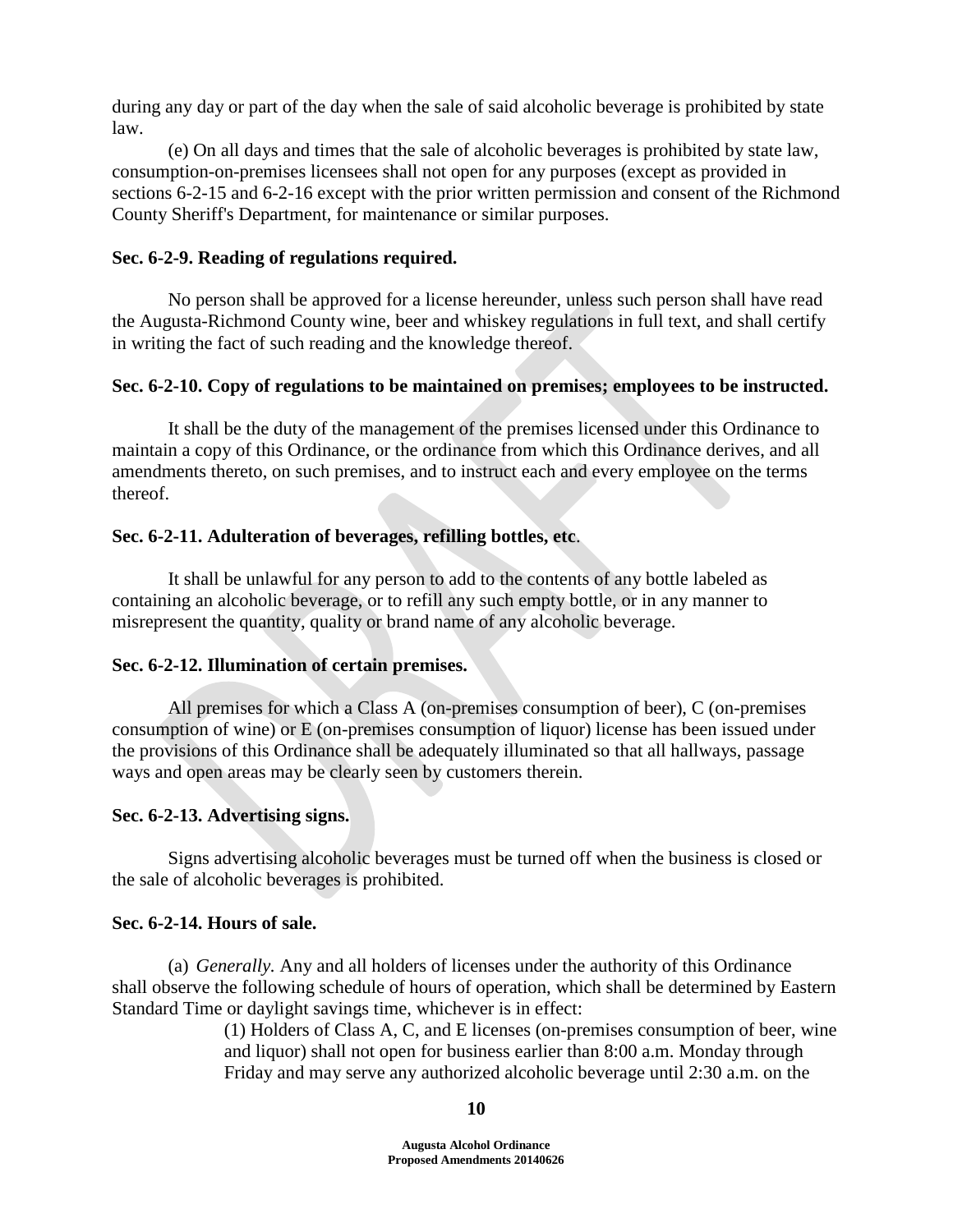next following day; provided, further that said premises shall be vacated of all persons, including employees, by no later than 3:00 a.m. On Saturday, consumption on-premises license holders shall not open for business earlier than 8:00 a.m. and may serve authorized alcoholic beverages until 11:55 p.m. on Saturdays and the two (2) hours immediately following such time; provided, further, that said premises shall be vacated of all persons, including employees, by no later than 2:30 a.m. on Sunday.

Where the sale of alcoholic beverages is in conjunction with the sale of food, the aforesaid hours of sale shall be applicable only to the sale of alcoholic beverages and not applicable to the sale of food; provided, however, no alcoholic beverage shall be allowed to remain on any bars, tables, or be in possession of patrons after 3:00 a.m. Tuesday through Saturday and 2:30 a.m. Sunday, and the inventory of alcoholic beverages must be secured as described in section 6-2-17 of this Ordinance.

(2) Holders of a Class F license (off-premises consumption of liquor) shall not open for business earlier than 8:00 a.m. Monday through Saturday and may remain open for business until 11:45 p.m. Monday through Saturday. Holders of a Class F license (off-premises consumption of liquor) shall not open for business earlier than 12:30 p.m. on Sunday and may remain open for business until 11:30 p.m. on Sunday.

(3) Holders of Class B and D licenses (off-premises consumption of beer and wine) who are not licensed to sell liquor shall be prohibited from selling beer and/or wine only between the hours of 11:45 p.m. Saturday and 12:30 p.m. on Sunday and between 11:30 p.m. on Sunday and 6:00 a.m. on the Monday next following.

(4) No licensee, employee of such licensee, or any person acting on behalf of such licensee shall furnish, or give beverage alcohol to any person on any day or at any time when the sale of same is prohibited by law.

#### **Sec. 6-2-15. Sunday Sales.**

(a) The sale of alcoholic beverages is authorized for consumption on-premises in eating establishments, or inns, as defined herein, on Sundays between the hours of 12:30 p.m. and 2:00 a.m. Monday; provided further that said premises shall be vacated of all persons, including employees, by no later than 3:00 a.m. Where the sale of alcoholic beverages is in conjunction with the sale of food, the aforesaid hours of sale shall be applicable only to the sale of alcoholic beverages and not applicable to the sale of food; provided however, no alcoholic beverage shall be allowed to remain on any bars, tables, or be in possession of patrons after 2:30 a.m. Monday, and the inventory of alcoholic beverages must be secured as described in section 6-2-17 of this Ordinance. For the purpose of this subsection, eating establishment shall mean an establishment which is licensed to sell alcoholic beverages for consumption on the premises and which derives at least fifty (50) percent of its total annual gross food and beverages sales from the sale of prepared meals or food, and shall further mean a restaurant meeting criteria for license eligibility provided in section 6-2-52. For the purpose of this subsection, inn means an establishment which is licensed to sell alcoholic beverages and which derives at least fifty (50) percent of its total annual gross income from the rental of rooms for overnight lodging.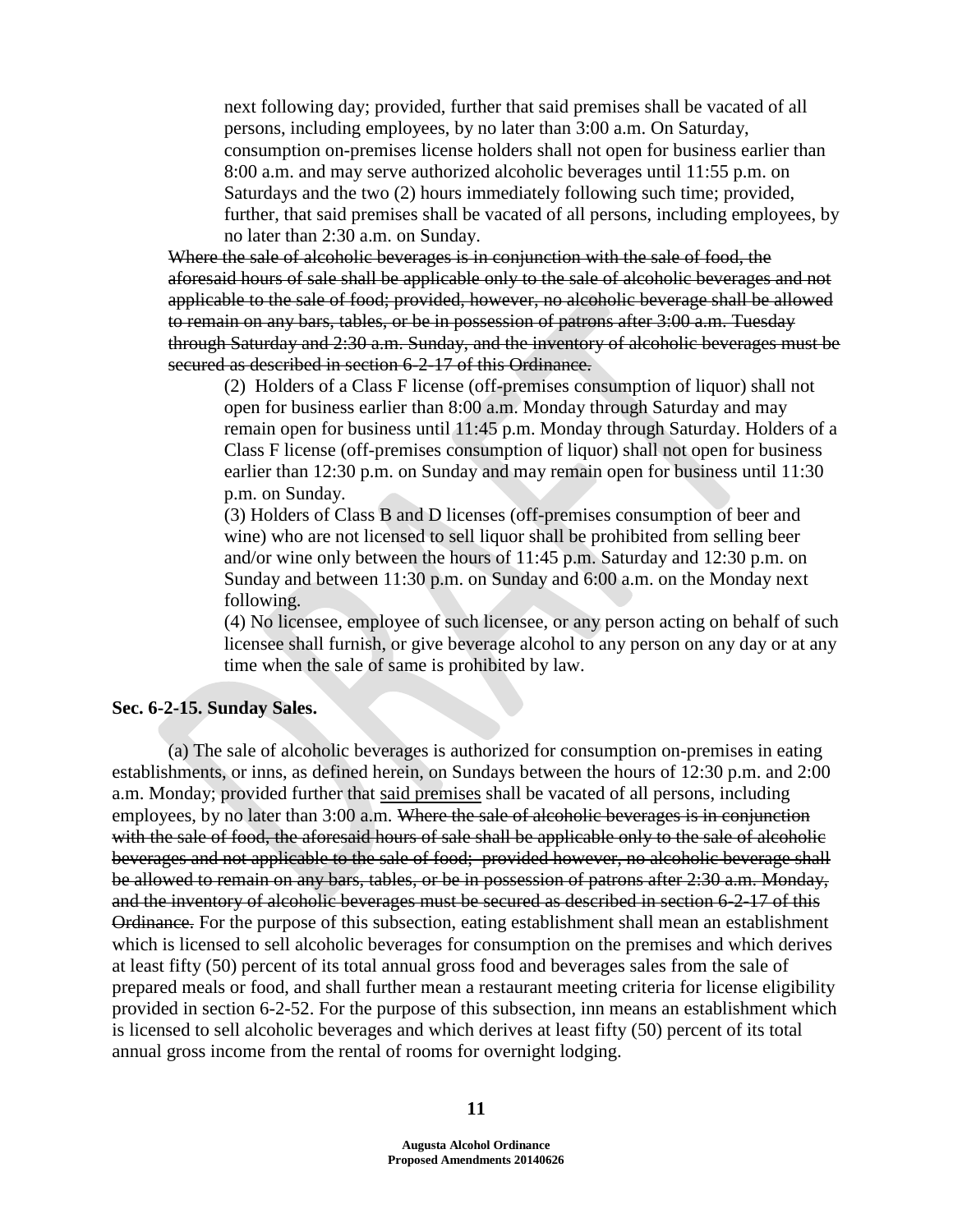(b) The Augusta-Richmond County Commission recognizes the value of the Masters Tournament to tourism and recruitment of industry and business to Augusta, Georgia: that entertainment of visitors to Augusta during the Masters Tournament, including the Sunday immediately preceding the Masters Tournament and the Sunday of the Masters Tournament is an important resource to Augusta; and that allowing "eating establishments" and "inns", that are not otherwise licensed for Sunday sales, to sell alcoholic beverages on the Sunday immediately preceding the Masters Tournament and the Sunday of the Masters Tournament enhance the ability of Augusta to attract tourism, economic development, and industry and businesses. Therefore, "eating establishments" and "inns" as provided in subparagraph (a) hereof, shall be allowed to secure a special license authorizing the sale of alcoholic beverages, for which they are otherwise licensed, on the Sunday immediately preceding the Masters Tournament and the Sunday of the Masters Tournament. The fee for such permit shall be \$100.00, and application for same must be made as provided in Augusta-Richmond County Code § 6-2-77 at least thirty (30) days in advance of the such event. The license provided for herein shall be in addition to any other license granted under Augusta-Richmond County Code § 6-2-77 or any other section of this Chapter.

(c) Policy Statement. The intent of this Sunday Sales Ordinance is to allow those full service restaurants that serve the public to sell alcoholic beverages with the meals on Sunday. It is not the intent of this Ordinance to encourage neighborhood taverns and bars to serve alcoholic beverages on Sunday via the mechanism of serving incidental meals on Sunday.

### **Sec. 6-2-16. Sunday sales of beer and wine in public stadiums.**

Authorized holders of a Class A license or a Class C license may serve beer and wine for on-premises consumption in public stadiums owned or controlled by Augusta-Richmond County and having a seating capacity in excess of 2,500 people on Sunday between the hours of 12:30 p.m. and midnight.

### **Sec. 6-2-17. Inventory to be kept under lock and key when sale prohibited.**

(a) On all days and times that the sale of alcoholic beverages or a particular type of alcoholic beverage is prohibited by state law and where the business is otherwise open and operating for the purpose of the sale of other items, it is required that all coolers designated as alcoholic beverage coolers be kept under lock and key during the period of time that sale of alcoholic beverages is prohibited and also that any inventory of alcoholic beverages must be kept under lock and key during these periods.

### **Sec. 6-2-18. Prices to be indicated.**

Retailers shall indicate plainly, by tags or labels on the bottles or containers or on the shelf immediately below where the containers are placed, or on an exposed sign prominently placed, the price of all alcoholic beverages exposed or offered for sale.

#### **Sec. 6-2-19. Furnishing to minors - Prohibited.**

(a) Except as otherwise authorized by law: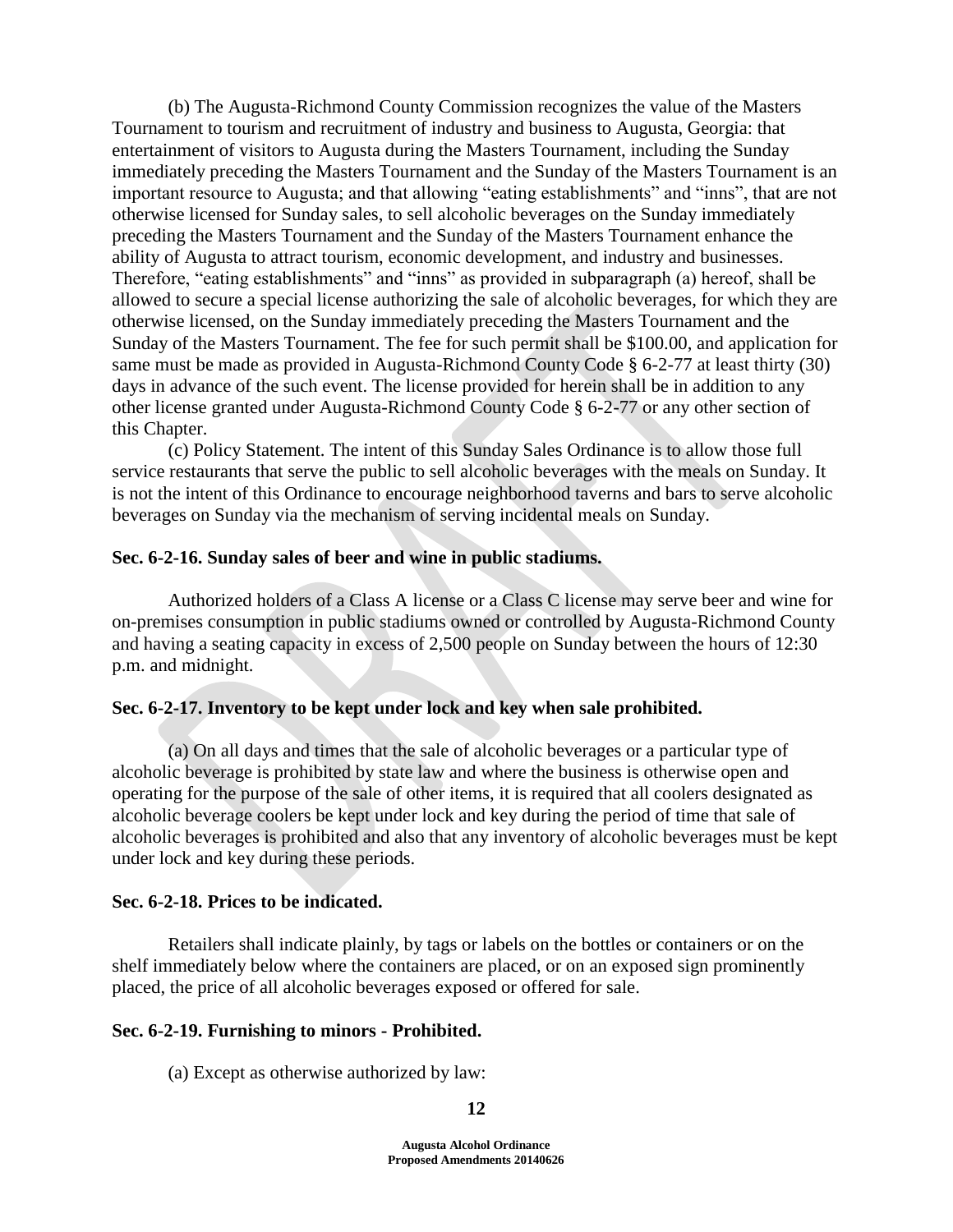(1) No person knowingly, directly or through another person, shall furnish, cause to be furnished, or permit any person in such person's employ to furnish any alcoholic beverage to any person under twenty-one (21) years of age; (2) No person under twenty-one (21) years of age shall purchase or knowingly possess any alcoholic beverage;

(3) No person under twenty-one (21) years of age shall misrepresent such person's age in any manner whatever for the purpose of obtaining illegally ny alcoholic beverage; and

(4) No person knowingly or intentionally shall act as an agent to purchase or acquire any alcoholic beverage for, or on behalf of, a person under twenty-one (21) years of age.

(b) The prohibitions contained in paragraphs  $(1)$ ,  $(2)$  and  $(4)$  of subsection  $(a)$  of this section shall not apply with respect to the sale, purchase or possession of alcoholic beverages for consumption:

> (1) For medical purposes pursuant to a prescription of a physician duly authorized to practice medicine in this state;

(2) At a religious ceremony; or

(3) In the home of the parent or guardian, with the parent or guardian present.

(c) The prohibition contained in paragraph (1) of subsection (a) of this section shall not apply with respect to sale of an alcoholic beverage by a person when such person has been furnished with proper identification showing that the person to whom the alcoholic beverage is sold is twenty-one (21) years of age or older. For purposes of this subsection, the term proper identification means any document issued by a governmental agency containing a description of the person, such person's photograph, or both, and giving such person's date of birth and including, without being limited to, a passport, military identification card, driver's license, or an identification card authorized under 0.C.G.A. Sec. 40-5-100 through Sec. 40-5-104. Proper identification shall not include a birth certificate nor a traffic citation.

(d) If such conduct is not otherwise prohibited pursuant to section 6-2-26 nothing contained in this section shall be construed to prohibit any person under twenty-one (21) years of age from:

> (1) Dispensing, serving, selling or handling alcoholic beverages as a part of employment in any licensed establishment;

(2) Being employed in any establishment in which alcoholic beverages are distilled or manufactured;

(3) Taking orders for and having possession of alcoholic beverages as a part of employment in a licensed establishment.

(e) Each retail business establishment in Augusta-Richmond County which is licensed to sell alcoholic beverages of any kind shall post in a conspicuous place or places a notice which shall contain the provisions of the laws of this state which deal with the unlawful sale of such items to underage persons and the penalties for violating such laws.

(f) No person who holds a license or is responsible for the day-to-day operation of an establishment holding a license permitting the sale of alcoholic beverages for on-premises consumption shall allow any individual under the age of 21 to be in, frequent or loiter about the licensed premises unless such individual is accompanied by a parent or legal guardian except as provided herein. This prohibition shall apply regardless of whether or not said establishment on said date or time is operating for the purpose of the sale of alcoholic beverages for on-premises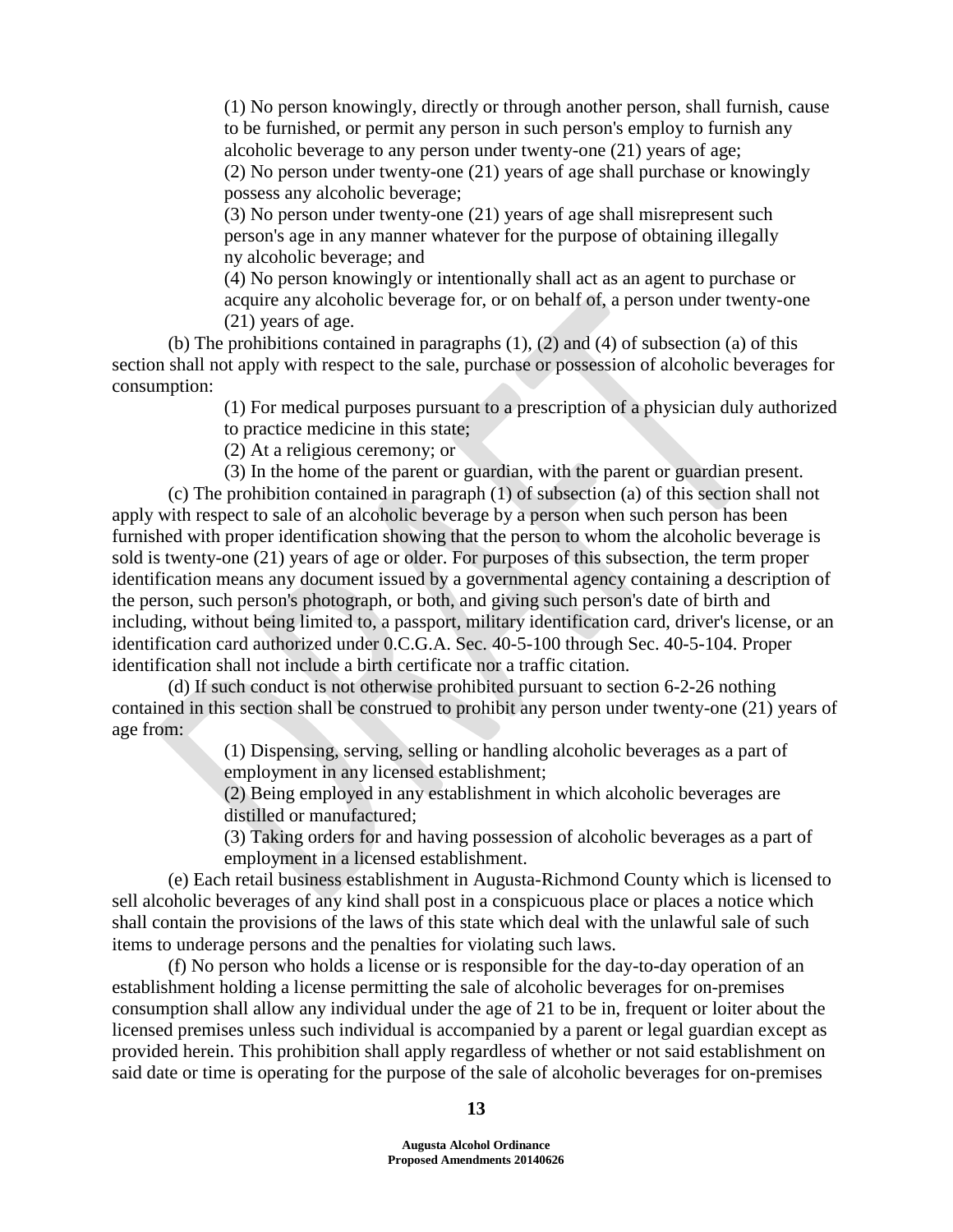consumption, and regardless of what other type of license or business tax certificate said establishment may have. This section shall not prohibit individuals under the age of 21 from being in a qualified eating establishment or entertainment venue as defined in this Ordinance or attending a special event for which a license for a single event is issued pursuant to this Ordinance, and does not apply to such individuals who are employees of the licensee with assigned duties in the licensed premises.

### **Sec. 6-2-20. Same - Penalty for violation.**

(a) Any licensee hereunder, or any person in the employ of the licensee or any person in the employ of the retail business establishment for which the license was granted, who violates the provisions of section 6-2-19 herein, shall subject the license of the licensee to suspension or revocation, and shall be guilty of an offense and, upon trial and conviction of a misdemeanor, shall be punished by a fine in an amount not to exceed five hundred dollars (\$500.00) and/or imprisonment in jail for a period not to exceed sixty (60) days.

(b) Whenever an Alcoholic Beverage License(s), under section 6-2-20(a) is suspended, or suspended and made subject to probation by the Augusta-Richmond County Commission for all or a part of said period of suspension, said license shall not be reinstated unless the licensee pays to the County a reinstatement fee of \$500.00. Said reinstatement fee shall be due and payable and remitted to Augusta-Richmond County not less than five (5) business days prior to the end of any period of suspension or probated suspension imposed by the Augusta-Richmond County Commission. Only one such fee shall be paid by any one license holder on any one occasion irrespective of the number of licenses to be reinstated. Any fee paid pursuant to this Code section shall be paid into the General Fund.

# **Sec. 6-2-21. Premises to be kept in orderly manner, with outside gatherings of patrons restricted.**

(a) Owners and/or applicant, managers and employees shall be responsible for keeping an orderly place, and no patron shall cause a disturbance of any kind; nor shall any patron be allowed to stand, sit, mingle or assemble outside the building, in parking lots or autos, and drink alcoholic beverages except as provided in subparagraph (b) hereof.

(b) Businesses with on-premises alcoholic beverage consumption licenses may serve alcoholic beverages only within the definite closed locality, whether room, shop or building, where alcoholic beverages are sold by the drink. However, any business with such license, which has an outside patio area that is actually and permanently attached to the main building, may serve alcoholic beverages in the patio area; provided, however, a bar may not be set up in such an outside patio area, nor are portable bars, beer tents or other such facilities for the sale of alcoholic beverages permitted. Sales through doorways or windows to sidewalks, parking lots, or patio areas are also prohibited.

(c) The provisions of subsection (b) above shall not apply to the sale of alcoholic beverages in the area designated as Riverwalk. Sales in the Riverwalk area shall be allowed as provided in section 6-2-22 hereof.

(d) The alcohol license holder, or manager of an on-premise consumption alcohol licensed business, or any person giving any public amusement show, exhibition or performance, any public ball, any dances either public or private, or any gathering at public facilities when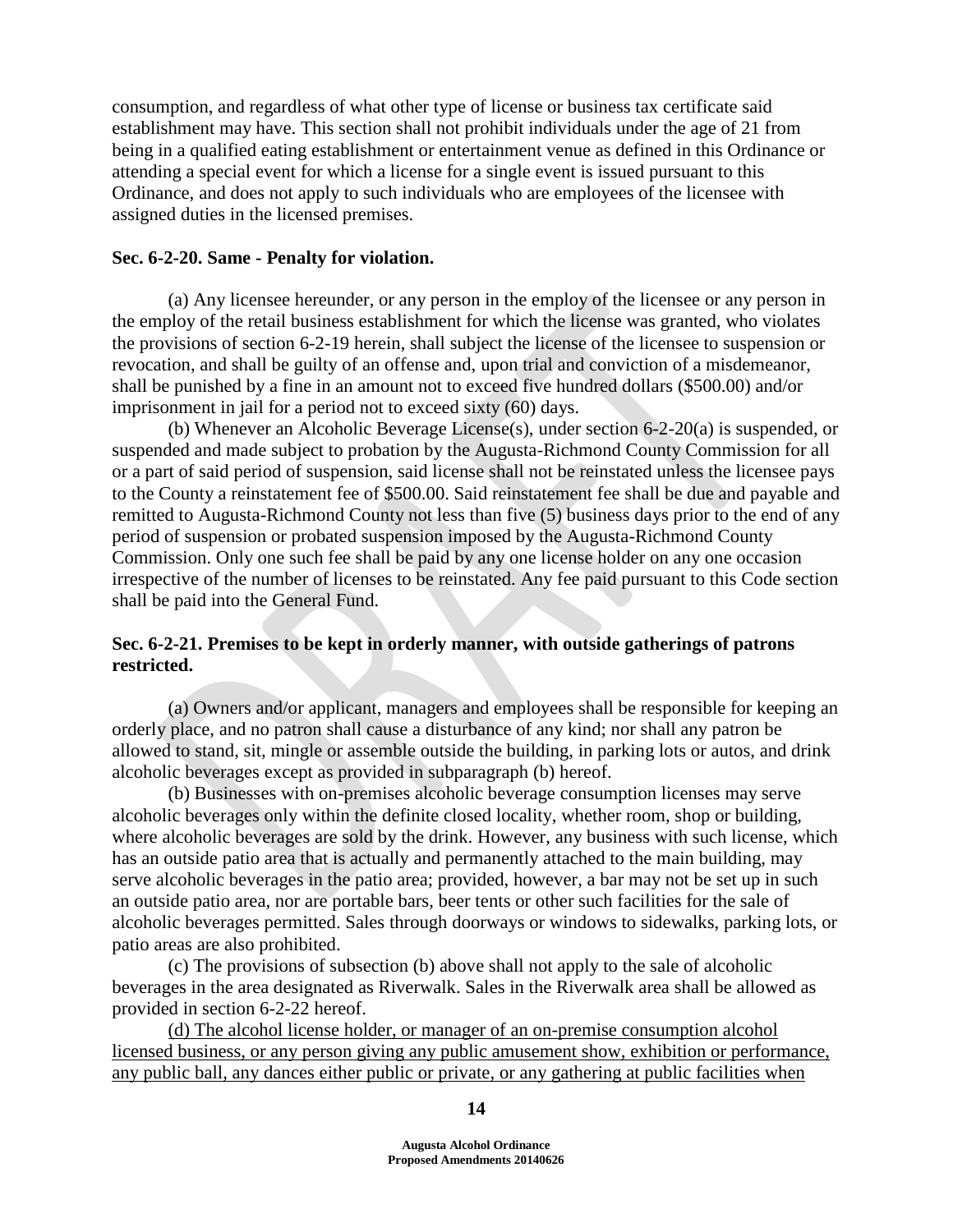alcohol is being served, or on any occasion where the Chief of the Fire Department and/or Sheriff determine in their sole discretion that due to the nature of the function and/or facility, attendance of sheriff's deputies and/or firefighters is necessary, it is then the responsibility of the alcohol license holder, or other person mentioned, to comply with the chief of the fire department and/or sheriff's decision.

(e) Any manager or other person mentioned in the preceding section shall apply to the sheriff's department and the fire department to learn whether or not the attendance of deputies and/or firefighters is required.

# **Sec. 6-2-22. Sales at Riverwalk.**

Sales in the Riverwalk area shall be allowed in areas designated for alcohol sales by the Planning and Development Department as permanent locations.

# **Sec. 6-2-23. Sanitation requirements, monitoring occupancy limits.**

(a) All premises used for the retail sale of alcoholic beverages or for the storage thereof for sale shall be kept in a clean and sanitary condition and shall be in full compliance with the regulations of the department of public health regulating the condition of premises used for the storage or sale of food for human consumption. All premises for which a Class A (on-premises consumption of beer), Class C (on-premise consumption of wine) or Class E (on-premises consumption of liquor) license has been issued shall afford therein adequate sanitary toilet facilities.

(b) Monitoring occupancy limit, continuous compliance required. Any establishment licensed by the city to dispense alcoholic beverages for consumption on the premises shall establish a procedure for monitoring the number of people in the establishment and shall be in continuous compliance with the occupancy limit as shown on the exertificate of occupancy occupancy load for the premises.

(c) Open restrooms required. Any establishment licensed by the city to dispense alcoholic beverages for consumption on the premises shall at all times while open to the public keep restrooms open and operating in sufficient numbers to accommodate the needs of its customers. Such establishment shall be in continuous compliance with city building and plumbing code requirements regarding public restrooms.

(d) Cleanliness and code compliance required. All premises including the sidewalks and any adjacent public ways shall be kept clean and free of litter or trash, and such premises shall be and remain in full compliance with all requirements of the city inspections department.

## **Sec. 6-2-24. Games of chance; cause for suspension or revocation of license.**

Gambling, betting, or the operation of games of chance, punchboards, slot machines, lotteries, or tickets or chances therein, or any other such scheme or device involving the hazarding of money or any other thing of value in any licensed place of business, or in any room adjoining the same owned, leased or controlled by him, shall be cause for suspension or revocation of his license; provided, however, nothing herein shall prohibit the operation of a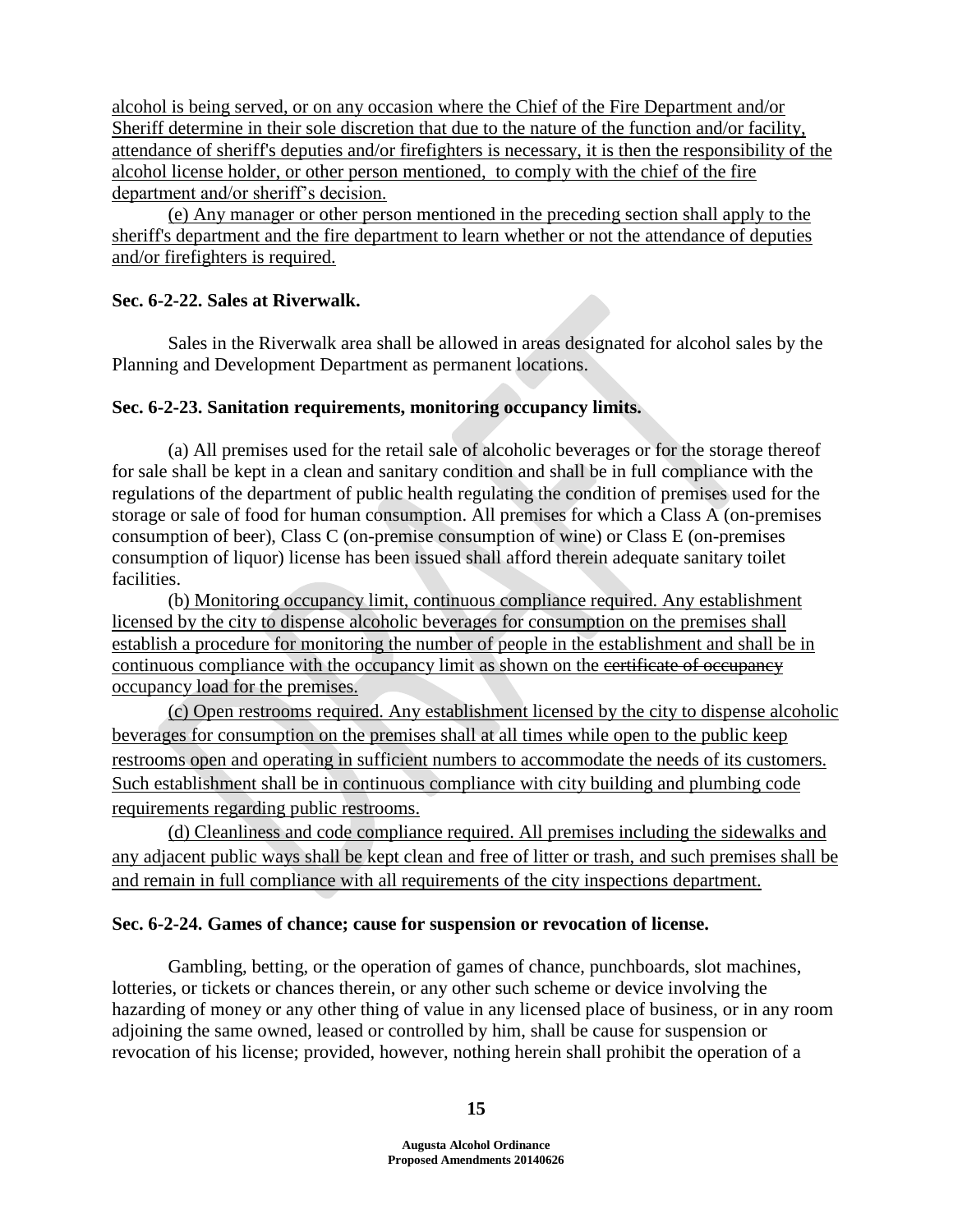properly licensed Georgia Lottery outlet, bingo game or any device not otherwise prohibited by law.

### **Sec. 6-2-25. Visual obstructions prohibited.**

No screen, blind, curtain, partition, article or thing shall be permitted in the window or upon the doors of the licensed premises which shall prevent a clear view into the interior of the premises from the street or road at any time, and no booth, screen, partition or other obstruction shall be permitted within the interior of the licensed premises, and the same shall be so lighted so the interior of the premises is plainly visible from the street or road day and night.

## **Sec. 6-2-26. Employment of persons under eighteen years of age prohibited.**

(a) No person shall allow or require a person in his employment under eighteen (18) years of age to dispense, serve, sell or take orders for any alcoholic beverages.

(b) This section shall not prohibit persons under eighteen (18) years of age who are employed in supermarkets, convenience stores, breweries or drugstores from selling or handling alcoholic beverages which are sold for consumption off the premises.

### **Sec. 6-2-27. Adult entertainment establishments.**

(a) Findings; public purpose. Pursuant to the Constitutional Amendment, ratified on November 8, 1994, to Article III, Chapter VI of the Constitution of the State of Georgia, which amendment added a new Section VII to said article and delegated the State's power to regulate, restrict, or prohibit activities involving alcoholic beverages to the counties and municipalities of this State; and

In recognition and reliance upon those certain studies, by the City of Austin, Texas and the City of Dallas, Texas, of the effects of adult entertainment establishments in which alcohol is consumed on the premises, which studies show that such establishments engender crime and create undesirable community conditions in the area surrounding them and which studies have previously been considered by the Board of Commissioners of Richmond County;

It is hereby declared that the purpose of this section is to regulate certain types of businesses including, but not limited to, adult entertainment establishments, to the end that the many types of criminal activities and undesirable community conditions frequently engendered by such businesses will be curtailed. However, it is recognized that such regulation cannot de facto approach prohibition. Otherwise, a protected form of expression would vanish. As to adult dance establishments, this section represents a balancing of competing interests: reduced criminal activity and protection of the neighborhoods through the regulation of adult entertainment establishments and the protected rights of adult entertainment establishments and patrons.

(b) Sale or consumption of alcohol prohibited. No holder of a license or business tax certificate for an adult entertainment establishment shall serve, sell, distribute or suffer the consumption or possession of any alcoholic beverage or controlled substance upon the premises of the licensee or business tax certificate holder; provided, however, nothing herein contained shall affect any vested rights.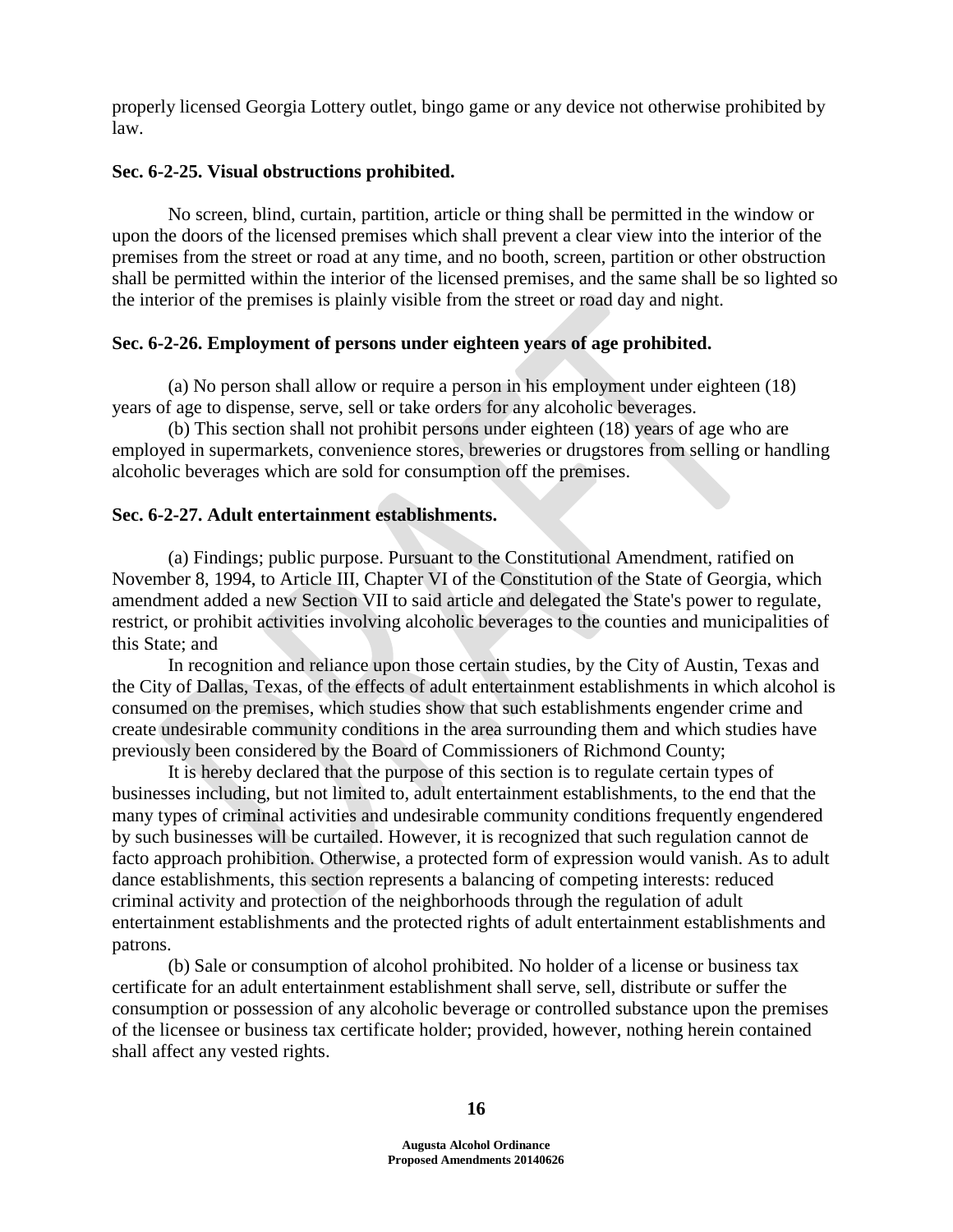### **Sec. 6-2-28. Financial transactions.**

No licensee, or his business associates, shall borrow or accept from or give or lend to vending machine owners, lessors, suppliers or operators, money or other valuable considerations. Vending machines shall mean for payment of money devices dispensing goods, services, or amusements, or any other thing of value.

### **Sec. 6-2-29. Licensee purchases from licensed wholesaler.**

No retail dealer or retail consumption dealer shall buy or arrange to buy or in any way effect the transfer of any beverage alcohol to him or for his account except from a licensed wholesaler. No arrangement whereby a wholesaler shall handle, clear or in any other way arrange to transfer for any licensed retail dealer or retail consumption dealer shall be permitted; and all sales by wholesalers to licensed retail dealers or retail consumption dealers shall be bona fide sales transactions from the wholesaler to the licensed retail dealer or retail consumption dealer. The making of any forbidden arrangements shall be cause for revocation of the licenses of all licensed wholesalers and retail dealers or retail consumption dealers involved.

### **Sec. 6-2-30. Solicitation of drinks.**

No person while holding any license shall require, permit, suffer, encourage, or induce any employee or person other than the patron and guests of the patron, to solicit the purchase by the patron of any drink, whether alcoholic or non-alcoholic, or money with which to purchase the same; nor shall any licensee pay a commission or any other compensation to any person frequenting his establishment or to his agent or manager to solicit for herself, himself, or for others, the purchase by the patron of any drink, whether alcoholic or non-alcoholic.

## **Sec. 6-2-31. Consideration of goods bought or sold to be in cash; exceptions.**

(a) The consideration for all alcoholic beverages sold by any licensee shall be cash only and the delivery and payment therefore shall be a simultaneous transaction within the licensed place of business. There shall be no maneuver, device or shifts, of any kind whereby credit is extended. The use of post-dated checks is prohibited.

(b) The use of a credit card for the purchase of alcohol beverages from a licensee shall not be prohibited provided such credit card represents an unqualified obligation to pay without recourse on the part of the person, institution or agency issuing such card. Hotels and motels licensed to sell beverage alcohol shall not be prohibited from billing guests of such hotel or motel for such beverage alcohol provided that payment is tendered at the time such guest leaves or checks out of such hotel or motel. The sale of beverage alcohol by bona fide private clubs and lodges wherein members pay all charges on a monthly basis shall not be prohibited provided the receivables from such transactions are promptly placed for collection consistent with sound business practices.

## **Sec. 6-2-32. Violations; unlawful activities.**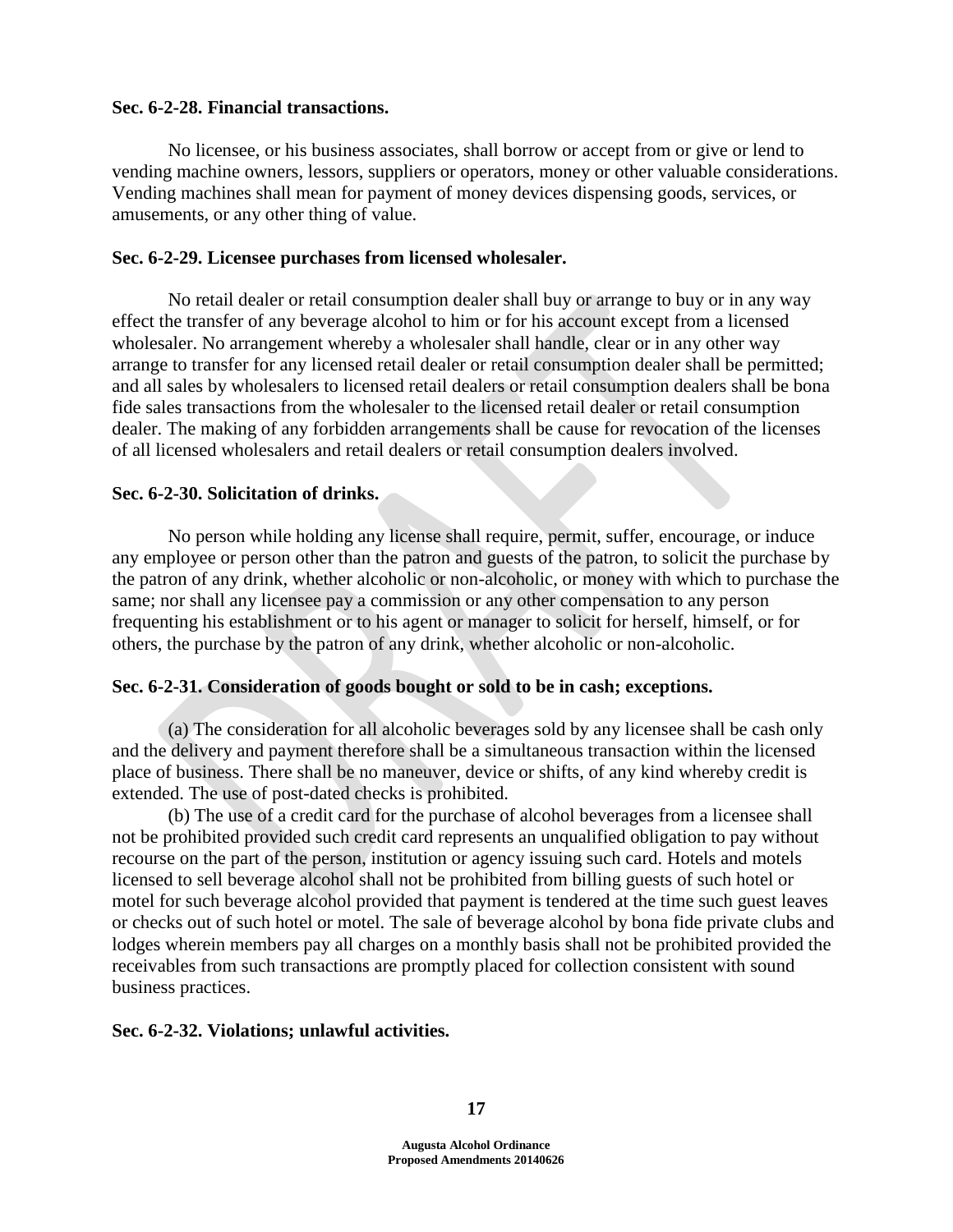(a) Any person holding any license issued pursuant to this Ordinance or any employee or agent of such person who violates any provision of this Ordinance, or directs, consents to, permits, or acquiesces in such violation, either directly or indirectly shall, by such conduct, subject the license to suspension or revocation. For purposes of administering and enforcing this Ordinance, any act committed by an employee, agent or representative of a licensee shall be deemed to be an act of such licensee.

(b) It shall be a violation of this Ordinance for any licensee to permit any person to engage in any activity on the premises for which the license is issued or within the place of business, which is in violation of the laws or regulations of any federal, state, county or municipal governing authority or regulatory agency. With respect to any such activity, it shall be rebuttably presumed that the same was done with the knowledge or consent of the licensee; provided however, that such presumption may be rebutted only by evidence which precludes every other reasonable hypothesis save that such licensee did not know, assist or aid in such occurrence, or in the exercise of full diligence could not have discovered or prevented such activity.

#### **Sec. 6-2-33. Subterfuge.**

Any act which may be construed as a subterfuge in an effort to circumvent any provision of this Ordinance shall be deemed a violation of the section or subsection attempted to be circumvented.

#### **Secs. 6-2-34 – 6-2-50. Reserved**

### **ARTICLE 2 LICENSING**

#### **Sec. 6-2-51. License required.**

(a) No alcoholic beverage may be sold, possessed for sale, or distributed in Augusta-Richmond County, other than in the City of Hephzibah or the City of Blythe if said municipalities legally authorize same, except under a license granted by the Augusta-Richmond County Commission.

(b) Licenses granted hereunder shall fall into one or more of the following classes:

- (1) Class A: On-premises consumption of beer
- (2) Class B: Off-premises consumption of beer
- (3) Class C: On-premises consumption of wine
- (4) Class D: Off-premises consumption of wine
- (5) Class E: On-premises consumption of liquor
- (6) Class F: Off-premises consumption of liquor
- (7) Class G: Brewer, Manufacturer of Malt Beverages
- (8) Class H: Brewpub Operator
- (9) Wholesale Beer
- (10) Wholesale Wine
- (11) Wholesale Liquor
- (12) Sunday Sales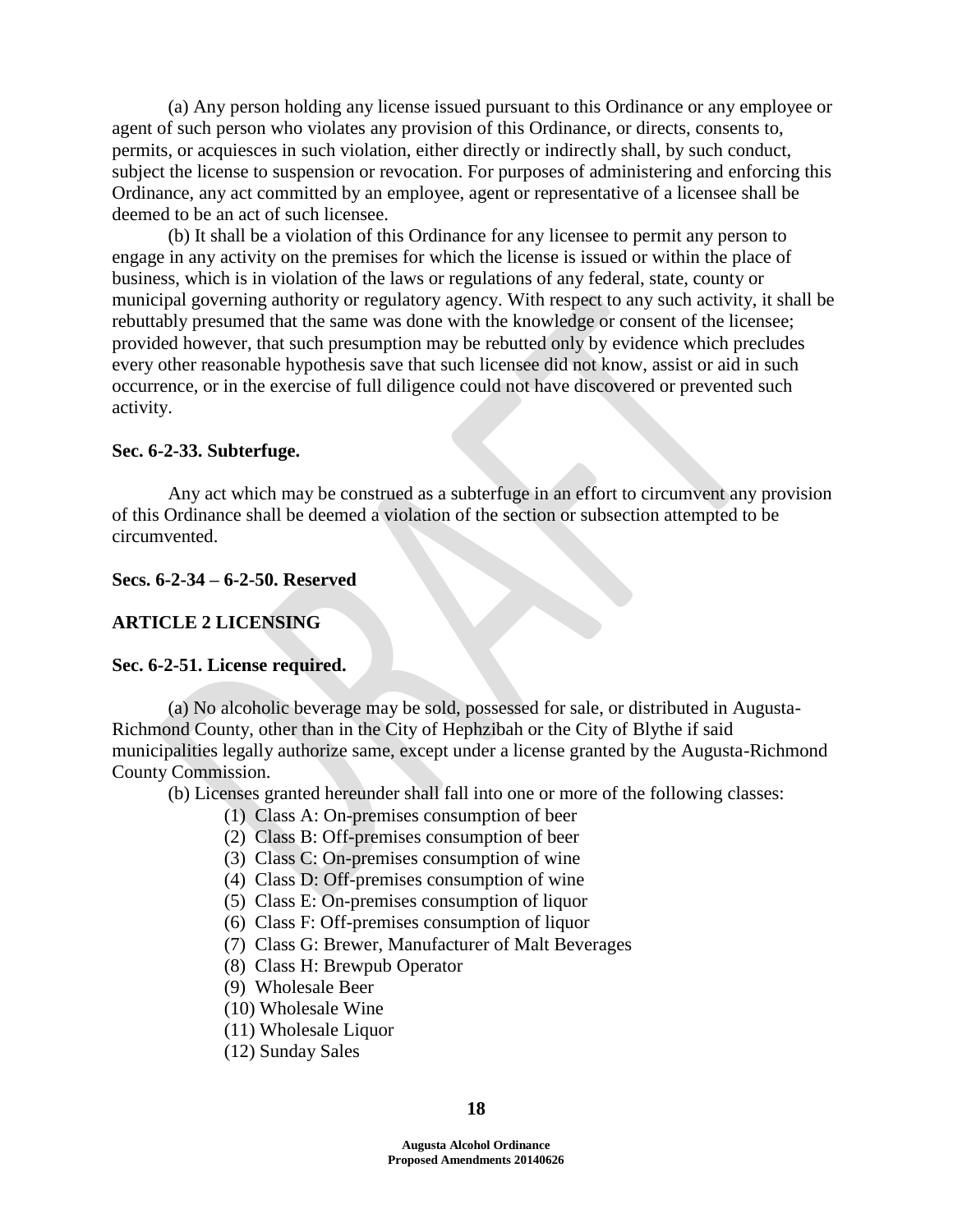## **Sec. 6-2-52. License for eating establishment, hybrid restaurants, and entertainment venue; authority to sell for consumption on the premises.**

(a) For an eating establishment to be eligible to sell alcoholic beverages for consumption on the premises, it must be a public place kept, used, maintained, advertised and held out to the public as a place where substantial meals are served and where substantial meals are actually and regularly served, such place being provided with adequate and sanitary kitchen to include an appropriate stove, refrigerator, food preparation area, sink, and other items required by the County Health Department and Planning & Development Department for the preparation of foods, and shall have a printed or posted menu from which selections for prepared food can be made, and dining room equipment, and a seating capacity of at least 40 people, having employed therein a sufficient number and kind of employees to prepare, cook and serve suitable meals for its guests as a bona fide eating establishment operation. The serving of such meals shall be the principal business conducted, with the serving of distilled spirits to be consumed on the premises as only incidental thereto, and to qualify as an eating establishment under this section, such establishment must derive at least 50 percent of its total annual gross food and beverage sales from the sales of prepared meals and foods on-premises. The Planning & Development Department staff, upon receiving an application from an eating establishment to sell alcoholic beverages for consumption on the premises, shall inspect the restaurant to determine if the applicant is in compliance with the above requirements for a restaurant and shall advise the Commission the determination of his/her inspection.

(b) The licensee of *any* eating establishment desiring the privilege to sell or otherwise dispense distilled spirits, malt beverages, or wine in accordance with (a) above shall file an affidavit with the Planning & Development Department, certifying under oath that such establishment, if an existing business, derived at least 50 percent of its total annual gross food and beverage sales income from the sale of prepared meals or food on-premise during the preceding calendar year or, if a new business, fully intends and expects to derive at least 50 percent of its total annual gross food and beverage sales income from the sale of prepared meals or food on-premise during the remainder of the current calendar year. Such an affidavit must be submitted annually with such establishment's alcoholic beverage license renewal application if restaurant classification is to be continued. *The hours of sale are set forth in Sections 6-2-14 and 6-2-15.*

(c) Not withstanding any other criterion in this section, licensees desiring to operate as **Hybrid Restaurants** may elect to operate as a bar and may charge after 9:00 p.m. cover charges for live entertainment and contests not adult oriented in nature subject to:

> (1) the licensee obtains a certificate from the Fire Marshall which states the maximum occupancy limits during restaurant operations and the maximum occupancy limit once food service stops and the restaurant functions as a bar;

> (2) the licensee complies with the distance criteria in sections 6-2-64 and the 50 percent food sales criterion of subsection (a) and (b) of this section;

> (3) no persons under the legal drinking age of 21 shall be allowed after the time such licensees begin to charge a cover charge;

> (4) the licensee post a sign provided by Augusta, Georgia Government and which is visible upon entry to the establishment which shall read "*This establishment may charge a cover charge after 9:00 p.m. and no persons under the legal drinking age of 21 shall be allowed on the premises after 9:00 p.m. as per Section 6-2-52(c) of the*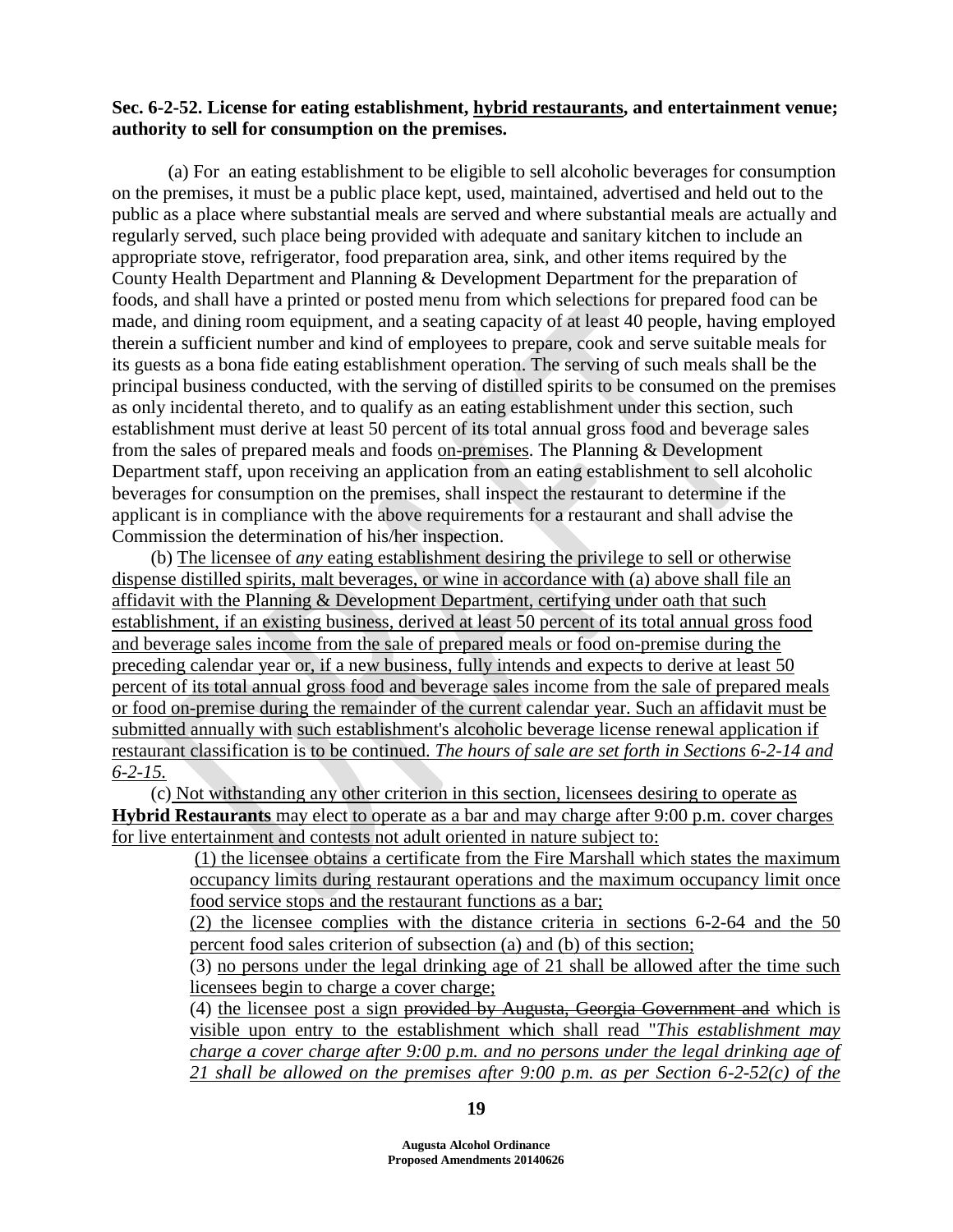*Augusta, Georgia Code*";

(5) the initial application with the Planning and Development Department or upon annual renewal the licensee must indicate the intent to charge a cover charge under this section. Failure to declare the intent to charge a cover charge may result in revocation of the alcoholic beverage license; and

(6) restaurants which elect to charge a cover charge are required to pay an annual regulatory fee as required is Section 2-1-3 (c ) of the Augusta-Richmond County Code.

(d) For an entertainment venue to be eligible to sell alcoholic beverages for consumption on the premises; it must have a minimum seating capacity of 200 fixed seats, affixed to the floor or attached to each other in rows of at least five seats in each row, in a theatre-like design in front of a stage; and it must be a public place kept, used, maintained, advertised and held out to the public as an entertainment venue. Entertainment shall be the principal business conducted, with the serving of alcoholic beverages to be consumed on the premises as only incidental thereto, and to qualify as an entertainment venue under this section, such establishment must derive at least 50 percent of its total annual gross entertainment and beverage sales from the sales of entertainment admission tickets. The Director of Planning and Development, upon receiving an application from an entertainment venue to sell alcoholic beverages for consumption on the premises, shall inspect the location to determine if the applicant is in compliance with the above requirements for an entertainment venue and shall advise the commission the determination of his/her inspection. The sale of alcoholic beverages is authorized for consumption on-premises in entertainment venues as defined herein, on Sundays between the hours of 12:30 p.m. and 11:00 p.m. provided, further that the venue area where alcoholic beverages are being sold and/or served shall be vacated of all persons, including employees, by no later than 12:00 midnight. No alcoholic beverage shall be allowed to remain on any bars, tables, or be in possession of patrons after 12:00 midnight. For the purpose of this subsection, entertainment venue shall mean an establishment which is licensed to sell alcoholic beverages for consumption on the premises and which derives at least 50 percent of its total annual gross entertainment and beverages sales from the sale of entertainment admission tickets, and shall further mean an entertainment venue meeting criteria for license eligibility provided in section 6-2-52.

 (1) Any business operating as an entertainment venue as defined in this Code shall be required to have a business tax certificate. The requirements for obtaining, renewing and maintaining such certificate shall be governed by the applicable provisions of the Augusta-Richmond County Code, Title 2, Chapter 2. The regulatory fee for a business tax certificate issued to any entertainment venue shall be as set forth in section 2-1- 3(c).

 (e) Upon renewal of an alcoholic beverage license at a premise where an eating establishment, hybrid restaurant, or entertainment venue is in operation, verified records of sales of food or admission tickets as they relate to the total sales of food and beverages or admissions shall be furnished. Verifications must be submitted by both the license holder and the management of the establishment. The Director of Planning and Development may cause an audit of the books of a qualifying eating establishment, hybrid restaurant, or entertainment venue to be made at any time. Failure of a licensee which is a qualifying eating establishment, hybrid restaurant, or entertainment venue to cooperate in the execution of the audit shall be a violation of this Ordinance. Any untrue or misleading information contained in, or material omission left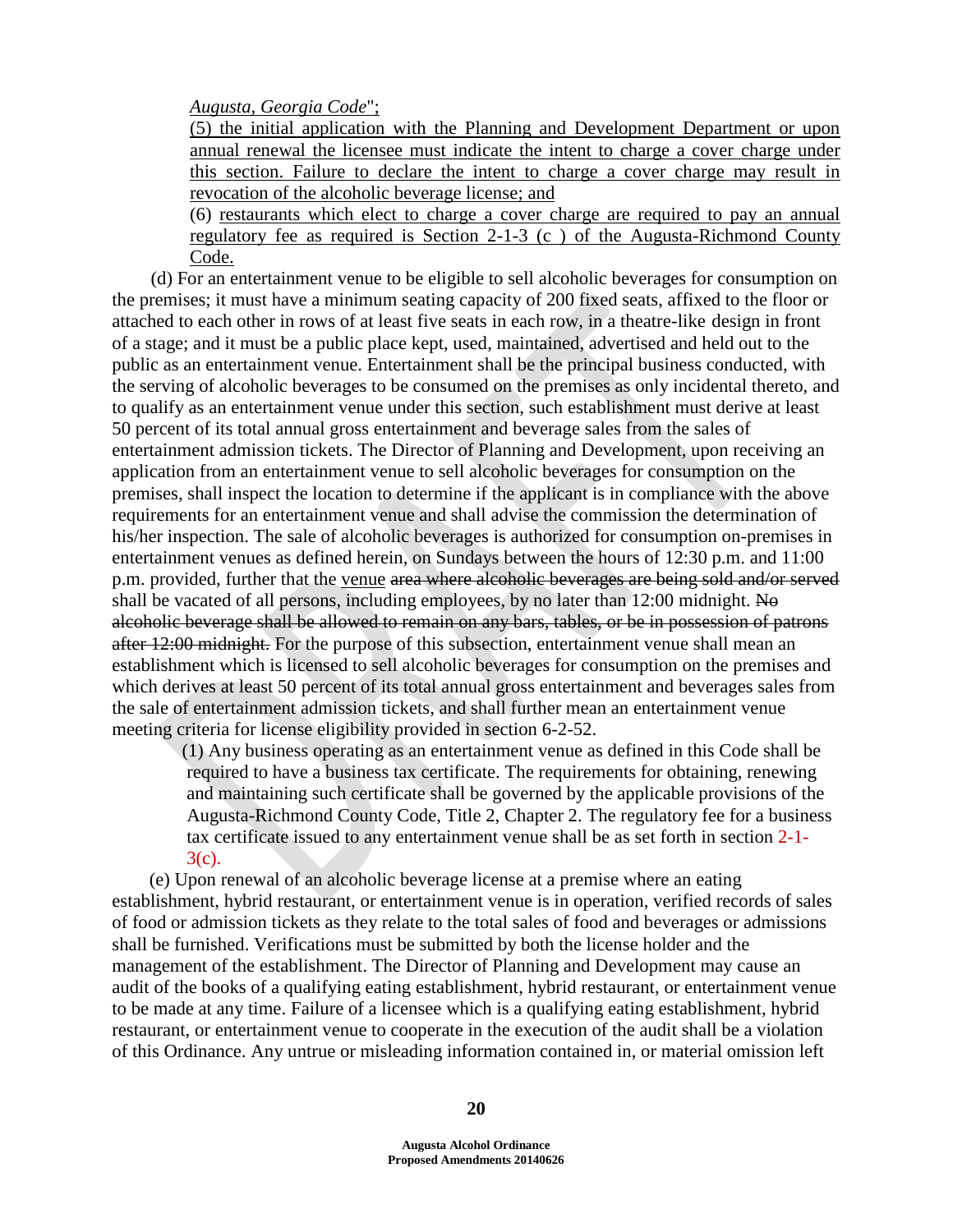out of, shall be cause for action to be taken against the alcohol license as provided for in Section 6-2-74.

### **Sec. 6-2-53. Licenses for brewpubs and breweries.**

(a) *Required.* No individual shall be permitted to own or operate a brewpub without first obtaining a proper license from the Augusta-Richmond County Commission, and each brewpub license holder shall comply with all other applicable state and local license requirements.

(b) *Definitions.* The following definitions shall apply in the interpretation and enforcement of this Ordinance:

> (1) *Brewpub.* Any eating establishment in which beer or malt beverages are manufactured or brewed, subject to the barrel production limitation prescribed in O.C.G.A. § 3-5-36, for retail consumption on the premises and solely in draft form. As used herein, the term eating establishment means an establishment which is licensed to sell distilled spirits, malt beverages, or wines and which derives at least fifty percent (50%) of its total annual gross food and beverages sales from the sale of prepared meals or food on premises.

(2) *Brewer.* A manufacturer of malt beverages.

(c) *Terms of license.*

(1) A brewpub license authorizes the holder of such license to:

a. Manufacture on the licensed premises not more than 5,000 barrels of beer in a calendar year solely for retail sale on the premises and solely in draft form; and

b. Operate an eating establishment that shall be the sole retail outlet for such beer and may offer for sale any other alcoholic beverages produced by other manufacturers which are authorized for retail sale under licenses issued by the Augusta-Richmond County Commission, including wine, distilled spirits, and malt beverages, provided that such alcoholic beverages are purchased from a licensed wholesaler for consumption on the premises only; and, provided, further, that in addition to draft beer manufactured on the premises, each brewpub licensee shall offer for sale commercially available canned or bottled malt beverages from licensed wholesalers.

(2) Possession of a brewpub license shall not prevent the holder of such license from obtaining a retail consumption dealer's license or a retailer's license for the same premises.

(3) A brewpub license does not authorize the holder of such license to sell alcoholic beverages by the package for consumption off the premises.

(4) A brewpub licensee shall not offer or permit any free sampling of beer by its customers on the premises of a brewpub.

(5) A brewpub licensee shall:

a. Pay all state and local license fees and excise taxes applicable to individuals licensed as manufacturers, retailers, and, where applicable, wholesalers under this title; and

b. Measure beer manufactured on the premises and otherwise comply with applicable regulations respecting excise and enforcement tax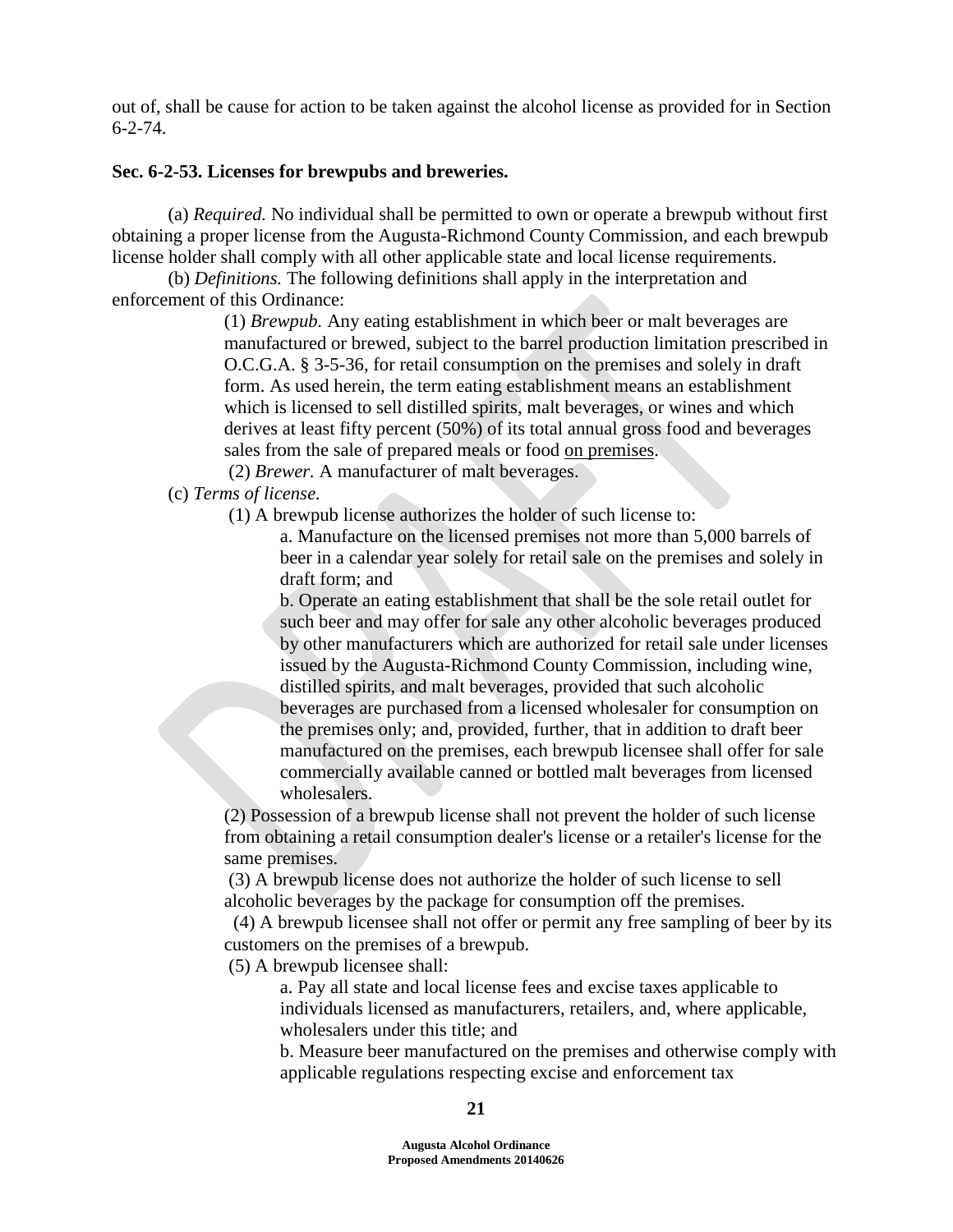determination of such beer as required by Georgia law and the Ordinances of Augusta-Richmond County.

# **Sec. 6-2-54. License for off-premises consumption and sale by the drink at same location.**

A license holder may have his license for off-premises consumption and his license for on-premises consumption at the same location, but they must be separate premises with separate addresses and trade names.

# **Sec. 6-2-55. Holder of license for off-premises consumption of liquor selling by the drink without license for on-premises consumption prohibited.**

It shall be unlawful for the holders of licenses for off-premises consumption of liquor to offer liquor for sale by the drink on such premises licensed for off-premises consumption. Any premises where alcoholic beverages are sold by the drink at more than one (1) location within the premises shall be required to have a license for each location within the premises.

# **Sec. 6-2-56. Brown-bagging, etc.**

(a) No individual shall be allowed to consume alcoholic beverages in any restaurant, lounge, or bar with an occupation tax certificate from Augusta-Richmond County that does not have a license for on-premises consumption of alcoholic beverages under this ordinance. The occupation tax licensee for any restaurant, lounge or bar in Augusta-Richmond County shall not allow any individual to consume alcoholic beverages on their premises when such alcoholic beverages were not purchased from the restaurant, lounge or bar.

(b) No person shall charge admission to any dance or other event at which alcoholic beverages will be served, provided or otherwise available for consumption, without first obtaining a single event license or an alcoholic beverage license.

# **Sec. 6-2-57. Augusta-Richmond County employees holding licenses prohibited.**

It shall be unlawful for any elected or full-time employee of Augusta-Richmond County, or his or her spouse or members of the immediate family residing in the same household, to hold any license hereunder if that elected official or full-time employee's duties include the regulation or policing of alcoholic beverages or licenses or any alcohol tax-collecting activity.

# **Sec. 6-2-58. Applicant for new license to give public notice, furnish proof of advertisement.**

(a) All persons, firms or corporations desiring to engage in the sale of alcoholic beverages shall give notice of their intention to make application for a license to do so by advertisement in form prescribed by the Augusta-Richmond County license inspector. Advertising, as referred to in this section, means there shall be a sign posted thirty (30) days prior to the hearing of the application in a prominent position on the property (e.g., front window where it can be read from the road); also, all new license applicants shall be required to advertise three (3) times in the legal gazette (Augusta Chronicle) before applications are heard by the Augusta-Richmond County Commission or a committee thereof. Advertising in the legal gazette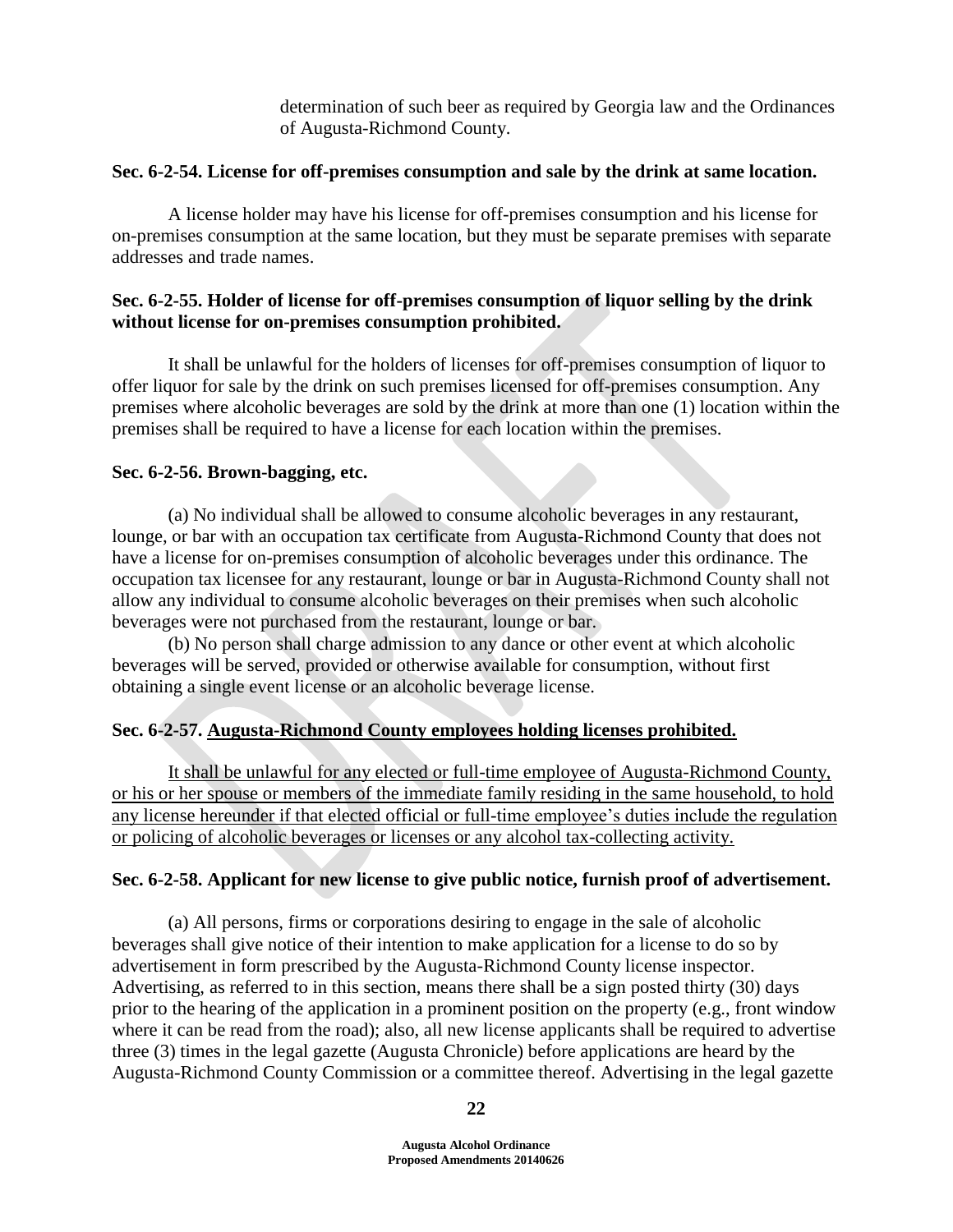shall be during the 30-day period prior to the hearing of the application by the Augusta-Richmond County Commission.

(b) When an application is submitted for a license for a new location, the property designated for the operation of the business shall be posted for thirty (30) days preceding the date of any hearing to be held on said application with a sign reading as follows:

This establishment has applied to the Augusta-Richmond County Commission for an alcoholic beverage license authorizing it to sell Beer, Wine, Liquor (state the appropriate types of beverage) for on/off premises consumption at this location. (State appropriate type).

This \_\_\_\_\_\_\_\_ day of, 20\_\_\_\_\_\_\_\_\_\_\_\_\_\_. Name of applicant: \_\_\_\_\_\_\_\_\_\_\_\_\_\_\_\_\_\_\_\_\_\_\_ Address of applicant: (The size of the sign to be posted on the property shall be no smaller than 15 inches by 27 inches. The sign is to be conspicuously displayed on that portion of the property most visible to the public.)

(c) For purposes of this section, any location which has never been licensed for the sale of alcoholic beverages before, or for which a license has been revoked, or where the sale of alcohol has ceased for nine (9) months, shall be considered a new location.

(d) Before the application is presented to the Augusta-Richmond County Commission, the applicant shall furnish proof that the advertisement has been completed as required herein above.

## **Sec. 6-2-59. Filing application.**

### (a) *Form; information to be provided.*

(1) A written application to the Augusta-Richmond County Commission for a license under this Ordinance shall be made on forms approved by the Augusta-Richmond County Commission. All questions and information required by the application form should be filled in and subscribed to by all applicants, under oath, and shall disclose among other information whether the applicant has been convicted of any crime, misdemeanor or a violation of any municipal ordinance (except minor traffic violations) in any state, county, municipal or federal court, and the particulars of same; the prior business of applicant for the past ten (10) years; names and addresses of three (3) persons who have known applicant for the past five (5) years; whether applicant has any existing liquor, beer or wine business in Georgia; whether the interest of applicant is total, partial, or exact extent of same, and, if partial, the names and addresses of all others having a partial interest in said business and the extent of such interest; and such other and further information as the Commission shall deem necessary.

(2) It is further required that all applicants for licenses allowing the sale of liquor shall submit with their applications personnel statements. These personnel statements shall be furnished to the Augusta-Richmond County license inspector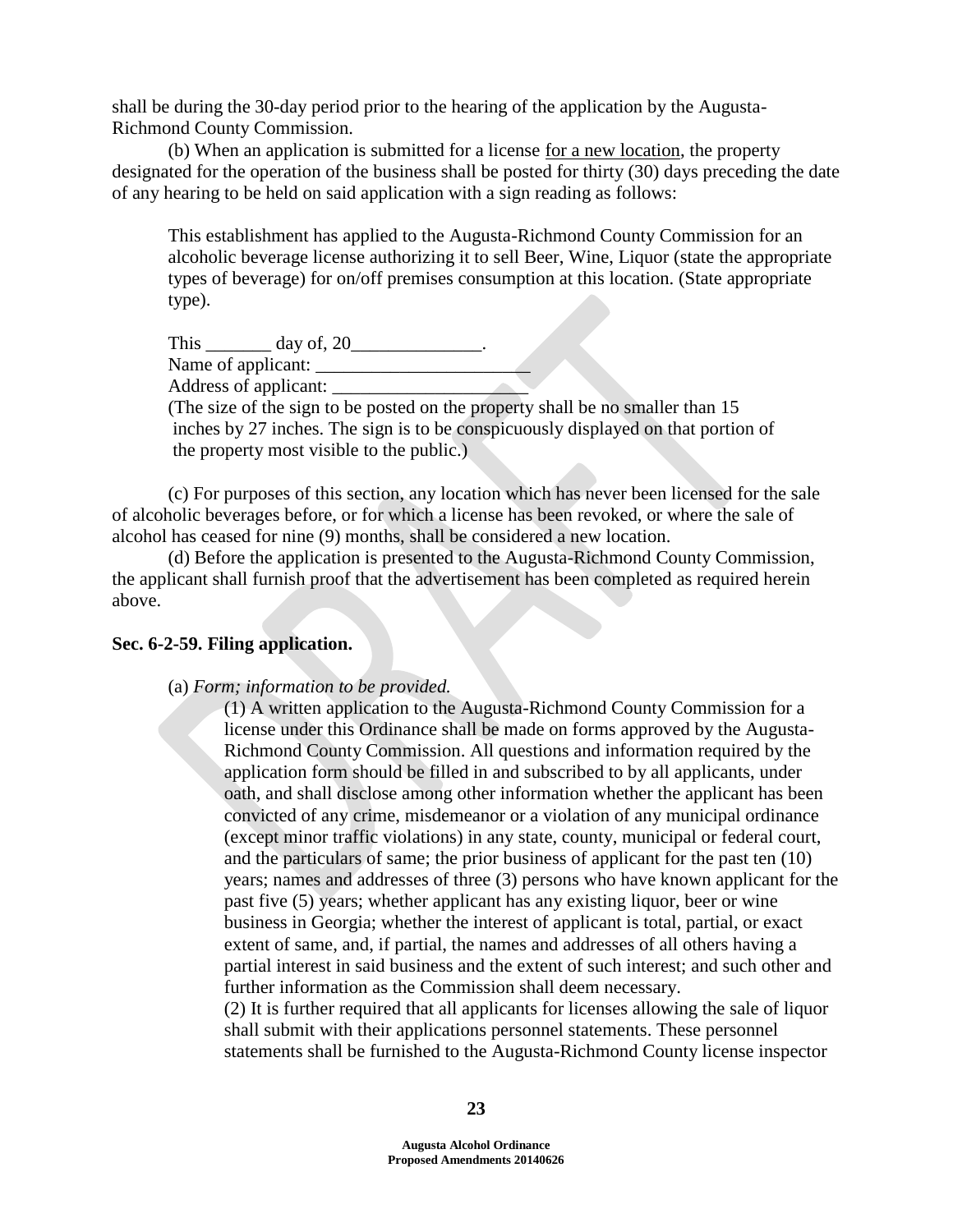upon request and will be required for original licenses, and renewals of existing licenses upon request.

(3) Every license application shall be accompanied by a plat prepared by a registered surveyor, showing the distance of the premises for which the license is being applied from the nearest church, school, library or public recreation area, any housing authority property, or from any alcoholic treatment center owned and operated by a governmental entity, as measured under section 6-2-63 hereof. The license application shall be accompanied by a copy of the lease. If the license applicant leases the property and improvements, a copy of the lease shall be maintained on a current basis in the license file. If the license applicant is the owner of the real estate and improvement where the business will be located, a copy of the deed shall accompany the application and be maintained as a part of the license file.

(4) The application shall also include, but shall not be limited to, the name and address of the agent for service of process and the name of the manager. If the manager changes, the applicant must furnish the Augusta-Richmond County license inspector with the name and address of the new manager and other information as requested within ten (10) days of such change.

(b) *Date due.* All applications, including required documentation, shall be filed with the Director of Planning and Development not less than thirty (30) days prior to the date when the application is scheduled to be heard.

(c) Fee. Every such application, excluding renewals and transfers, shall be accompanied by a non-refundable application fee in the amount of one hundred twenty-one dollars (\$120.00), said fee to be paid by certified check, cashier's check or money order made payable to the Augusta-Richmond County Commission, as applicable.

(d) *Untrue or misleading information; material omissions.* 

Any untrue or misleading information contained in, or material omission left out of, an original, renewal or transfer application for a license hereunder shall be cause for the denial of the license; and, if any license has been granted under such circumstances, the license shall be subject to revocation.

# **Sec. 6-2-60. Inspection of application by license inspector; investigation by Sheriff; provision of information to Planning & Development Department upon request.**

(a) If so filed as to comply with the requirement of this Ordinance an application under this Ordinance shall be sworn to and directed to the Director of Planning & Development for Augusta-Richmond County, who shall inspect the application and refer same to the Richmond County Sheriff, who shall investigate the character and reputation of the applicant, owners, partners, officers of the corporation, shareholders, managers, employees, and others associated with the application, and the suitability of the location for the sale of alcoholic beverages.

(b) All applicants shall furnish all data, information and records requested of them by the License & Inspection Department and/or the Richmond County Sheriff's Department, and failure to furnish such data, information and records within thirty (30) days from the date of the request shall automatically serve to dismiss, with prejudice, the application. Applicants, by filing an application, agree to produce for oral interrogation any person or persons involved in any transaction pertinent to the application or any evidence relevant to the application as may be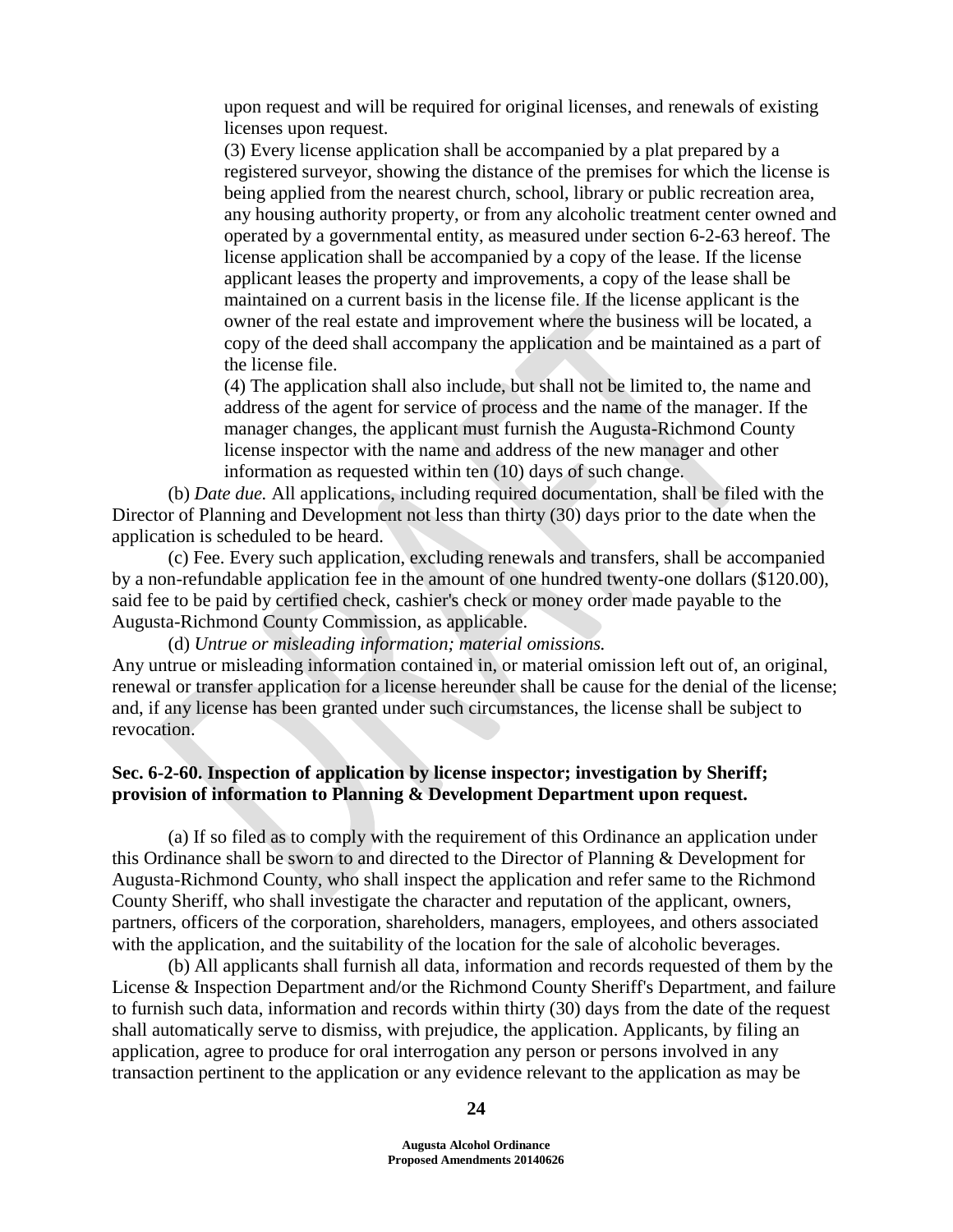requested by the Planning & Development Department or the Richmond County Sheriff's Department. Failure to produce such evidence, person or persons within thirty (30) days after being requested to do so shall result in the automatic dismissal of the application.

(c) The business owner and/or alcohol license applicant for all On-Premise Consumption license holders shall meet with the Sheriff's Office representative, Fire Department representative, and Business License Manager to review proposed measures for ensuring the safety of employees and patrons as required in Section 6-2-21.

### **Sec. 6-2-61. Review of application by the Augusta-Richmond County commission.**

(a) *Procedures—Generally.* After the requirements of sections 6-2-58 through 6-2-60 have been fulfilled, all applications for original alcoholic beverage licenses of any type shall be submitted to the Public Services Committee of the Augusta-Richmond County Commission, which shall review the applications in such manner as the committee may determine to be necessary, and shall submit a recommendation to the Augusta-Richmond County Commission. After the investigation is complete, the Augusta-Richmond County Commission shall cause to be issued such license as it may determine to be warranted and needed by the applicant.

(b) *Order of consideration.* All applications presented shall be noted as to the date and exact time of filing, and such applications shall be presented, heard and considered by the Commission in the order of their filing.

### **Sec. 6-2-62. Criteria for license approval. Personal qualifications of applicants.**

(a) *Citizenship; residency.* A license will be issued only to a person who is a citizen of the United States or an alien lawfully admitted for permanent residence in the United States, and who is a resident of Augusta-Richmond County, Georgia. Where an applicant is other than a natural person, it must be an entity organized and existing under the laws of the United States or one of its states, an agent of the entity must meet the qualifications of the preceding sentence.

> (1) For a license to be issued to a general partnership, the application must be made jointly by the partnership, any managing partner and all other partners owning at least a twenty (20) percent interest in the assets or revenues of the partnership. If there is no managing partner and there is no partner meeting the ownership requirements, then the application must be made jointly in the name of the partnership and the general partner owning the greatest percentage interest in the assets and revenues of the partnership, as agent. At least one (1) of the applicants shall be a natural person. If none of the applicants required above is a natural person, then the natural person having primary responsibility for the operation of the business for which the license is sought shall join in the application, as agent.

> (2) Where the applicant for a license is a limited partnership, the application shall be made jointly by the limited partnership, its general partners, and any other partner, limited or general, owning at least a twenty (20) percent interest in the assets or revenues of the limited partnership. At least one (1) of the applicants must be a natural person. If none of the applicants required above is a natural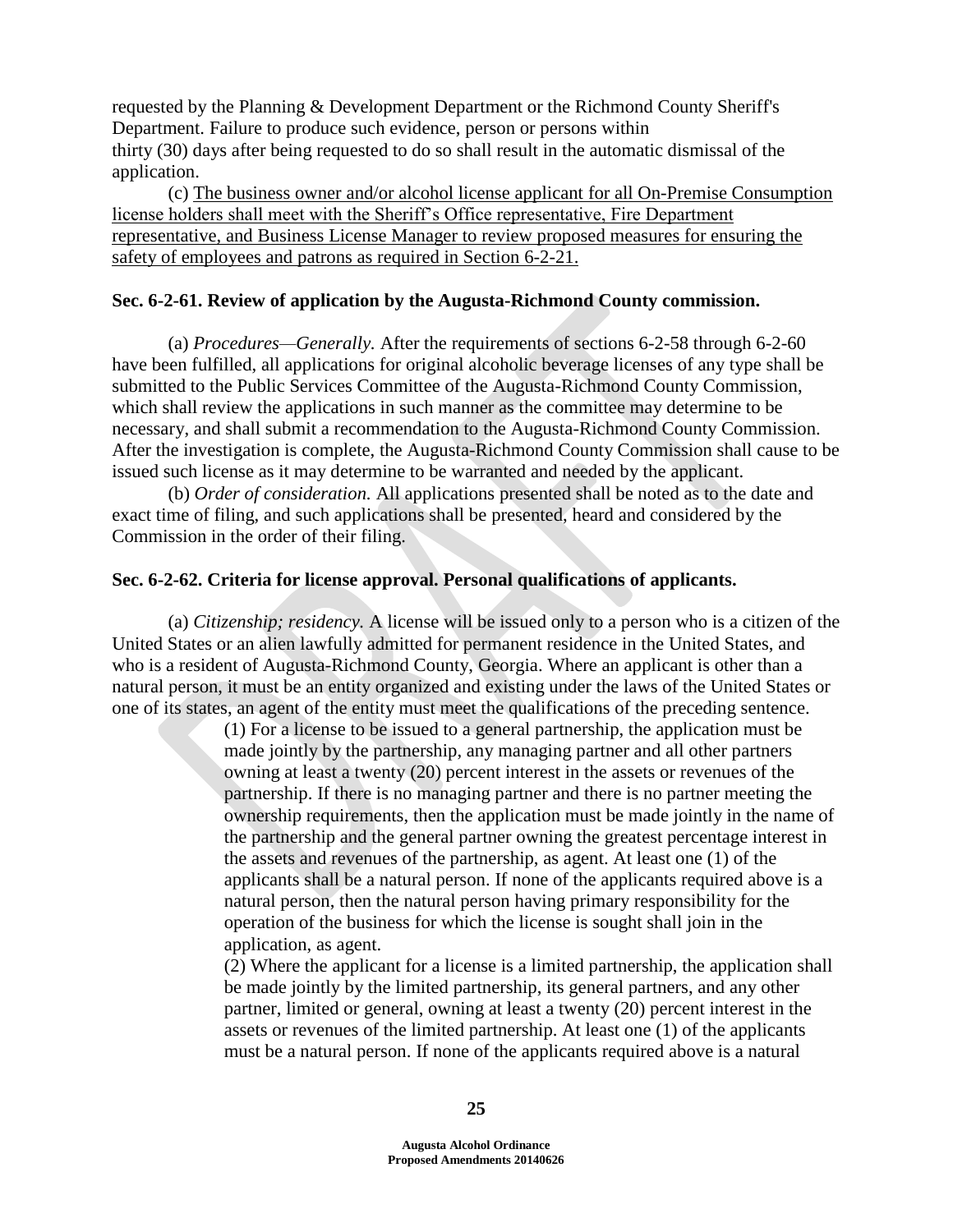person, then the natural person having primary responsibility for the operation of the business for which the license is sought shall join in the application, as agent. (3) Where the applicant for a license is a corporation, the application shall be made jointly in the name of the corporation and its president or vice president and any stockholder owning at least twenty (20) percent of the total outstanding capital stock of the corporation.

(4) Where the applicant for a license is a private club, the application shall be made jointly in the name of the private club and its president or general manager, as agent.

(5) Where the applicant for a license is an entity other than a natural person, a partnership, a corporation, or a private club, the application shall be made jointly in the name of the entity, the natural person having chief executive officer authority over the business activities of the entity and any other person having at least a five (5) percent interest in the assets or revenues of the entity, as agents. The application shall further disclose the type of entity making the application and every person having an ownership interest in the assets or revenues of the entity. (6) Licenses issued to corporations, general partnerships, limited partnerships, private clubs or other types of entities must be issued jointly to the entity and all of the other persons required by this section to join in the application, as agents.

(b) *Moral character; criminal record.* No person, firm or corporation shall be granted an alcoholic beverage license unless it shall appear to the satisfaction of the Commission that such persons or partners in the firms or officers and directors of the corporation shall be of good moral character.

(c) *Age.* An applicant must be twenty-one (21) years of age or older.

(d) *Interest in Business; Involvement in Business.* The applicant must own a bona-fide interest in the business for which the license is sought. Further, the applicant must be involved in the day-to-day operation of the business for which the application is made. In the event the applicant is a corporation or partnership, the applicant must designate on the application or renewal application a manager or other supervisory employee (who is also a citizen of the United States and a resident of the State of Georgia and Augusta-Richmond County) as the individual responsible for the day-to-day operation of the business, and must comply with the provisions of section 6-2-70(d) herein.

(e) *Eligibility.* The applicant must not fall into any of the categories of individuals who are ineligible to hold a license under section 6-2-62.

### **Sec. 6-2-63. Individuals not eligible for license.**

The following individuals are not eligible for an alcoholic beverage license, even if they possess all of the qualifications listed in section 6-2-61.

(a) Any person convicted of a felony who served any part of a criminal sentence, including probation within the ten (10) years immediately preceding the date of receipt of submission of the application.

(b) Any person who has been convicted of a misdemeanor who served any part of a criminal sentence, including probation within five (5) years immediately preceding the date of receipt of submission of the application.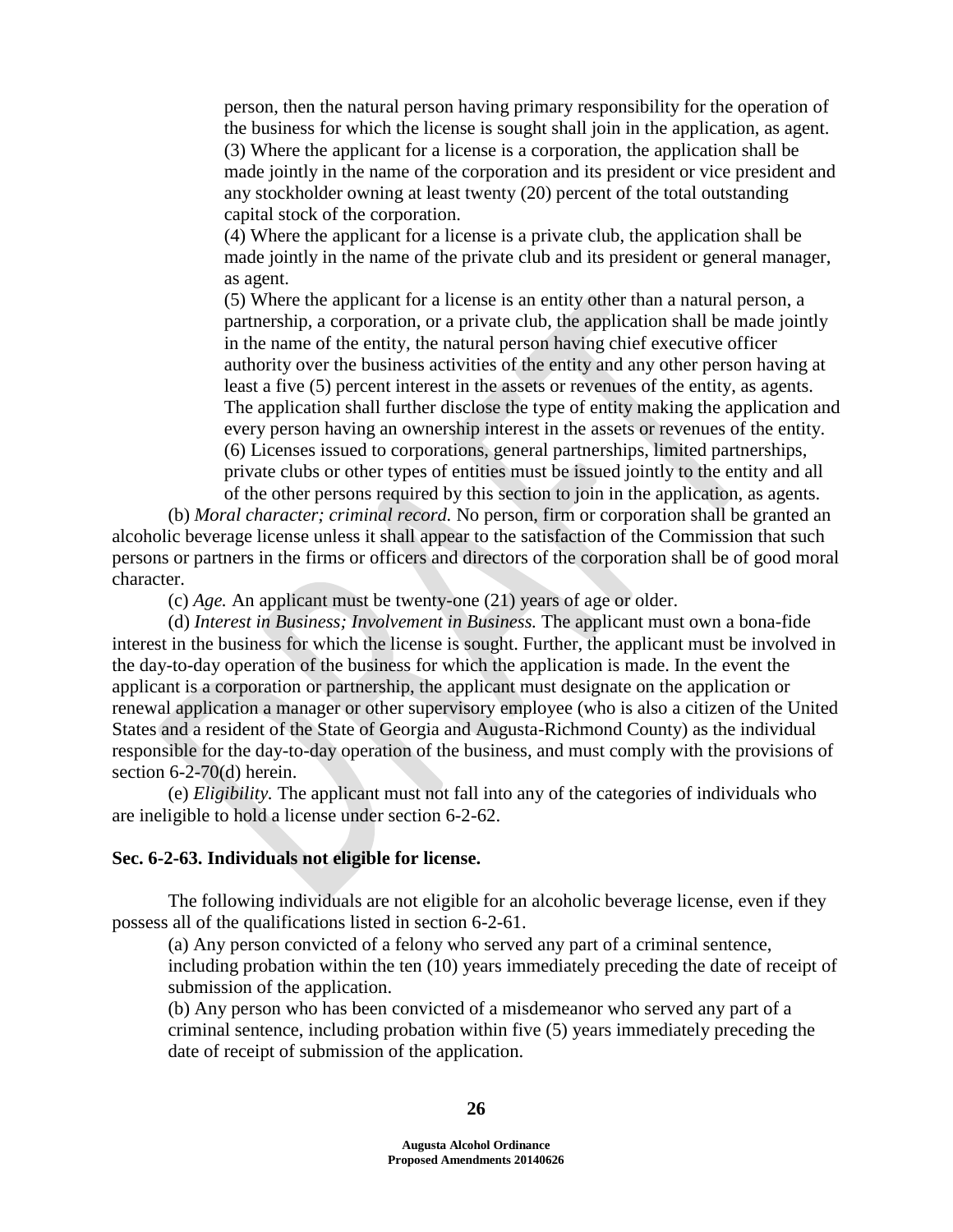(c) Any person whose license to sell alcoholic beverages has been revoked for cause in any state or territory of the United States within the ten (10) years preceding the filing of the application.

(d) Any person who has knowingly falsified information or made any material misrepresentation on the application for a license under this Ordinance or any application under the predecessor Ordinance for Richmond County or the City of Augusta submitted within the ten (10) years preceding the filing of the application.

(e) Any person who has been convicted of a violation of any federal, state or local law pertaining to the possession, manufacture or sale of alcoholic beverages who served any part of a criminal sentence, including probation within the ten (10) years preceding the filing of the application.

(f) Should any such applicant, partner or officer or director of any applicant entity, after a license has been granted, be convicted or plead guilty or nolo contendere to a crime involving moral turpitude, or to the violation of any laws of the State of Georgia regulating possession or the sale of narcotics, drugs, liquors, wine or beer or the lottery laws of this state, said license shall be subject after hearing to immediate suspension or revocation.

### **Sec. 6-2-64. Same—Location restrictions.**

(a) Zoning. No license shall be issued for the sale, either at wholesale or retail, of alcoholic beverages unless the licensee's place of business is located in an area within Augusta-Richmond County that is properly zoned for the sale of alcoholic beverages.

(b) Proximity to churches, libraries, schools, and public recreation areas. No original license shall be issued hereunder where the place of business of the licensee is located within the following distances of the following establishments:

(1) Church or library buildings, or public recreation areas:

Whiskey: One hundred (100) yards.

Malt beverage: One hundred (100) yards.

Wine: One hundred (100) yards.

(1.1)Special alcohol license distance requirements for the Downtown Business District.

 a. The "Downtown Business District" for purposes of this Ordinance is bounded:

1. North by the Savannah River;

2. East by the western right-of-way line of Fifth Street;

3. South by the north right-of-way line of Greene Street; and

4. West by the east right-of-way line of Fifteenth Street.

 b. Any structure in the "Downtown Business District" as herein above defined and not originally built as a place of worship will not be considered in applying any distance requirement in reference to the issuance of any alcohol license by Augusta, Georgia after the effective date of this Ordinance.

 c. Exceptions: This Ordinance shall not apply to any structure in said "Downtown Business District" not originally built as a place of worship and in use as a place of worship on the effective date of this Ordinance.

d. In the Downtown Business District as herein defined, new applications for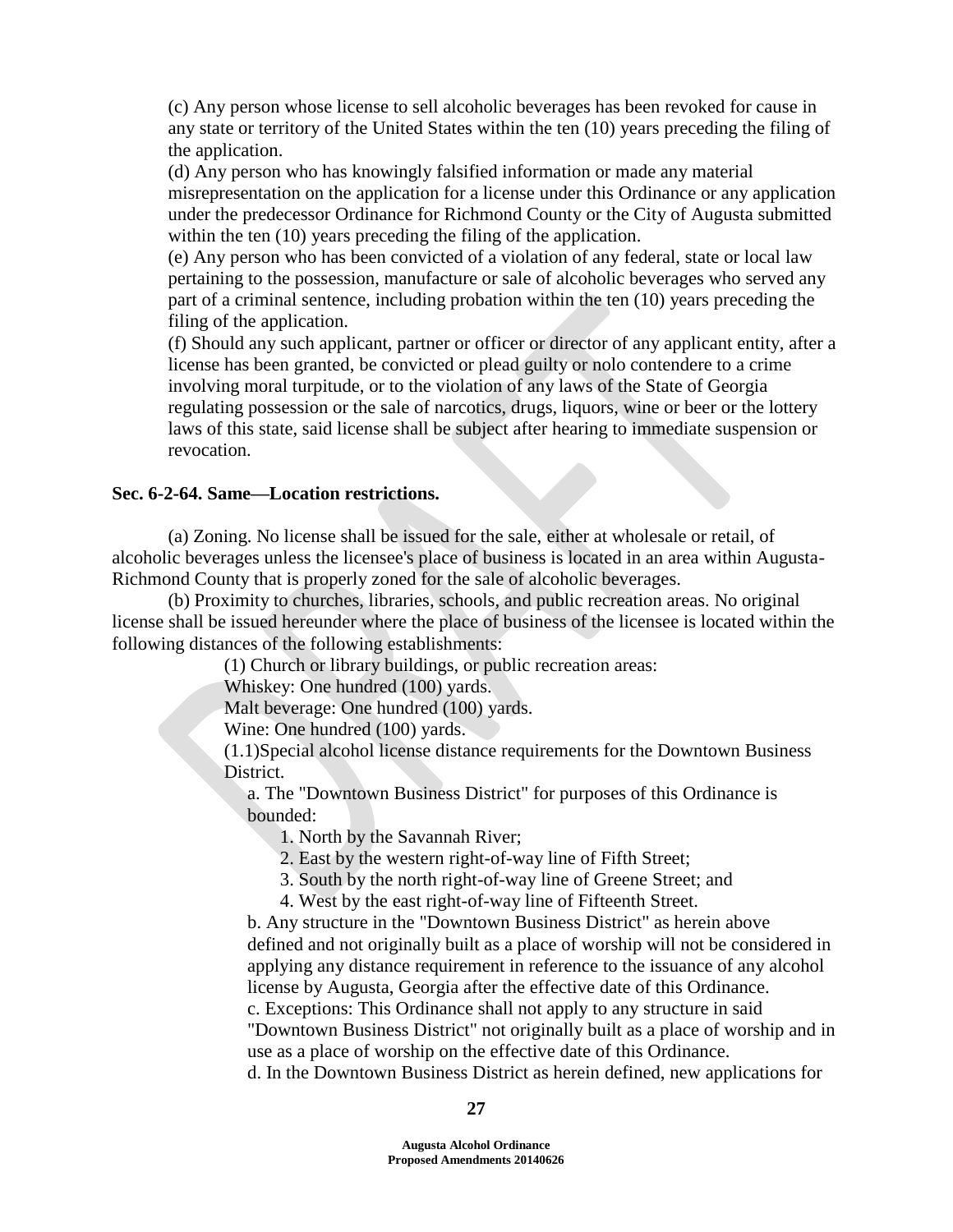alcoholic beverage licenses submitted after the effective date of this Ordinance, shall be subject to distance requirements of 300 feet measured from the main entrance of the applicant's structure to the main entrance of the closest occupied structure originally built as a place of worship or any other structure not originally built as a place of worship and in use as a place of worship on or before the effective date of this Ordinance.

(2) School building or school grounds:

Whiskey: Two hundred (200) yards.

Malt beverage: One hundred (100) yards.

Wine: One hundred (100) yards.

The schools or colleges referred to herein shall include only such state, county, city, church or other schools as teach the subjects commonly taught in the common schools and colleges in this state and shall not include private schools or colleges within which only specialized subjects such as law, stenography, business, music, art, medicine, dentistry, vocational occupations and other special subjects are taught.

(c) No license authorizing the sale of alcoholic beverages shall be issued for a new location unless such proposed location is at a greater distance than 300 feet from any alcohol treatment center owned and operated by a governmental entity.

(d) No person knowingly and intentionally may sell any alcoholic beverages for consumption on the premises within 100 yards of any housing authority property. This subsection shall not apply at any location for which a license has been issued prior to July 1, 2000 nor to the renewal of such license. Nor shall this subsection apply at any location for which a new license is applied for if the sale of alcoholic beverages for consumption on the premises was lawful at such location at any time during the 12 months immediately preceding such application. (O.C.G.A. 3-3-21)

(e) All measurements, to determine distances for the issuance of alcoholic beverage license shall be measured by the most direct route of travel on the ground and shall be measured in the following manner:

> (1) From the front door of the structure from which alcoholic beverage is sold or offered for sale;

(2) In a straight line to the nearest public sidewalk, walkway, street, road or highway;

(3) Along such public sidewalk, walkway, street, road or highway by the nearest route;

(4) To the front door of the building, or;

 (5) To the nearest property line of the real property being used for school, educational purposes, or public recreation areas.

(f) No license in effect on the day of the adoption of this Ordinance shall be revoked before its day of expiration by reason of the method of measurement set out in this section if the license was granted in reliance on another method of measurement.

(g) Further, the Augusta-Richmond County Commission may, in its discretion, issue or deny any license when there is evidence that the type and number of schools, churches, libraries or public recreation areas in the vicinity of the place of business of the licensee causes minors to frequent the immediate area, even though there is compliance with the minimum distances as provided herein.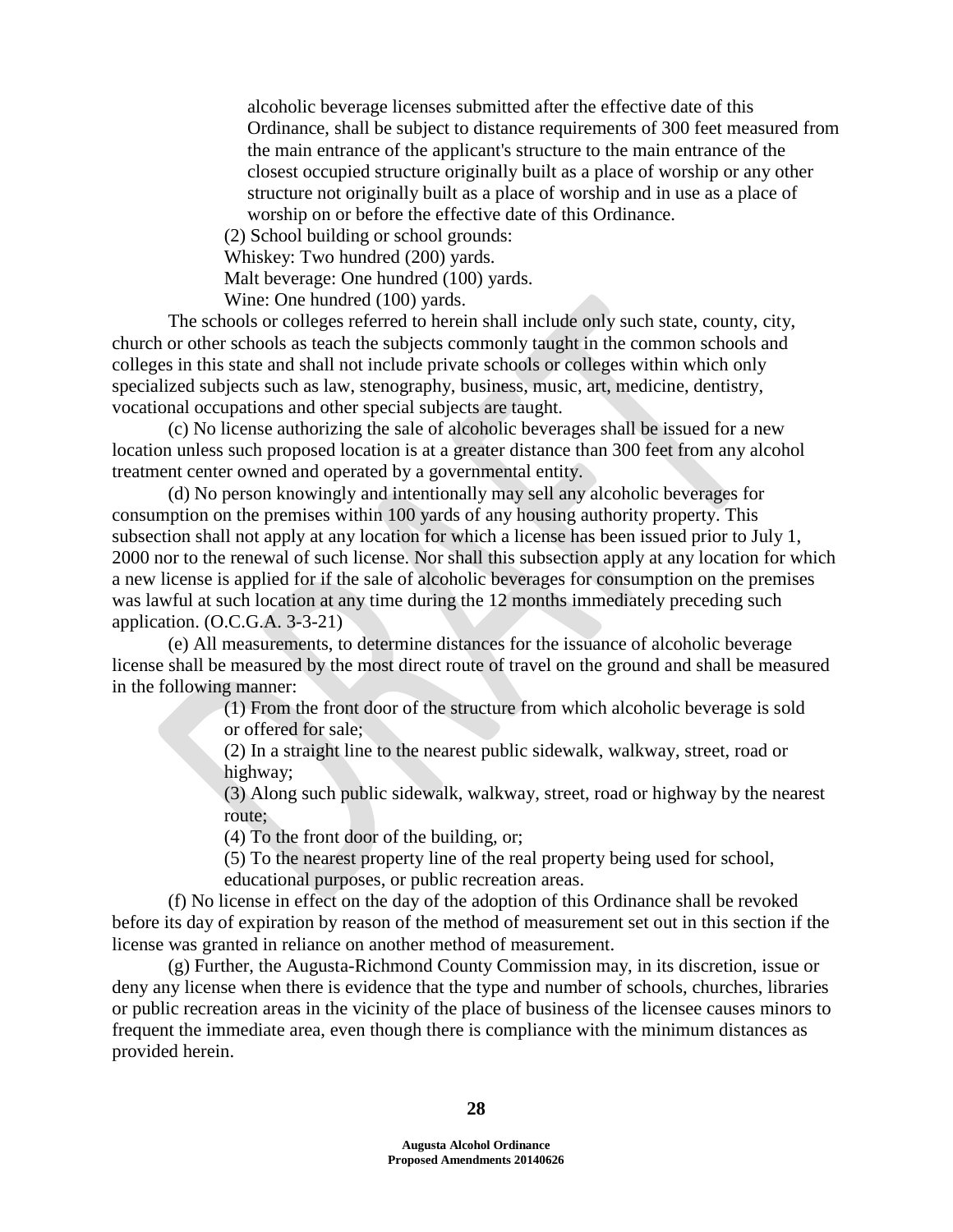(h) Nothing contained herein shall prohibit the issuance of any license authorizing the sale or distribution of alcoholic beverages by:

(1) Hotels or motels of fifty (50) rooms or more;

(2) Bona fide private clubs owning their homes and subject to licensing by the State of Georgia as a private club;

(3) Any establishment with a license to sell alcoholic beverages which meets the definition of a qualifying eating establishment as set forth in section 6-2-52 of this Ordinance, but not to include a Hybrid Restaurant; and

(4) A location for a single event occasion.

(i) No license shall be issued under this Ordinance to any premises which do not meet the requirements of all state, county, and city laws, ordinances and regulations which would apply to said premises, including, but not limited to, building, fire, and sanitation codes.

(j) The restrictions on locations as stated herein are in addition to, and not in lieu of, any restrictions imposed by the laws of the State of Georgia.

(k) If an application is either withdrawn from consideration or denied, no application may be made by any person for the location for which the withdrawn or denied application was made, for a period of twelve (12) months from the date of withdrawal or denial; provided, however, if the application is withdrawn with the unanimous approval of the members of the Augusta-Richmond County Commission, the one (1) year prohibition shall not apply.

(l) If a license is suspended, no application may be made by any person for the location for which the suspended license was held, until such time as the period of suspension for said license expires.

(m) If a license is revoked, no application may be made by any person for the location for which the revoked license was held, for a period of twelve (12) months from the date of revocation.

## **Sec. 6-2-65. Same—Additional considerations.**

(a) In determining whether or not any license applied for hereunder shall be granted, renewed, transferred or issued to a new location, in addition to all the provisions of this Ordinance, the following shall be considered in the public interest and welfare:

> (1) *Reputation, character.* The applicant's reputation, character, trade and business associations or past business ventures, mental and physical capacity to conduct this business.

(2) *Previous violations of liquor laws.* If the applicant is a previous holder of a license to sell alcoholic liquors, whether or not he has violated any law, regulation or ordinance relating to such business.

(3) *Manner of conducting prior liquor business.* If the applicant is a previous holder of a license to sell alcoholic liquors, the manner in which he conducted the business thereunder, especially as to the necessity for unusual police observation and inspection in order to prevent the violation of any law, regulation or ordinance relating to such business.

(4) *Location.* The location for which the license is sought, as to traffic congestion, general character of neighborhood, and the effect such an establishment would have on the adjacent and surrounding property values.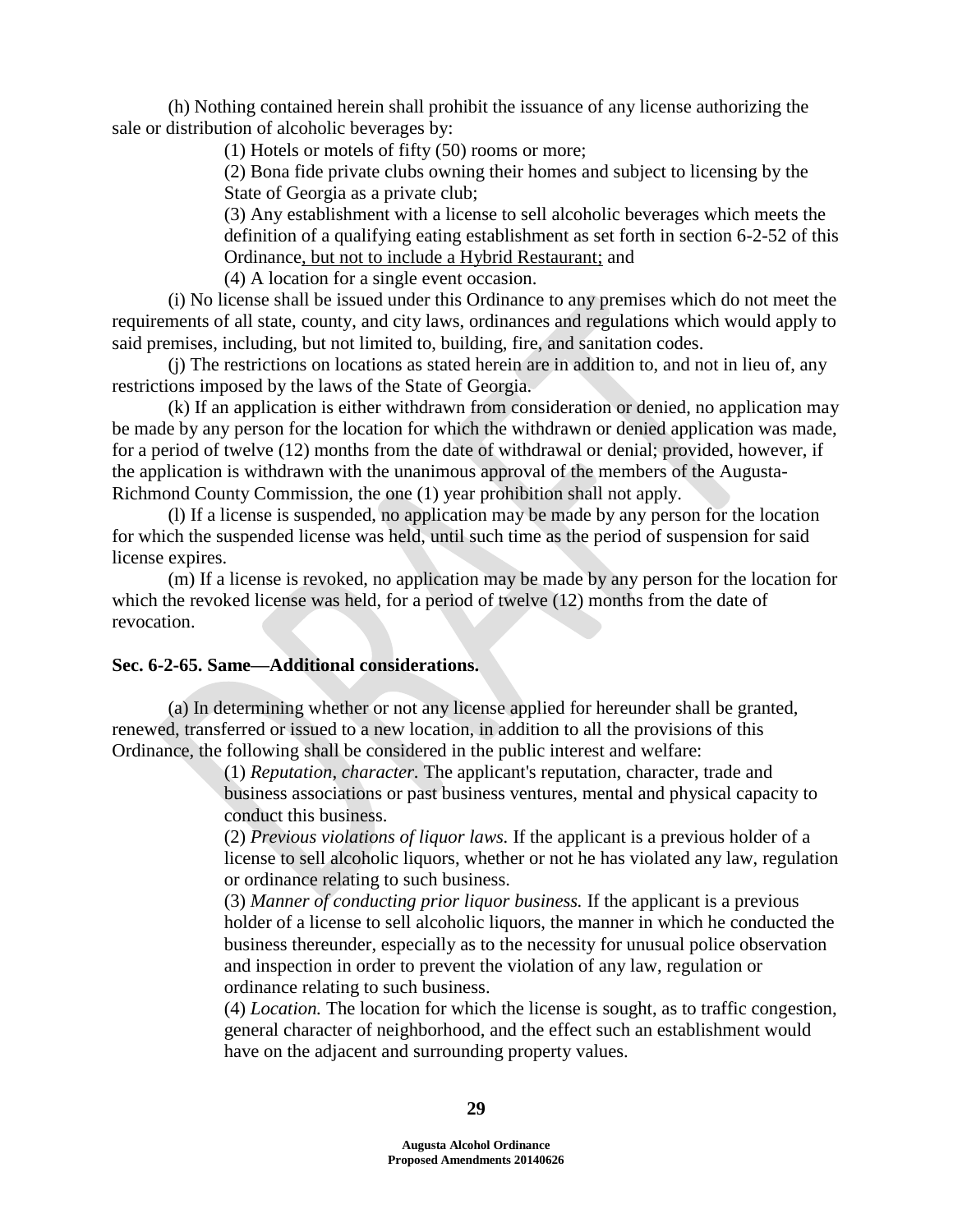(5) *Number of licenses in trading area.* The number of licenses already granted for similar business in the trading area of the place for which the license is sought. (6) *Dancing.* If dancing is to be permitted upon the premises for which the license is sought and the applicant has previously permitted dancing upon any premises controlled or supervised by him, the manner in which he controlled or supervised such dancing to prevent any violation of any law, regulation or ordinance. (7) *Previous revocation of license.* If the applicant is a person whose license issued under the police powers of any governing authority has been previously suspended or revoked or who has previously had an alcoholic beverages license suspended or revoked.

(8) *Payment of taxes.* If the applicant and business are not delinquent in the payment of any local taxes.

(9) *Congregation of minors.* Any circumstances which may cause minors to congregate in the vicinity of the proposed location, even if the location meets the distance requirement under section 6-2-64(b) herein.

(10) *Prior incidents.* Evidence that a substantial number of incidents requiring police intervention have occurred within a square city block of the proposed location during the twelve (12) months immediately preceding the date of application.

(11) *Previous Denial or Revocation.* The denial of an application, or the revocation of a license, occurring within the preceding twelve (12) months, which was based on the qualifications of the proposed location.

(b) If the application is denied, the Augusta-Richmond County Commission shall cause a written report to be prepared showing the reason or reasons for the denial. The Commission shall return the application showing its denial, together with the written report, to the Director of Planning & Development who shall notify the applicant of the denial within five (5) days of the denial. Notice to the applicant shall be made in writing, showing the reason or reasons for the denial and the day and time of the next scheduled meeting of the Commission. The applicant may appeal the denial of the application by serving notice on the Commission requesting reconsideration of the application. The applicant shall serve said notice, in writing, on the Commission within five (5) days of the receipt of the denial of the application.

(c) On reconsideration, the Commission shall hear evidence offered by the applicant and any entity opposing the issuance of the license. The applicant may be represented by counsel, may offer testimony by witnesses or any other evidence and may question any opposing witnesses. At the close of the evidence, the Commission shall either uphold its denial or shall approve the issuance of a license.

#### **Sec. 6-2-66. Time limit for acquiring licenses once approved.**

All licenses must be obtained not later than ninety (90) days from the date of the approval of the application, and, if not so obtained, the license shall be void. Extensions of time under this section shall be granted only by the Augusta-Richmond County Commission.

**Sec. 6-2-67. License fee.**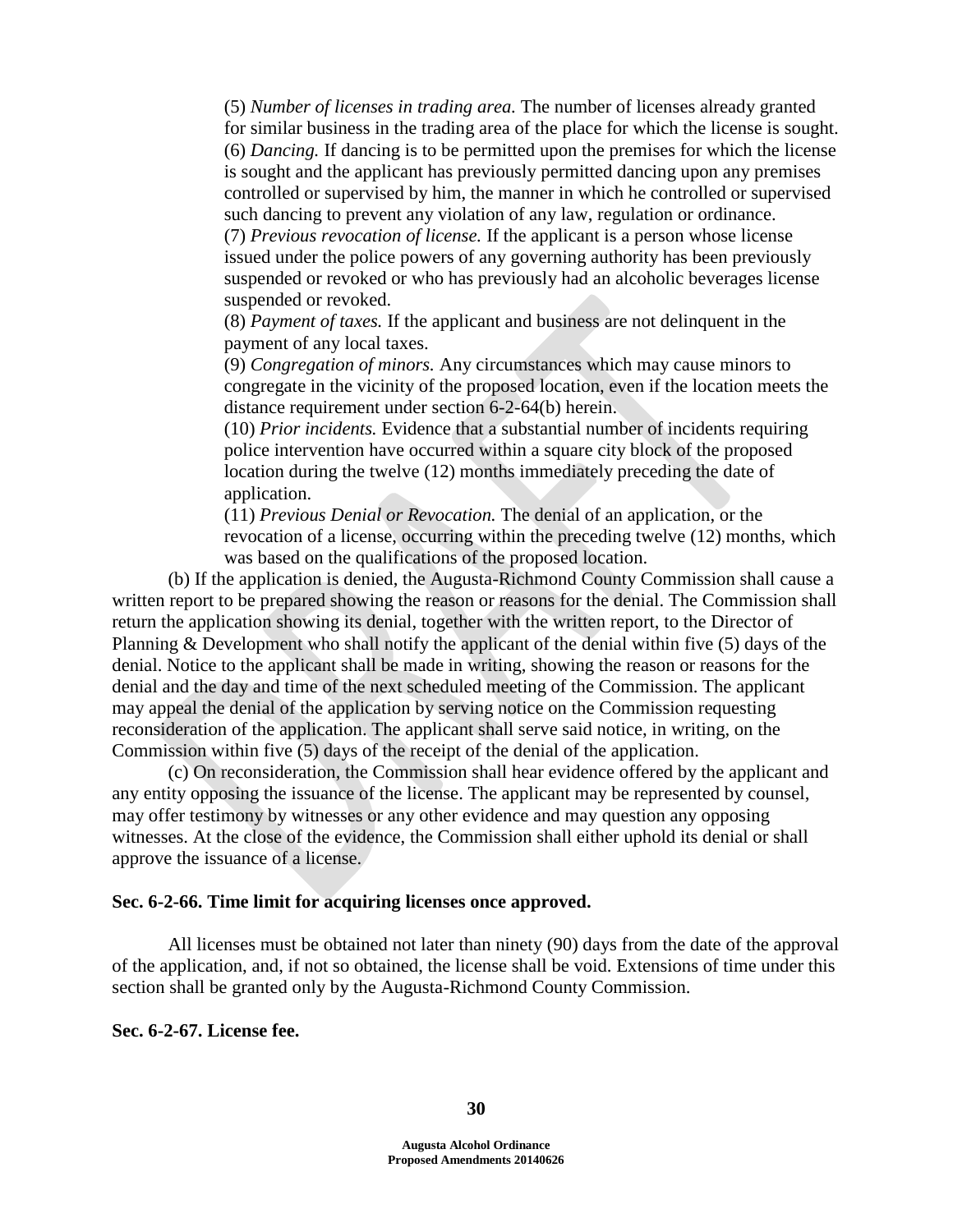(a) *When due and payable.* When a license has been approved and granted, the same shall be paid for by certified check, cashier's check or money order for the full amount of the license fee.

(b) *Amount*. Each applicant shall pay a license fee as set out herein:

## **(Fees are subject to change / contact the Planning & Development Department for the current fee schedule.)**

### **Retail and Wholesale:**

|                                                     | (Fee)                   | <b>PROPOSED</b>         |
|-----------------------------------------------------|-------------------------|-------------------------|
| (1) Class A: Consumption on-premises beer           | $$625.00 - $665.00$     | $$690.00 - $735.00$     |
| (2) Class B: Retail beer                            | \$665.00                | \$735.00                |
| (3) Class C: Consumption on-premises wine           | $$625.00 - $665.00$     | $$690.00 - $735.00$     |
| (4) Class D: Retail wine                            | \$665.00                | \$735.00                |
| (5) Class E: Consumption on-premises liquor         | $$3,115.00 - $3,330.00$ | \$3,430.00 - \$3,665.00 |
| (6) Class F: Retail liquor                          | \$3,330.00              | \$3,665.00              |
| (7) Class G: Brewer, Manufacturer of Malt Beverages | \$665.00                | \$690.00                |
| (8) Class H: Brewpub Operator                       | \$665.00                | \$690.00                |
| (9) Wholesale liquor                                | \$6,050.00              | \$6,655.00              |
| (10) Wholesale beer                                 | \$665.00                | \$690.00                |
| $(11)$ Wholesale wine                               | \$135.00                | \$150.00                |
| $(12)$ Sunday sales                                 | $$1,245 - $1,330.00$    | $$1,370.00 - $1,465.00$ |
| (13) Alcohol Catering                               | $$340.00 - $365.00$     | \$405.00                |
| (14) Second Alcohol License                         | $$625.00 - $665.00$     | \$735.00                |
|                                                     |                         |                         |

### **Restaurants and Bars (On-premise consumption)**

|                     | <b>Occupancy Load</b>               |                                                  |                                    |                                   |  |
|---------------------|-------------------------------------|--------------------------------------------------|------------------------------------|-----------------------------------|--|
|                     | $1-100$                             | $101 - 200$                                      | $201 - 300$                        | $301+$                            |  |
| Beer                | \$625 \$690                         | \$635 \$700                                      | \$650 \$715                        | \$665 \$735                       |  |
| Wine                | \$625 \$690                         | \$635 \$700                                      | \$650 \$715                        | \$665 \$735                       |  |
| Liquor              | \$3115 \$3,430                      | \$3175 \$3,495                                   | \$3235 \$3,560                     | \$3330 \$3,665                    |  |
| <b>Sunday Sales</b> | \$1245 \$1,370                      | \$1270 \$1,400                                   | \$1295 \$1,425                     | \$1330 \$1,465                    |  |
| Ale. Catering       | 4340 4375°<br><del>TILO DJ 19</del> | 4215 4280<br><del>TUCE GLUD</del>                | \$355 \$395                        | \$365 \$405                       |  |
| Second Alcohol Lic. | $\cos 2\pi$<br><del>wu∠u wuxu</del> | $\sqrt{625}$ $\sqrt{700}$<br><del>TUD 2000</del> | \$650\$715<br><del>9050 9715</del> | \$665 \$735<br><del>www.crw</del> |  |

(c) *Proration.* The full license fee must be paid for a license issued prior to July 1 of the license year. One-half (1/2) of the full license fee shall be paid for a license issued after July 1 of the license year.

(d) *Refund.* In case of the revocation or surrender of such license before the expiration of the calendar year, the holder thereof shall not be entitled to receive any refund whatsoever.

## **Sec. 6-2-68. Term of license.**

All licenses granted hereunder shall be for the calendar year.

### **Sec. 6-2-69. Display of license required.**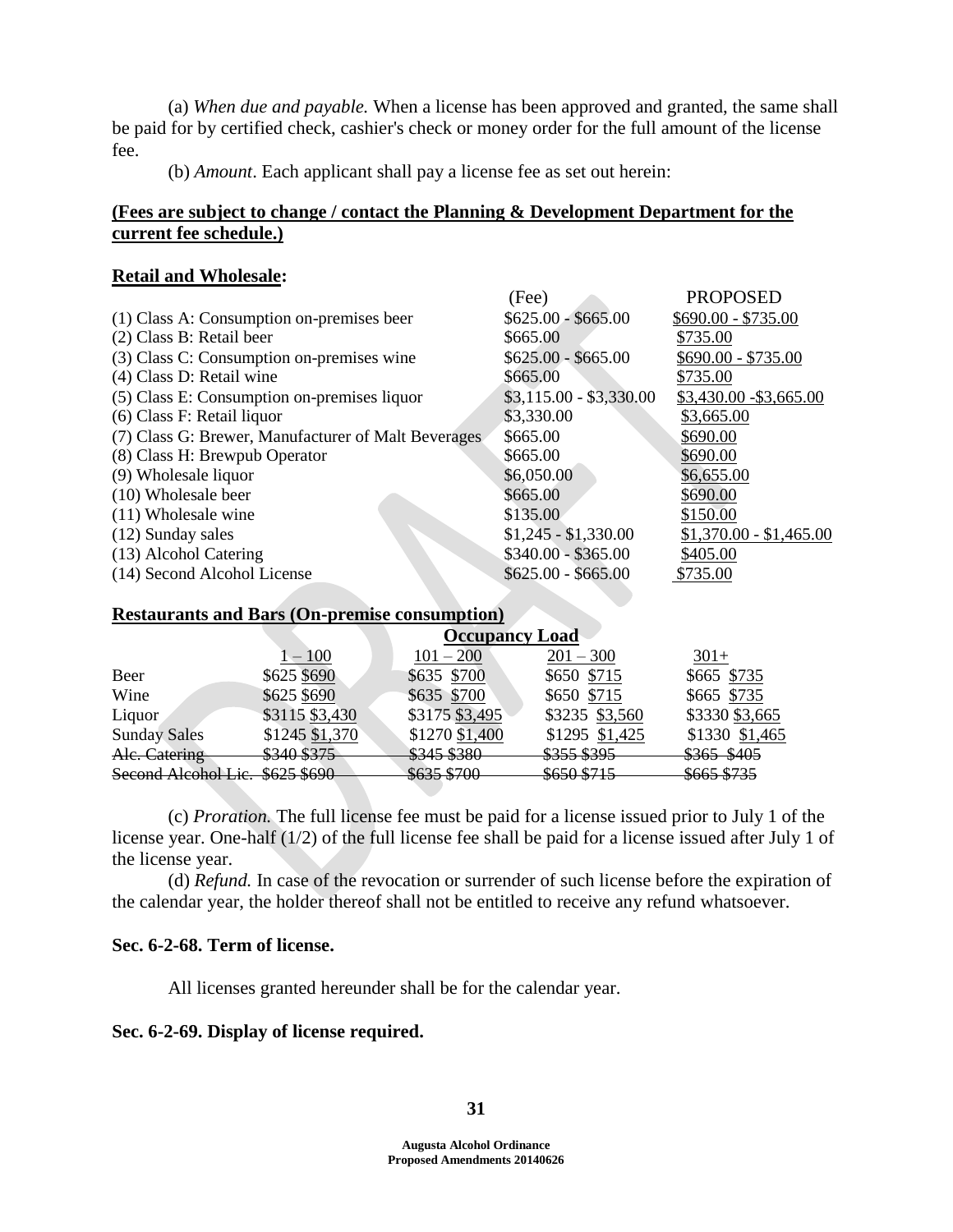(a) Every license issued under this Ordinance shall be kept prominently displayed by the holder thereof at his licensed place of business, and any alcoholic beverage kept, stored or found at said licensed place of business or at his warehouse shall be presumed to be his property.

(b) Nothing shall require additional licenses for service bars, or portable bars used exclusively for the purpose of mixing or preparing Alcoholic Beverage drinks when such bars are accessible only to employees of the licensed establishment and from which Alcoholic Beverage drinks are prepared to be served on the licensed premises.

### **Sec. 6-2-70. Licenses not transferable; exceptions; fee; new ownership.**

(a) Generally. Licenses hereunder shall not be transferable, except as otherwise provided herein. Nothing in this section, however, shall prohibit one (1) or more partners of a partnership holding a license from withdrawing from the partnership in favor of one (1) or more of the partners who were partners at the time of the issuance of the license.

(b) Exceptions.

(1) Estate administration, etc. In case of the death of any person holding such a license, or any interest therein, the same may be transferred to the administrator, executor, or the lawful heirs of the deceased person, if otherwise qualified. (2) Change of location. Should a transfer of a location be approved, there shall be no additional license fee, and the new location shall not be considered as a new license hereunder.

(3) Addition of partners or stockholders. A licensee may take in partners or additional stockholders where it is determined that the additional capital furnished is to be used exclusively for additional inventory or expending the facilities of the business, or for building a new facility, and, where it appears that the licensee himself receives directly none of the additional capital invested. Under this section an additional partner or new stockholder must be approved by the Planning & Development Department and the Richmond County Sheriff's Department.

(4) Procedure for application for exception. Any licensee desiring a transfer of a license pursuant to an exception hereunder shall notify the Director of Planning & Development of the basis of the exception and shall provide the Director of Planning & Development with any information and/or documentation requested in connection with the exception. The Director of Planning & Development shall then either approve or deny the exception. If the exception is approved, the license shall be transferred by the Planning & Development.

(c) Fee for transfers. There shall be a fee of one hundred and twenty dollars (\$120.00) for transfers pursuant to this section. (Fees are subject to change / contact the Planning  $\&$ Development Department for the current fee schedule.)

(d) New ownership; retail alcoholic beverage licenses. No retail beer, wine or whiskey license shall be transferred, but where a change in ownership is contemplated, the new owner or owners shall file a new application for a license. Changes in license ownership from one (1) party at interest named in the original application to another party at interest as named in the original application, and changes of license from one (1) employer or manager to a successor employer or manager, shall not be deemed a transfer of license within the prohibition against transfer contained in these regulations, so long as there is no change in the ownership or location.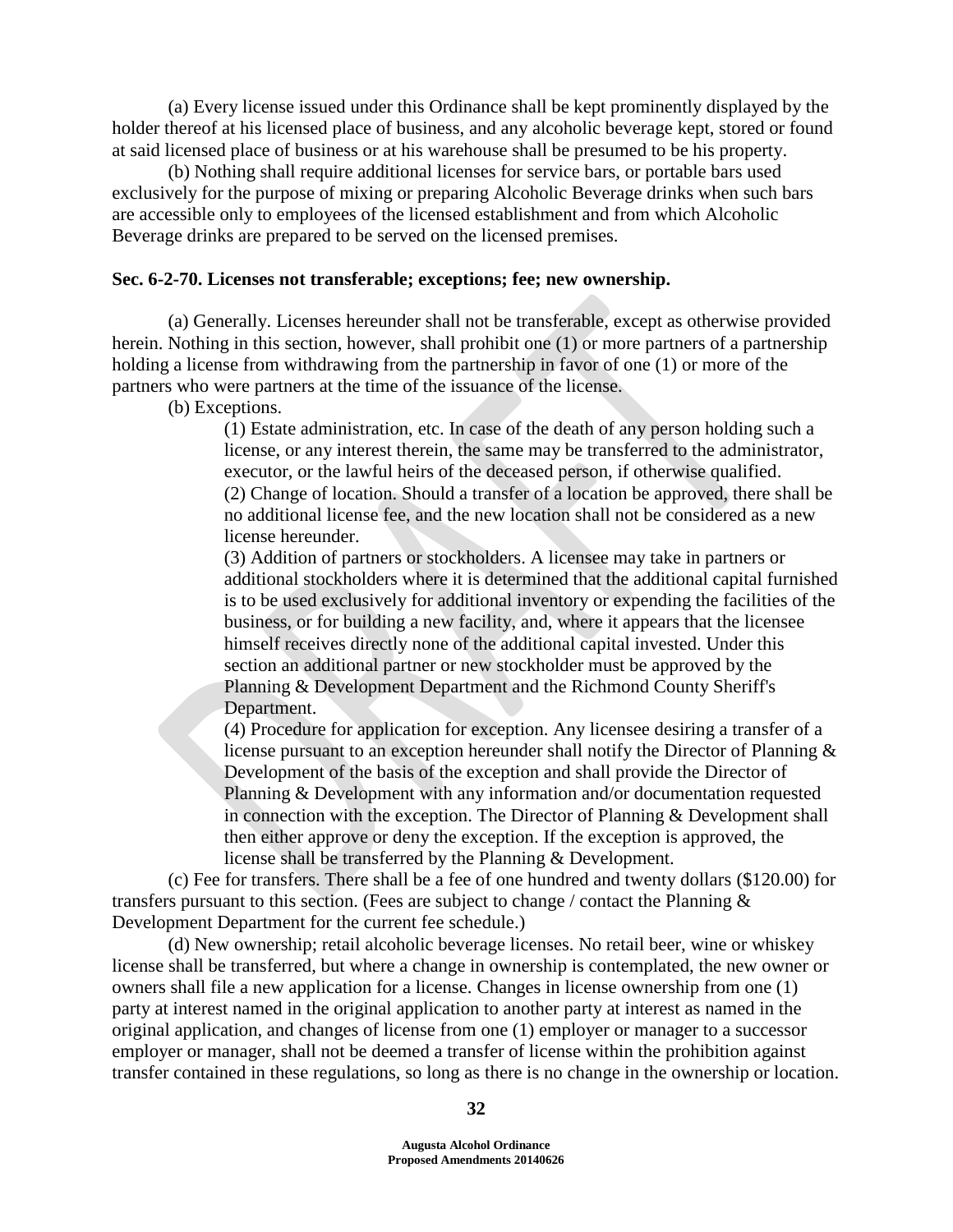In each instance the Augusta-Richmond County Commission shall be advised in writing of such change and a complete disclosure of all facts in connection therewith shall be made at the time such request for change is presented. The Administrator shall have the authority to approve such a change of license. In the event that the Administrator denies such change of license, the applicant shall have the right within ten (10) days of such denial to appeal same to the Augusta-Richmond County Commission. An applicant for a change of license must follow the procedure for applying for an alcoholic beverage license, excluding section 6-2-58 and section 6-2-61. **A transfer fee from manager to manager shall be one hundred twenty dollars (\$120.00).** (Fees are subject to change / contact the Planning & Development Department for the current fee schedule.)

### **Sec. 6-2-71. Renewal of licenses.**

(a) All licenses granted hereunder shall expire on December 31 of each year. Licensees who desire to renew their licenses shall file an application therefore, together with the requisite fee with the Planning & Development Department for such renewal, upon forms approved by the Director of Planning & Development, on or before December  $15<sup>th</sup>$  of each year.

(b) All licenses to be renewed for the subsequent calendar year shall be submitted by the Planning & Development Department to the Commission for approval no later than November 15<sup>th</sup> of each year. Any licenses that have been placed on probation, suspension or have been revoked by the Commission during the year shall be submitted on a separate list by the Planning & Development Department for review and consideration for approval.

(c) There shall be a penalty fee charged for filing alcoholic beverage renewal application and license fee payment after the last business weekday of the current year. There shall be a penalty of 20% of the annual license fee but not less than \$300.00, whichever is greater.

## *If an alcoholic beverage license renewal application and license fee(s) have not been filed with the Planning & Development Department by January 31st of the renewal year, the license shall be declared to be abandoned and any relicensing shall require a new application.*

### **Sec. 6-2-72. Denial of application to renew license.**

(a) The possession of a license under this Ordinance is a privilege granted by Augusta, Georgia. The Augusta-Richmond County Commission is hereby authorized to deny the renewal of a license if it finds to exist any of the grounds constituting due cause to revoke, suspend or place on probation a license, as stated in section 6-2-74 herein.

(b) When the Sheriff recommends that an application to renew a license be denied, he shall provide the Director of Planning & Development with a written report describing the reason or reasons for the recommendation. The Director shall notify the Commission and shall serve written notice on the licensee at least five (5) days before the next scheduled meeting of the Commission. The notice shall state the reason(s) given by the Sheriff for his/her recommendation to deny the renewal of the license and the time and place of the next scheduled meeting of Commission.

(c) Commission shall receive evidence in the same manner described in section 6-2-74.

(d) At the conclusion of the evidence, the Commission shall consider the evidence and shall decide to grant or to deny the renewal of the license.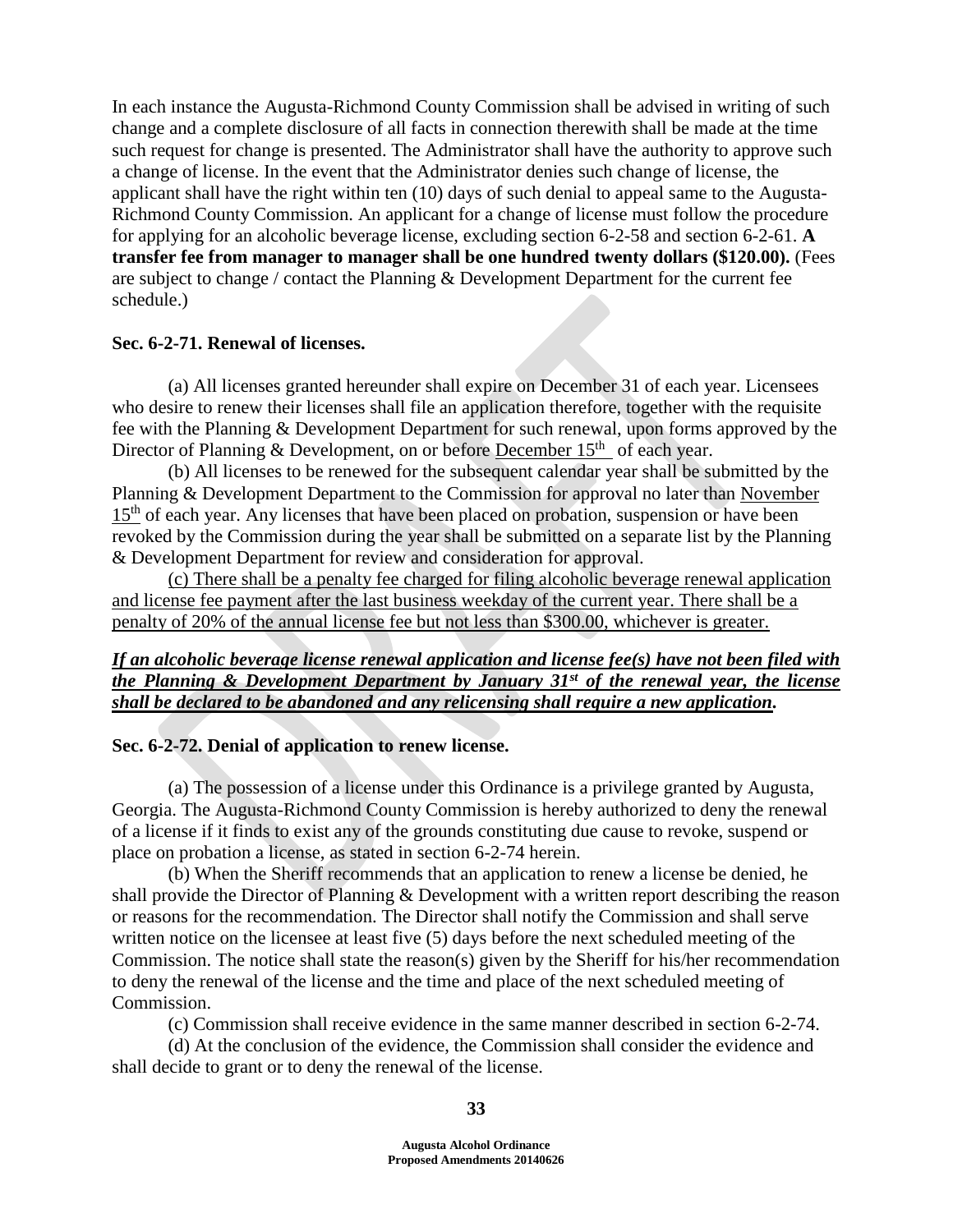(e) If the application is denied, the Commission shall cause a written report to be prepared showing the reason or reasons for the denial. The Commission shall return the application showing its denial, together with the written report to the Director of Planning  $\&$ Development who shall notify the applicant of the denial within five (5) days of the denial. Notice to the applicant shall be made in writing, showing the reason or reasons for the denial and the day and time of the next scheduled meeting of the Commission. The applicant may appeal the denial of the application, by serving notice on the Commission requesting reconsideration of the application. The applicant shall serve said notice in writing on the Commission within five (5) days of the receipt of the denial of the application. On reconsideration, the Commission shall hear evidence offered by the applicant and any entity opposing the issuance of the license. The applicant may be represented by counsel, may offer testimony by witnesses or any other evidence and may question opposing witnesses. At the close of the evidence, the Commission shall either uphold its denial or shall approve the issuance of the renewal license. Provided however, that the licensee may waive the five (5) day period if the next regular meeting of the Commission is scheduled within less than five (5) days from the date of the recommendation by the Sheriff.

### **Sec. 6-2-73. Cancellation of licenses.**

(a) A license issued under this Ordinance expires on December 31 of the year in which issued, unless it expires or is revoked earlier pursuant to this section.

(b) A license issued under this Ordinance expires upon the individual licensee ceasing to act as licensee for any reason unless an extension is granted pursuant to subsection (c) herein.

(c) Failure to open for business. All applicants for licenses hereunder must, within one hundred eighty (180) days after the approval of said license, open for business the establishment referred to in the application and license and begin the sale of the product or products authorized by the license. Failure to open the establishment and begin the sales as referred to above within the 180 day period shall serve as automatic forfeiture and cancellation of the unused license, and no refund of license fee shall be made to the license holder. Any extension of time under this section shall be granted only by the Augusta-Richmond County Commission.

(d) Ceasing of operations. Any holder of a license hereunder who shall begin the operation of the business and sale of the product and products as authorized in the license, but who shall thereafter cease to operate the business and sale of the product or products authorized in the license for a period of at least nine (9) months, shall automatically forfeit his license, which license shall, by virtue of said failure to operate, be cancelled without the necessity of any further action. Any extension of time under this section shall be granted only by the Commission.

#### **Sec. 6-2-74. Probation, suspension & revocation.**

Any license issued under this Ordinance may be put on probation, suspended and/or revoked by the Augusta-Richmond County Commission after a finding of due cause. Due cause for the probation, suspension or revocation of a license shall include but shall not be limited to, the following: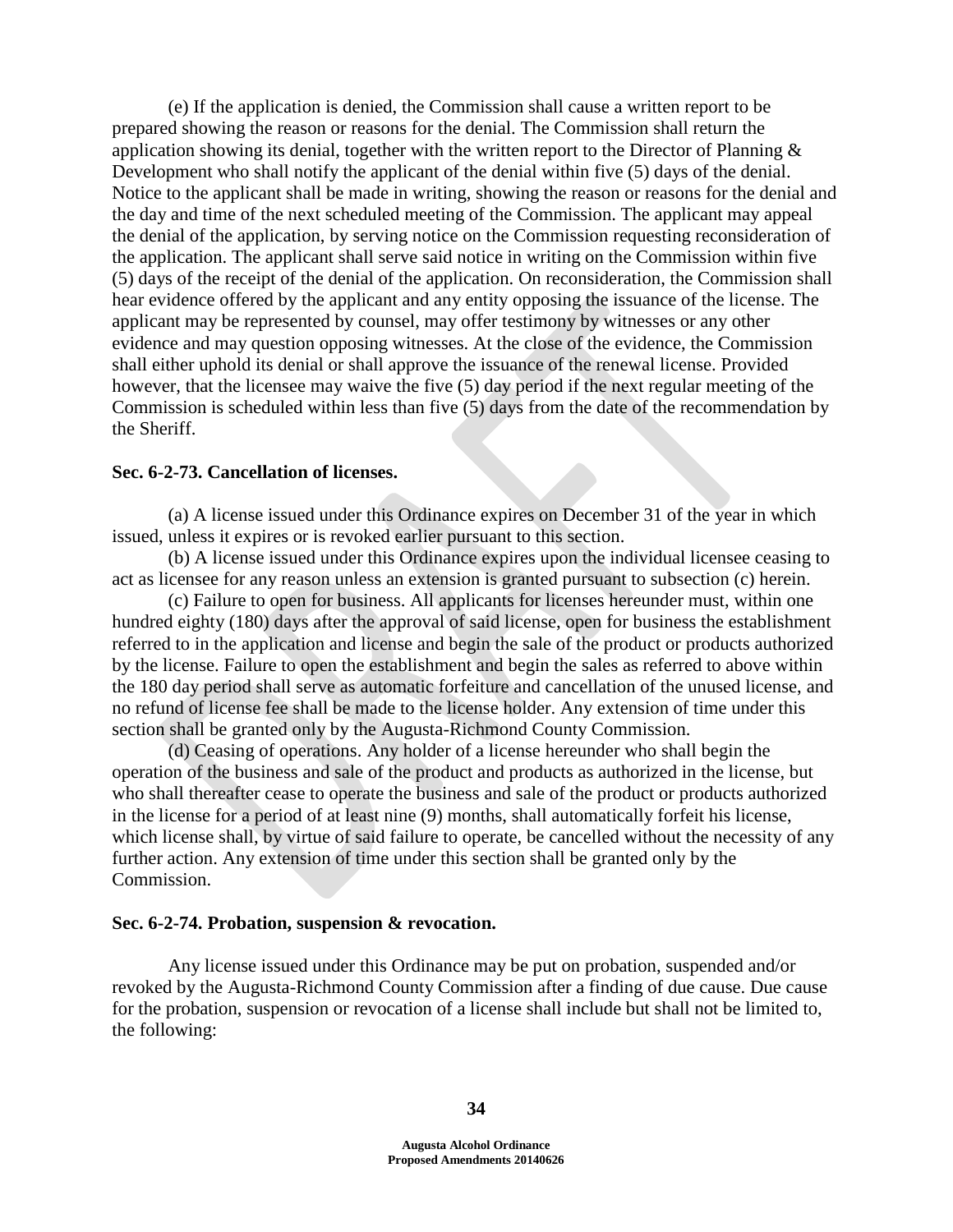(a) A violation of this Ordinance or any State or federal law governing the manufacture, transport, or sale of alcoholic beverages by the licensee or any person in his employ or in the employ of the establishment for which the license was issued.

(b) The conviction of the licensee of a crime which would render him or her ineligible to apply for a license. The term conviction as used herein includes a plea of guilty or nolo contendere.

(c) Failure by the licensee, or any person in his employ or in the employ of the establishment for which the license was issued, to adequately supervise and monitor the conduct of the employees, patrons and others on the licensed premises, or on any property owned or leased by the licensee, including but not limited to parking lots and parking areas, or on any parking lots or areas which may be lawfully used by patrons of a licensed establishment, in order to protect the safety and well-being of the general public and of those using the premises.

(d) The revocation of the license or permit of the business to operate by any State, County, City or other governmental authority due to a violation of any law applicable to the business including, but not limited to, building codes and health codes. (e) Falsifying information or making any material misrepresentation on the application for a license under this Ordinance.

#### **Sec. 6-2-75. Procedure for probation, suspension & revocation.**

(a) Upon cause to believe that due cause exists for the probation, suspension or revocation of a license under this Ordinance, the Director of Planning & Development or head of any department authorized to inspect the licensed premises, shall file a complaint with the Augusta-Richmond County Commission. The Director of Planning & Development shall notify the licensee, in writing, of the time and place of the next meeting when such complaint shall be heard by the Commission or a committee thereof. Such Notice shall be deemed sufficient when mailed to licensee at the address of the location at least five (5) days prior to said hearing.

(b) The Commission or committee thereof shall hear the evidence offered by the complaining authority herein and the evidence offered by the licensee. The licensee may be represented by counsel, may offer testimony by witnesses or any other evidence and may question the witnesses of the complaining authority. At the close of the evidence, the Committee shall revoke, suspend or sustain the license, or place the licensee on probation.

(c) If the Commission or committee thereof decides to revoke or suspend the license(s), all licenses issued to the location shall be surrendered to the Director of Planning & Development and no alcohol shall be sold, served or consumed on the premises.

(d) If the Commission or committee thereof decides to suspend the license(s), it shall state the number of days of the suspension. The licensee shall surrender the license or licenses to the Director of Planning & Development, who shall return the license(s) to the licensee at the end of the suspension period. No alcohol shall be sold, served or consumed at the location during the period of suspension.

(e) If the Commission or committee thereof sustains the license, the license shall remain in effect as issued.

(f) If the Commission or committee thereof decides to place the licensee on probation, it shall state the number of days of the probation. The licensee shall retain the license or licenses during the period of the probation period.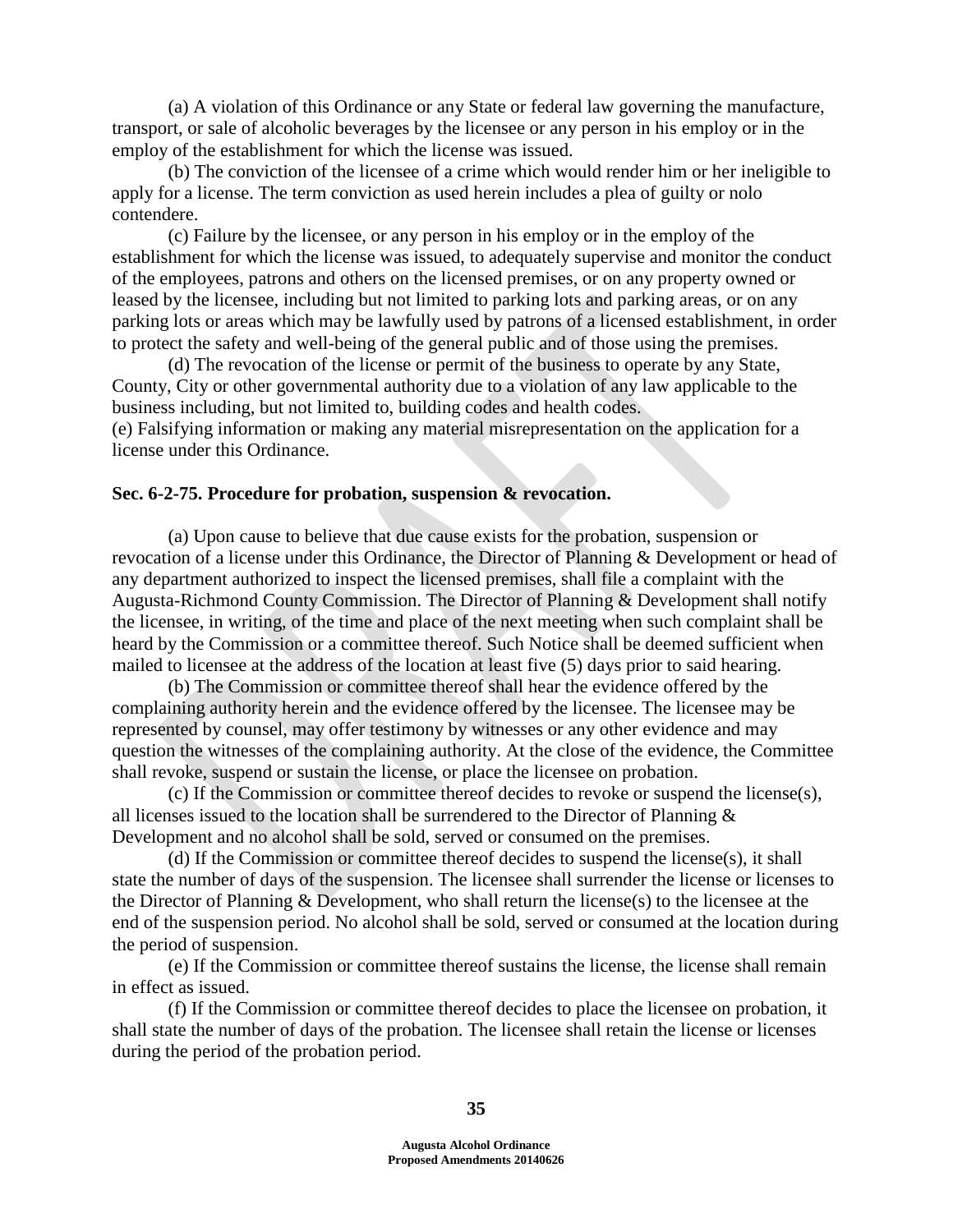(g) The decision of the Commission or committee thereof may be appealed by either the licensee or the complaining authority by serving notice in writing on the Commission Chief Administrative Officer within five (5) days of the day of the hearing before the Commission or committee thereof. The filing of a notice of appeal shall have no effect on the status of the license as decided by the Commission or committee thereof and if the license was placed on probation, suspended or revoked, it shall remain so until said status is changed by the Commission.

(h) If a notice of appeal is filed with the Augusta-Richmond County Chief Administrative Officer, he/she shall notify the appellant of the next scheduled meeting of the Commission, at least five (5) days before the date of the meeting; provided, however, that the five (5) day period may be waived by agreement of both parties.

(i) At the appeal hearing, the Commission shall hear the evidence offered by the complaining authority and the evidence offered by the licensee. The licensee may be represented by counsel, may offer testimony by witnesses or any other evidence and may question the witnesses of the complaining authority. At the close of the evidence, the Commission shall affirm or reverse its prior decision.

(j) If the Commission decides to affirm its revocation of the license(s), all licenses issued to the location, if not already surrendered, shall be surrendered to the Director of Planning  $\&$ Development and no alcohol shall be sold, served or consumed on the premises.

(k) If the Commission decides to affirm its suspension of the license(s), it shall state the number of days of the suspension. The licensee shall surrender the license or licenses, if not already surrendered, to the Director of Planning & Development who shall return the license(s) to the licensee at the end of the suspension period. No alcohol shall be sold, served or consumed at the location during the period of suspension.

(l) If the Commission reverses its prior action with regard to the license and the Director of Planning & Development has possession of the license or licenses, the license(s) shall be promptly returned to the licensee.

(m) If the Commission or committee thereof decides to affirm its decision to place the licensee on probation, it shall state the number of days of the probation. The licensee shall retain the license or licenses during the period of the probation period.

## **Sec. 6-2-76. Distance between locations of licensees.**

(a) No retail dealer license (Class F) for the sale of distilled spirits shall be issued to any applicant whose proposed location is within five hundred (500) yards or less from an existing location or establishment for which Augusta, Georgia has issued a retail dealer license for the sale of distilled spirits.

(b) The distances provided for herein shall be measured in the same manner as provided in section 6-2-63(d) of this Ordinance.

(c) The distance requirements provided for herein shall not be construed or interpreted as prohibiting an applicant, who is otherwise qualified, from being approved and granted a license which constitutes a transfer in ownership of an existing license for distilled spirits which was previously held by an owner or operator of an existing establishment.

### **Sec. 6-2-77. License for single event; occasional license.**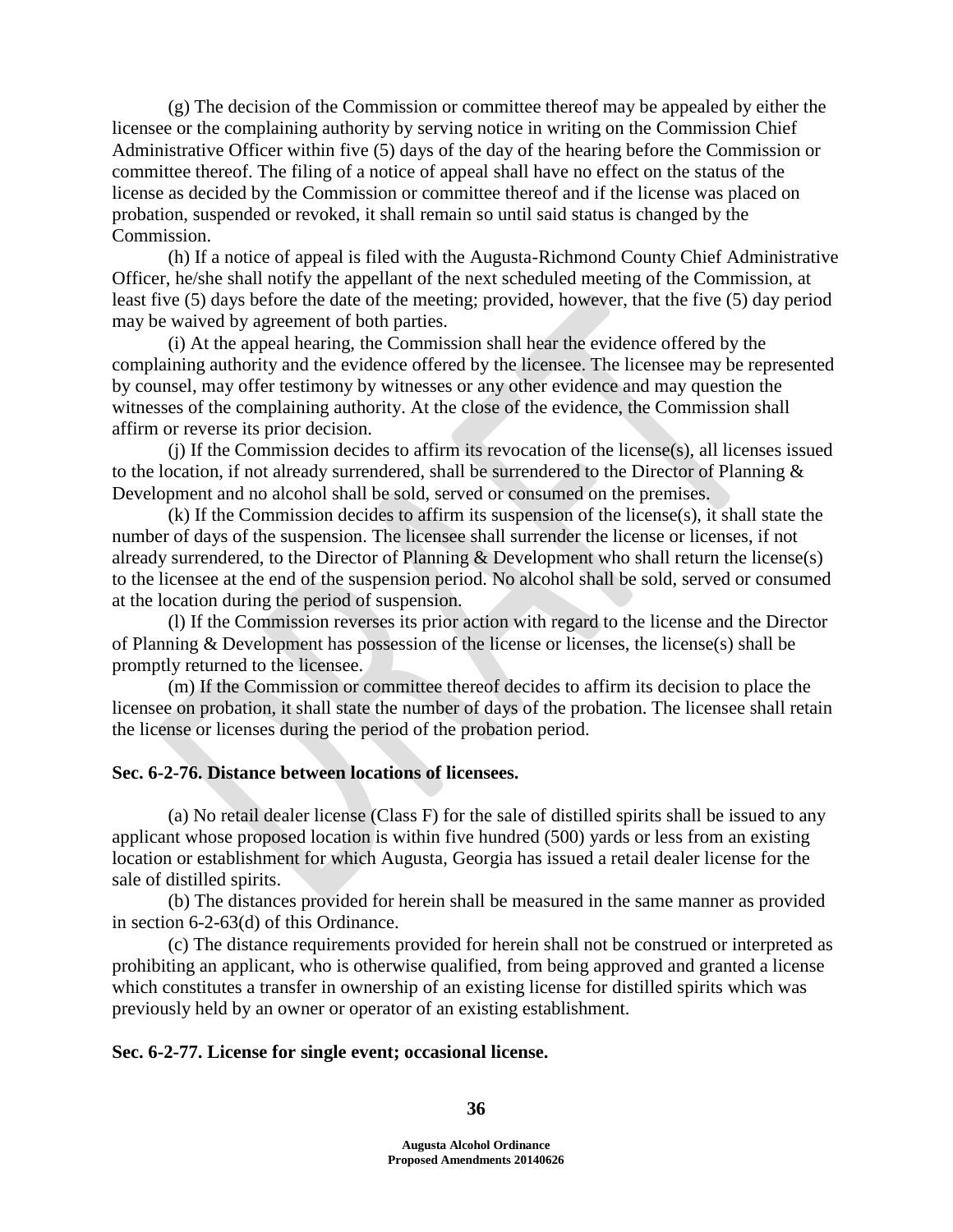(a) Application may be made for an occasional, single event license for on-premises consumption of alcoholic beverages as follows:

> (1) *For-profit applicant.* If the applicant is an agent for a for-profit business, the applicant must possess a valid license for the sale of alcoholic beverages for onpremises consumption under this chapter.

(2) *Nonprofit applicant.* An agent for a non-profit organization may apply for a single event license whether or not he/she possesses a license under this chapter. (3) *Advertisement.* All persons, firms or corporations desiring to engage in the sale of alcoholic beverages for a single event shall give notice of their intention to make such application by advertisement in form prescribed by Augusta-Richmond County Director of Planning & Development. Advertising, as referred to in this section, means there shall be a sign posted thirty (30) days prior to the hearing of the application in a prominent position on the property (e.g., front window where it can be read from the road); also, all new license applicants shall be required to advertise three (3) times in the legal gazette (Augusta Chronicle) before applications are heard by the Commission. Advertising in the legal gazette shall be during the thirty-day period prior to the hearing of the application by the Commission. Before the application is presented to the Commission, the applicant shall furnish proof that the advertisement has been completed as required hereinabove. The above provisions regarding advertisement shall not apply to an application to sell alcoholic beverages in or on any museum, cultural center or facility, public park, playground, or building owned or operated by Augusta-Richmond County, Georgia Port Authority, or at a location on Riverwalk which has been designated as An Alcohol Beverage Location by Riverwalk Augusta, nor shall the above provisions regarding advertisement apply to events held by nonprofit organizations.

(4) *Form; information to be provided.* Application for a single event license must be made in writing as provided in section 6-2-58 hereof; provided, however, that no plat shall be required, but the approximate distance of the premises for which the license is being applied from the nearest church, school, library, public recreation area, housing authority property, or alcohol treatment center shall be stated on the application.

(5) *Date due; fee.* The application for a license hereunder shall be made at least one (1) month prior to the date of the scheduled event and in sufficient time to allow for advertisement, as required herein. A regulatory fee of sixty dollars (\$60.00) per day of the event shall be paid by certified check, cashier's check or money order made payable to the Augusta-Richmond County Commission. (Fees are subject to change / contact the Planning & Development Department for the current fee schedule.)

(6) *Occasional, single event.* The event for which the occasional, single event license is sought may not exceed seven (7) calendar days in duration and the licensee shall not be eligible for an occasional event license more frequently than once every three (3) months, except in any area in which no advertisement is necessary pursuant to Section (a)(3) above.

(7) *Untrue or misleading information; material omissions.* Any untrue or misleading information contained in, or material omission left out of, an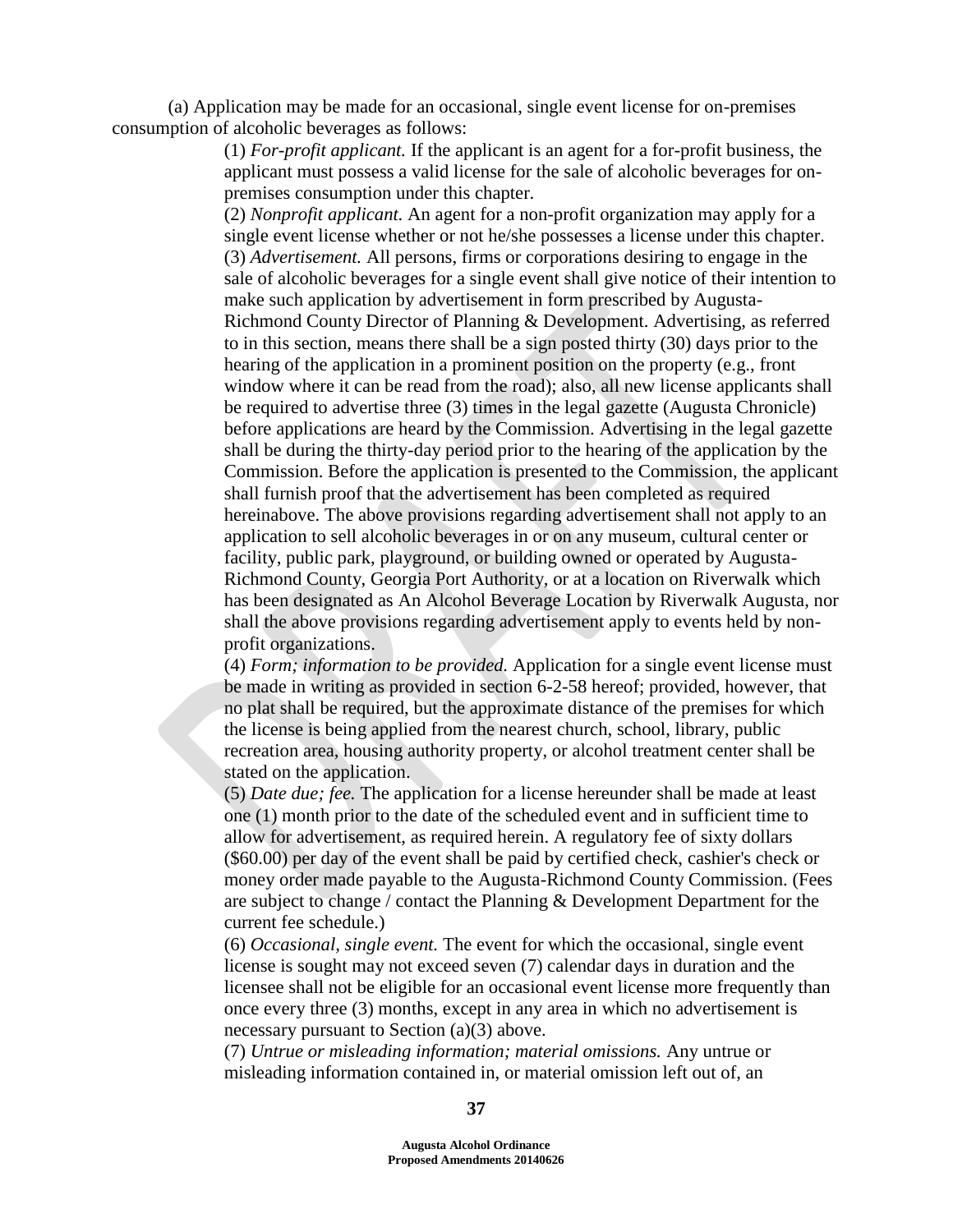application for a license hereunder shall be cause for the denial of the license; and, if any license has been granted under such circumstances, the license shall be subject to revocation.

(8) *Grounds for denial.* In addition to the other grounds provided in this Ordinance for the denial of a license, an application for an occasional, single event license may be denied on one or more of the following grounds:

a. The location or terrain for the proposed event may be hazardous to a person consuming alcoholic beverages.

b. The number of anticipated attendants of the event renders the consumption of alcoholic beverages a danger to the safety of the public. c. The proposed location for the event is in an area in which numerous incidents requiring police intervention occurred.

d. The applicant is not eligible for a license under this Ordinance pursuant to sections 6-2-61, 6-2-62 and/or 6-2-63.

e. There is evidence from this or other jurisdictions that the activities combined with consumption of alcoholic beverages, may cause a danger to the safety of the attendants or the public.

# (9) *Procedures.*

a. The Director of Planning & Development shall forward the application to the Recreation Department Director, if applicable, and then forward to the Richmond County Sheriff, who shall indicate his approval or disapproval of the application. The Sheriff may condition the approval of such application on the licensee's providing a sufficient number of security personnel for the protection of the public during the event. If approved, the application shall be forwarded back to the License & Inspection Department for issuance of the Single Event License.

b. For such applications from applicants other than nonprofit organizations, the Director of Planning & Development shall thereafter submit the application to the Mayor of Augusta, together with a written report showing why the license should be granted or denied. The Mayor of Augusta shall consider the application and the report of the Sheriff and shall grant or deny the license. If the license is granted, the application shall be returned to the Director of Planning & Development showing that the license was granted. The Director of Planning & Development shall issue the license. The license shall be valid for the location, date(s) and time(s) specified therein only. The Mayor of Augusta may impose such additional restrictions and conditions on the license as deemed necessary for the safety of the attendants or the public.

c. If the Sheriff denies the application, he shall return the application to the Director of Planning & Development together with a report in writing showing the reason(s) for the denial. The Director of Planning & Development shall promptly notify the applicant in writing of the reason(s) for the denial.

(10) *Appeal.* An applicant may appeal the denial of a license under this subsection by filing written notice with the Augusta-Richmond County Commission Chief Administrative Officer within five (5) days of receiving notice of the denial. The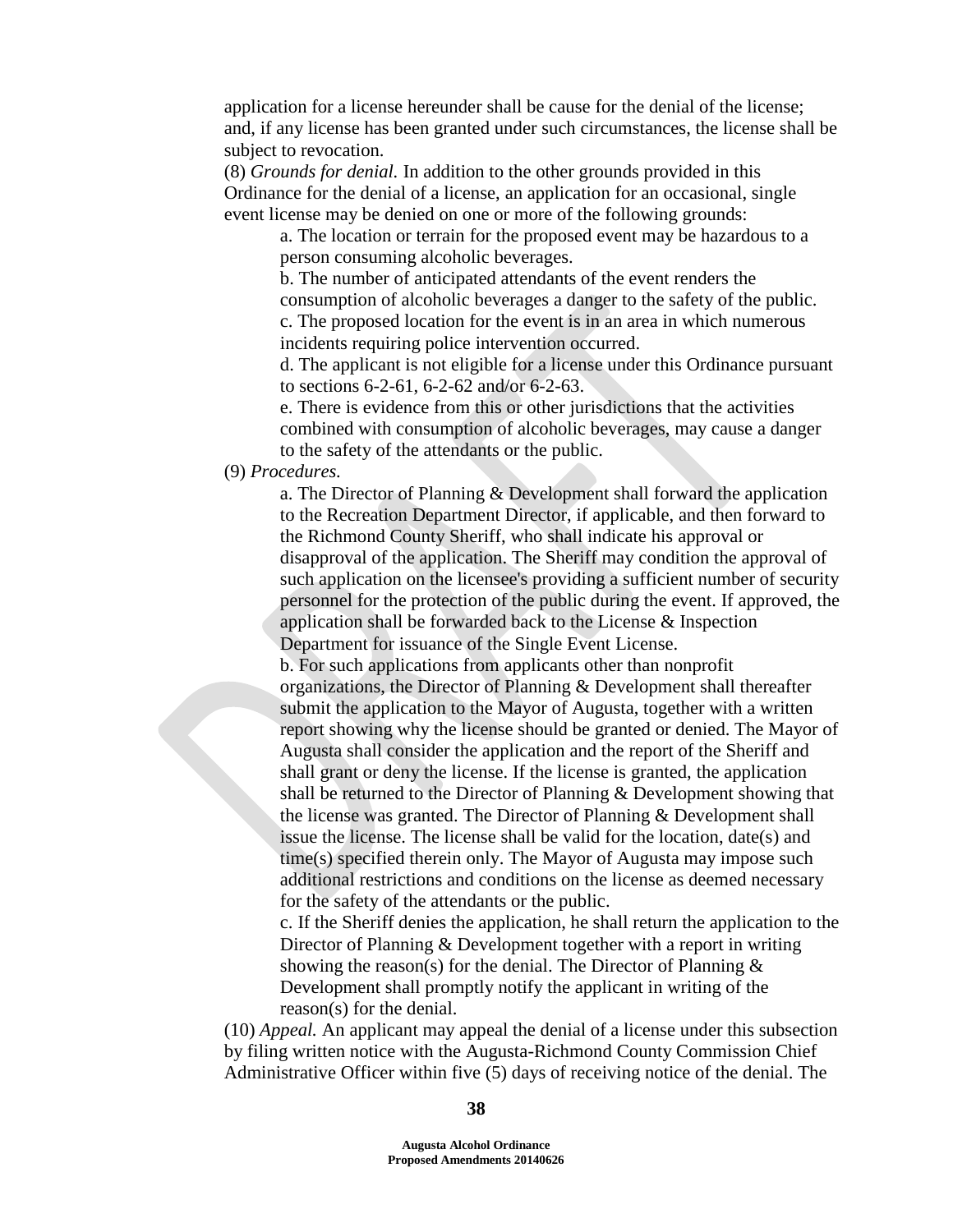Commission shall hear the evidence and make its determination at its next regularly scheduled meeting. Notice of the next scheduled meeting of the Commission shall be served on the applicant at least three (3) days prior to the meeting, unless the three-day period is waived by the applicant. The Commission shall receive evidence in the manner provided in section 6-2-74 herein and shall decide to uphold or reverse the decision of the Chairman-Mayor of Augusta-Richmond County.

## **Secs. 6-2-78—6-2-100. Reserved.**

# **ARTICLE 3 EXCISE TAX MALT BEVERAGES, WHISKEY, WINE**

### **Sec. 6-2-101. Levy; schedule.**

Each wholesaler who sells to retailers located in Augusta, Georgia shall pay an excise tax in the amount of \$0.22 per liter on the sale of liquors and wines, and an excise tax in the amount of \$0.05 per 12 ounces on the sale of malt beverages (or proportionately thereof so as to graduate the tax on bottles, cans and containers of various sizes) plus an excise tax on malt beverages of \$6.00 for each container of 15 and 1/2 gallons and a like rate for fractional parts thereof.

### **Sec. 6-2-102. In addition to other license fees, etc.**

The excise tax provided for in this article shall be in addition to any license fee, tax or charge which may now or in the future be imposed upon the business of selling malt beverages, whiskey or wine at retail or wholesale, within Augusta-Richmond County.

### **Sec. 6-2-103. Payment.**

The excise tax shall be paid as follows: Each wholesale dealer selling malt beverages within Augusta-Richmond County shall file with the Planning & Development Department a report by the tenth day of each month showing, for the preceding calendar month, the exact quantities of beverages by size and type of container, constituting a beginning and ending inventory for the month, sold within Augusta-Richmond County. Each such liquor and wine wholesale dealer shall also remit to the Planning & Development Department, on the twentieth of each month succeeding the calendar month in which such sales were made, the amount of excise tax due by check payable to the Augusta-Richmond County Commission, in accordance with this section, with no discount by state law. All books and records of each such wholesale dealer shall be subject to inspection and audit by the Planning & Development Department to verify compliance with this section. Wholesale dealers of whiskey and wine shall file this report by the twentieth day of each month.

### **Sec. 6-2-104. Collection fee discount; penalties for nonpayment.**

(a) Each wholesale dealer of whiskey or wine shall be allowed to deduct two and one-half (21/2) percent as a collection fee on the excise tax collected each month. Upon the failure to make a timely report and remittance on the twentieth day of the month next succeeding the calendar month in which such sales were made, the collection fee shall be forfeited. Failure to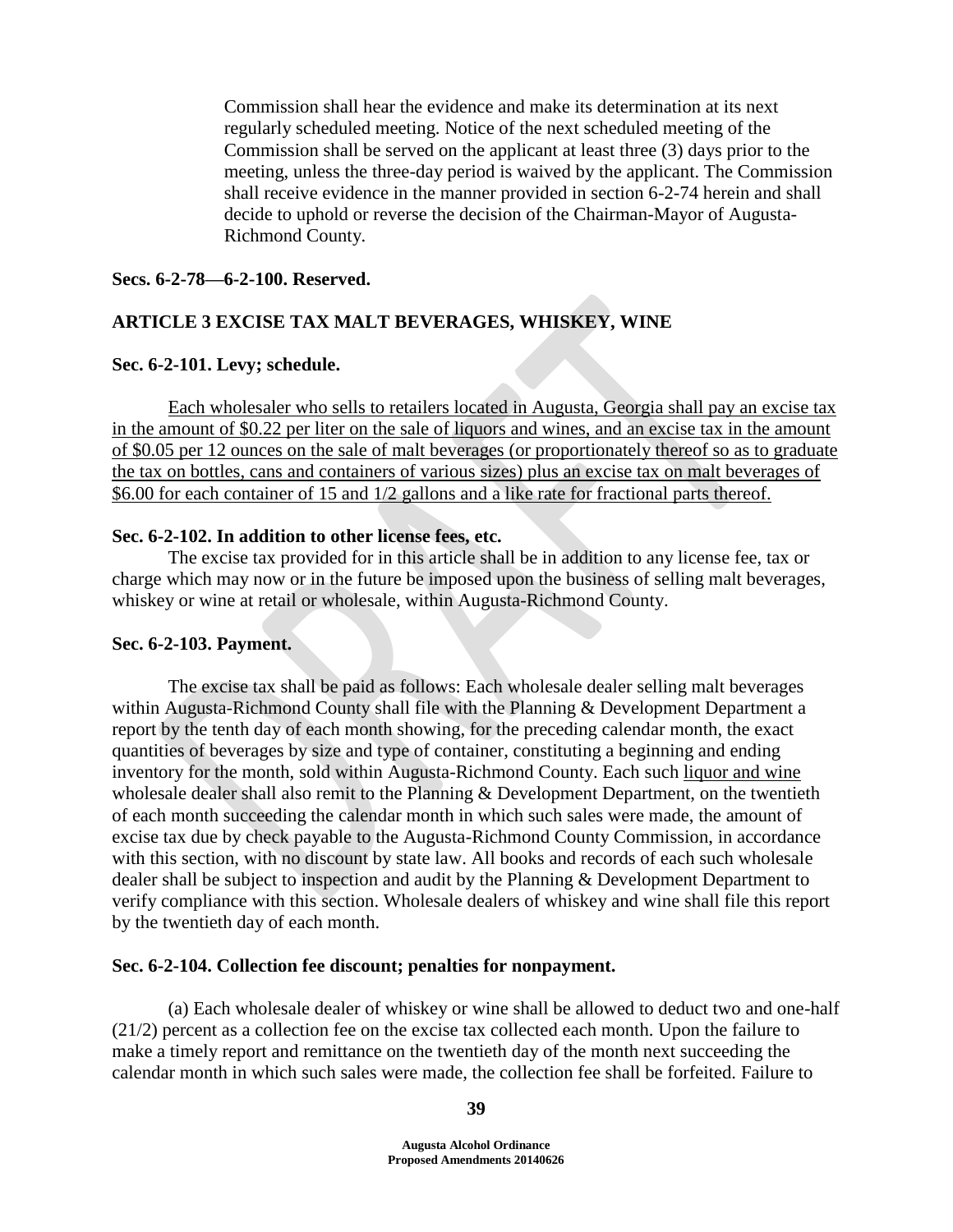make a timely report and remittance within thirty (30) days after the twentieth day of the month next succeeding the month in which such sales were made shall render a wholesale dealer liable for a penalty equal to ten (10) percent of the total amount due during the first thirty-day period following the date such report and remittance were due; and a further

penalty of five (5) percent of the amount of such remittance for each successive thirty-day period, or any portion thereof, during which such report and remittance are not filed. The filing of a false or fraudulent report shall render the wholesale dealer making such report liable for a penalty equal to fifty (50%) percent of the amount of remittance which would be required under an accurate and truthful report.

(b) Each wholesale dealer of malt beverages upon the failure to make a timely report and remittance on the tenth day of the month next succeeding the calendar month in which such sales were made shall render a wholesale dealer liable for a penalty equal to 5% of the amount due or \$50, whichever is greater; and a further penalty of five (5) percent of the amount of such remittance for each successive thirty-day period, or any portion thereof, during which such report and remittance are not filed. The filing of a false or fraudulent report shall render the wholesale dealer making such report liable for a penalty equal to fifty (50%) percent of the amount of remittance which would be required under an accurate and truthful report.

### **Sec. 6-2-105. Appropriation of beer excise tax revenue.**

All proceeds from the beer excise tax imposed by this article are hereby appropriated by the Augusta-Richmond County Commission.

### **Secs. 6-2-106—6-2-115. Reserved.**

## **ARTICLE 4 MIXED DRINKS**

### **Sec. 6-2-116. Definitions.**

The following words, terms and phrases shall, for the purpose of this article, be defined as follows:

(a) *Alcoholic beverage.* Any beverage containing alcohol obtained by distillation,

including rum, whiskey, gin and other spirituous liquors by whatever name called, but not including malt beverages, fermented wines or fortified wines.

(b) *Person.* An individual, firm, partnership, joint venture, association, social club,

fraternal organization, joint stock company, corporation, nonprofit corporation or

cooperative nonprofit membership, estate, trust, business trust, receiver, trustee, syndicate or any other group or combination acting a unit, the plural as well as the singular number, excepting the United States of America, the State of Georgia,

and any political subdivision of either thereof upon which the Augusta-Richmond County Commission is without power to impose the tax herein provided.

(c) *Purchaser.* Any person who orders and gives present or future consideration for any alcoholic beverages by the drink.

(d) *Licensee.* Any person who holds a permit from Richmond County, the City of Augusta, or Augusta-Richmond County to sell alcoholic beverages by the drink.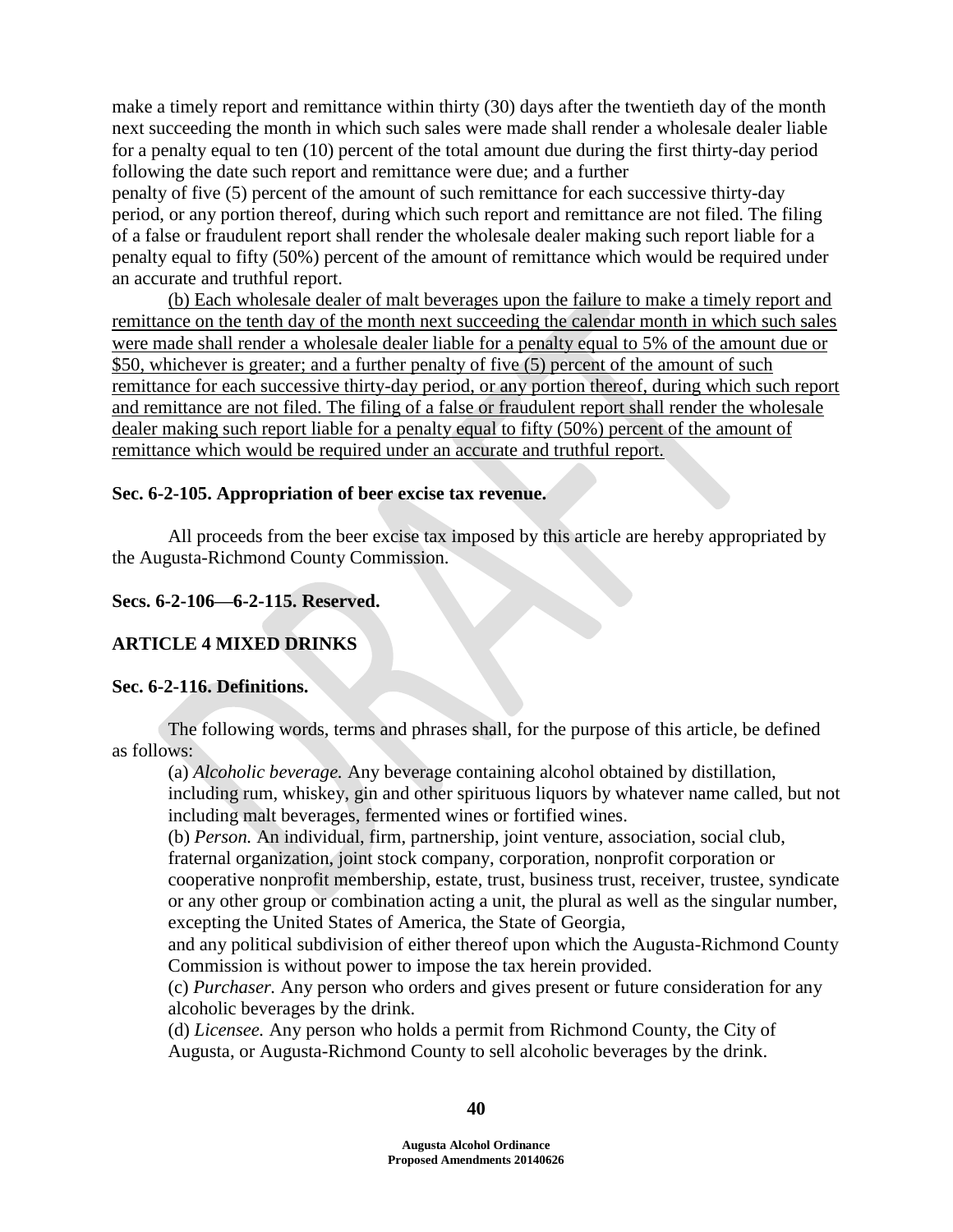(e) *Drink.* Any alcoholic beverage served for consumption on the premises, which may or may not be diluted by any other liquid.

(f) *Purchase price.* The consideration received for the sale of alcoholic beverages by the drink valued in money, whether received in cash or otherwise, including all receipts, cash, credits and property or services of any kind or nature and also the amount for which credit is allowed by the licensee to the purchaser, without any deduction therefrom whatsoever.

(g) *Agent.* That person designated by a licensee in his application for a license to sell alcoholic beverages by the drink in Augusta-Richmond County.

(h) *Tax.* The tax imposed by this article.

(i) *Monthly period.* The calendar month of the year.

(j) *Director of Planning & Development.* That person named as director of the Richmond County Planning & Development Department, or any designated representative thereof.

### **Sec. 6-2-117. Imposition and rate of tax.**

There is hereby imposed and levied upon every sale of an alcoholic beverage purchased by the drink in Augusta-Richmond County a tax in the amount of three (3) percent of the purchase price of said beverage.

### **Sec. 6-2-118. Purchaser's receipt; creditor deferred payment.**

Every licensee for the sale of alcoholic beverages by the drink operating a place of business in Augusta-Richmond County shall, at the time of collecting for food and drinks served, give to the purchaser a receipt on which the price of alcoholic beverages served shall be itemized separately. Where the charges for food and drink are satisfied by credit card or deferred payment at hotels or motels, the payment of the tax to the licensee may be deferred in a like manner; however, the licensee shall be liable therefor at the time and to the extent that such credits are incurred.

# **Sec. 6-2-119. Persons liable for tax.**

Every licensee or his agent is hereby authorized and directed to collect the tax herein imposed from purchasers of alcoholic beverages by the drink sold within his licensed premises. Such licensee or his agent shall furnish such information as may be requested by the Director of Planning & Development to facilitate the collection of this tax.

### **Sec. 6-2-120. Determinations, returns and payments.**

(a) *Due date of taxes.* All taxes collected by any licensee or agent hereunder shall be due and payable to the Director of Planning & Development of Augusta-Richmond County monthly on or before the twentieth day of every month next succeeding each respective monthly period, as set forth in section 6-2-103 herein.

# (b) *Return; time of filing; persons required to file; execution.* On or before the twentieth day of the month following each monthly period, a return for the preceding monthly period shall be filed with the Director of Planning & Development of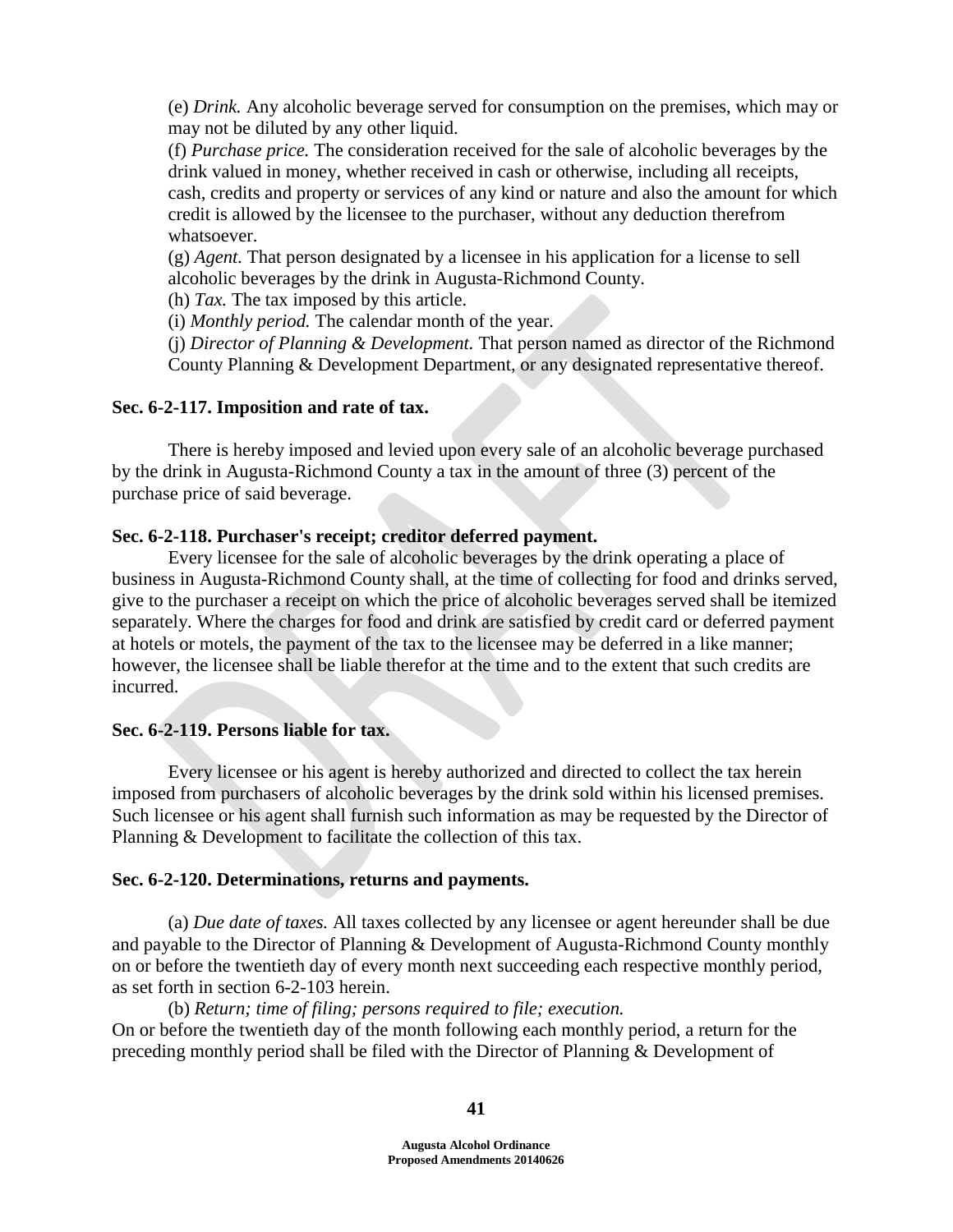Augusta-Richmond County in such form as the director may prescribe by every licensee or agent liable for the payment of tax hereunder.

(c) *Contents of return.* All returns shall show the gross receipts from the sale of alcoholic beverages by the drink, amount of tax collected or authorized due for the related period, and such other information as may be required by the Director of Planning & Development.

(d) *Delivery of return and remittance.* The person required to file the return shall deliver the return, together with the remittance of the net amount of tax due to Planning & Development Department, 1815 Marvin Griffin Road, Augusta, Ga. 30906, for Augusta-Richmond County.

(e) *Collection fee allowed operators.* Operators collecting the tax shall be allowed to receive a percentage of the tax due and accounted for and shall be reimbursed in the form of a deduction in submitting, reporting and paying the amount due, if said amount is not delinquent at the time of payment. The rate of the deduction shall be the same rate authorized for deductions from state tax under the Georgia Retailers' and Consumers' Sales and Use Tax Act, approved February 20, 1951 (Ga. Laws, P. 360) as now or hereafter amended.

#### **Sec. 6-2-121. Deficiency determinations.**

(a) *Recomputation of tax; authority to make; basis of recomputation.* If the Director of Planning & Development is not satisfied with the return or returns of the tax, or the amount of the tax to be paid to the Augusta-Richmond County Commission by any person, he may compute and determine the amount required to be paid upon the basis of any information within his possession or

that may come into his possession. One or more than one deficiency determination may be made of the amount due for one or more than one monthly period.

(b) *Interest on deficiency.* The amount of the deficiency determination, exclusive of penalties, shall bear interest at the rate of one (1) percent per month or fraction thereof from the twentieth day after the close of the monthly period in which the amount or any portion thereof should have been returned until the date of payment.

(c) *Offsetting of overpayment.* In making a deficiency determination, the Director of Planning & Development may offset overpayment, for a period or periods, against underpayment, for another period or periods, against penalties, and against the interest on underpayment. The interest on overpayment shall be computed in the manner set forth in subsection (b) above.

(d) *Penalty; negligence or disregard of rules and regulations.* If any part of the deficiency for which a deficiency determination has been made is due to negligence or disregard of rules and regulations, a penalty of twenty-five (25) percent of the amount of such deficiency shall be added thereto.

(e) *Penalty for fraud or intent to evade.* If any part of the deficiency for which a deficiency determination is made is due to fraud or an intent to evade any provisions of this article or other authorized rules and regulations, a penalty of fifty (50) percent of the deficiency shall be added thereto.

(f) *Notice of Director of Planning & Development's determination; service of.* The Director of Planning & Development, or his designated representative, shall give to the licensee written notice of his deficiency determination. The notice may be served personally or by mail; if by mail such service shall be pursuant to O.C.G.A. § 9-11-4 and shall be addressed to the licensee at his address as it appears in the records of the Director of Planning & Development. In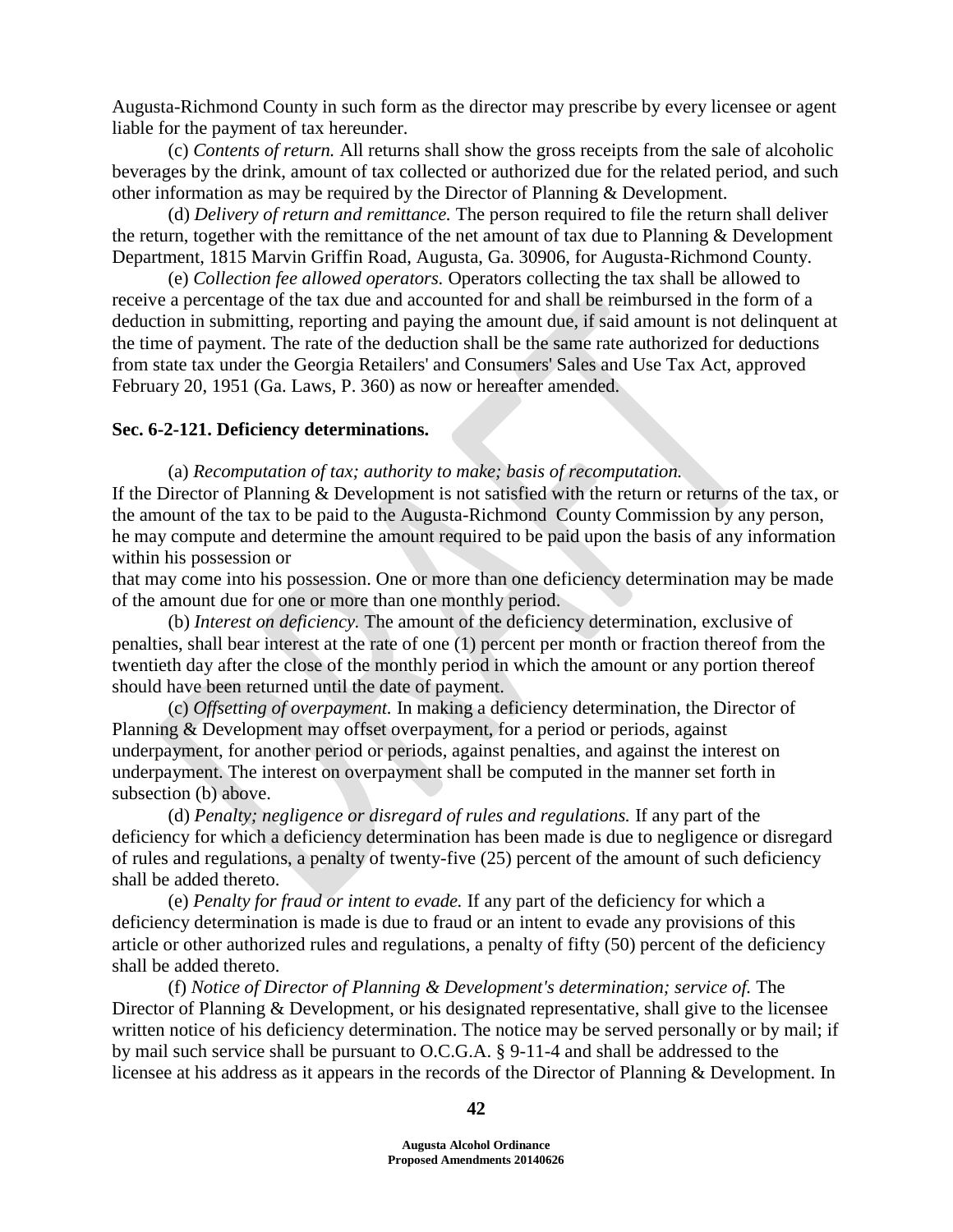case of service by mail of any notice required by this article, the service is complete at the time of deposit in the United States Post Office.

(g) *Time within which notice of deficiency determination to be mailed.* Except in the case of fraud, intent to evade this article or authorized rules or regulations, or failure to make a return, every notice of a deficiency determination shall be mailed within three (3) years after the twentieth day of every month following the monthly period for which the amount is proposed to be determined, or within three (3) years after the return is filed, whichever period should last expire.

### **Sec. 6-2-122. Determination if no return made.**

(a) *Estimate of gross receipts.* If any licensee fails to make a return, the Director of Planning & Development shall make an estimate of the amount of the gross receipts of the licensee, or as the case may be, of the amount of the total sales in Augusta-Richmond County which are subject to the tax. The estimate shall be made for the period or periods in respect to which the licensee failed to make the return and shall be based upon any information which is in, or may come into, the possession of the Director of Planning & Development. Upon the basis of this estimate, the Director of Planning & Development shall compute and determine the amount required to be paid the Commission, adding to the sum thus determined a penalty equal to fifteen (15) percent thereof. One (1) or more deficiency determinations may be made for one (1) or for more than one (1) period.

(b) *Manner of computation; offsets; interest.* In making a determination under this section, the Director of Planning & Development may offset overpayment for a period or penalties against the interest on the underpayment. The interest on underpayment shall be computed in the manner set forth in section 6-2-121(c).

(c) *Interest on amount found due.* The amount of the determination under this section, exclusive of penalties, shall bear interest at the rate of one (1) percent per month, or fraction thereof, from the twentieth day of the month following the monthly period, for which the amount or any portion thereof should have been returned, until the date of payment.

(d) *Penalty for fraud or intent to evade.* If the failure of any person to file a return is due to fraud or an intent to evade this article or rules and regulations, a penalty of twenty five (25) percent of the amount required to be paid by the person, exclusive of penalties, shall be added thereto in addition to the twenty (20) percent penalty provided in section 6-2-121(d).

(e) *Giving of notice; manner of service.* Promptly after making his determination, the Director of Planning & Development shall give to the person written notice, to be served personally or by mail in the manner prescribed for service of notice of a deficiency determination.

### **Sec. 6-2-123. Penalties and interest for failure to pay tax.**

Any licensee who fails to pay the tax herein imposed to the Augusta-Richmond County Commission, or fails to pay any amount of such tax required to be collected and paid to the Commission, within the time required, shall pay a penalty of ten (10) percent of the tax, or amount of the tax, in addition to the tax or amount of the tax, plus interest on the unpaid tax or any portion thereof, as set forth in section 6-2-121(b).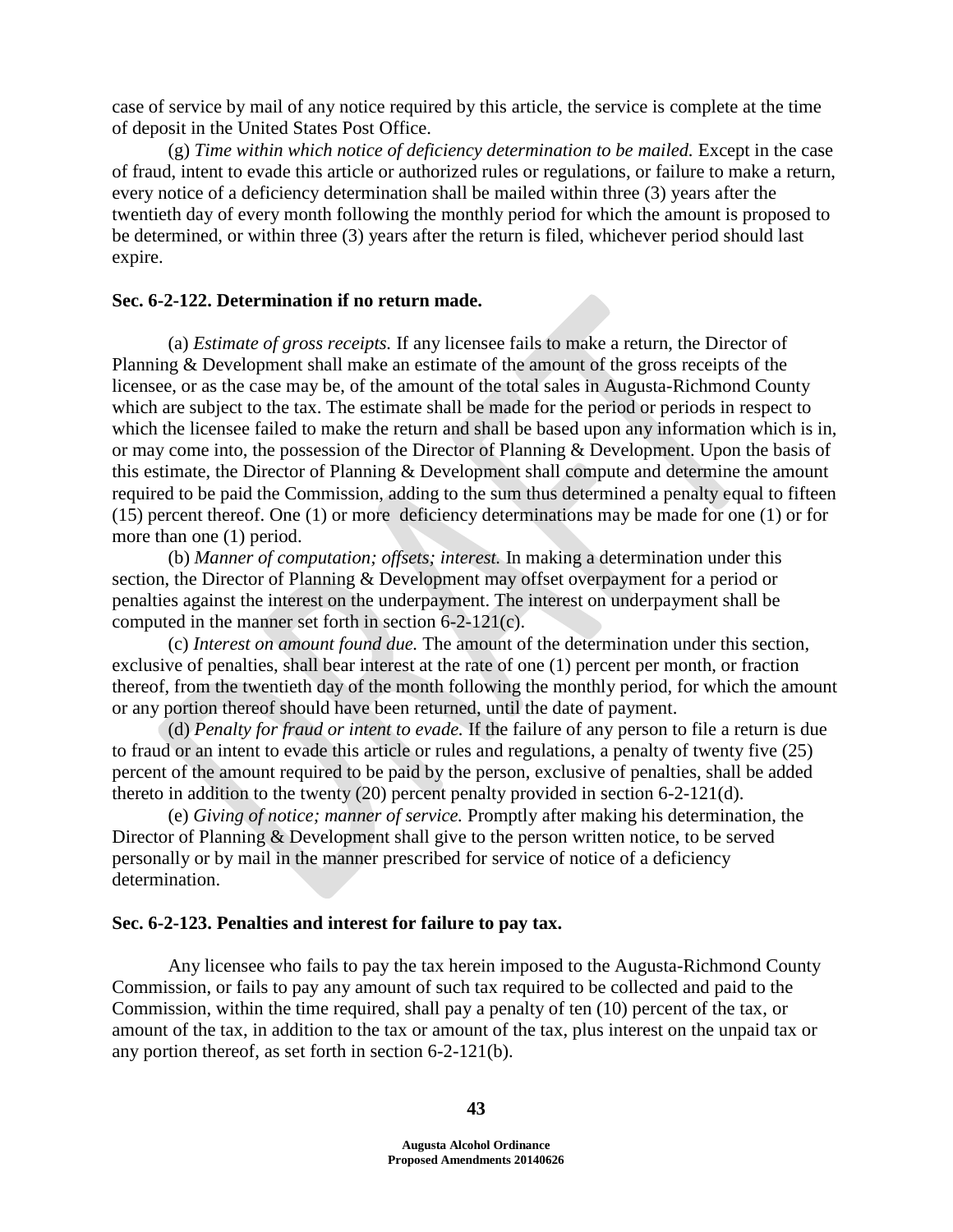#### **Sec. 6-2-124. Collection of tax.**

(a) *Security, Director of Planning & Development may exact; amount; sale of; notice of sale, return of surplus.* The Director of Planning & Development, whenever he deems it necessary to ensure compliance with this article, may require any person subject hereto to deposit with him such security as the director may determine. The amount of the security shall be fixed by the director but shall not be greater than twice the person's estimated average liability for the period for which he files returns, determined in such a manner as the director deems proper, or ten thousand dollars (\$10,000.00), whichever amount is the lesser. The amount of the security may be increased by the Director of Planning & Development subject to the limitations herein provided. The director may sell the security at public auction, with the approval of the Augusta-Richmond County Commission, if it becomes necessary to do so in order to recover any tax or any amount required to be collected, interest or penalty due. Notice of the sale may be served upon the person who deposited the security personally or by mail; if by mail, service shall be made in the manner prescribed for service of a notice of a deficiency determination and shall be addressed to the person at his address as it appears in the records of the Director of Planning & Development. Upon any sale, any surplus above the amounts due shall be returned to the person who deposited the security.

(b) *Notice of delinquency to persons holding, credits or property of delinquent; time for; duty of persons so notified.* If any person is delinquent in the payment of the amount required to be paid by him, or in the event a determination has been made against him which remains unpaid, the Director of Planning  $&$  Development may, not later than three (3) years after the payment became delinquent, give notice thereof by registered mail to all persons in Augusta-Richmond County having in their possession or under their control any credits or other personal property belonging to the delinquent, or owing any debts to the delinquent. After receiving the notice, the persons so notified shall neither transfer nor make any other disposition of the credits, other personal property or debts in their possession or under their control at the time they receive the notice until the director consents to a transfer or disposition or until twenty (20) days elapse after the receipt of the notice. All persons so notified shall, within five (5) days after receipt of the notice, advise the director of all these credits, other personal property, or debts in their possession, under their control or owing by them.

(c) *Action for tax; time for.* At any time within three (3) years after any tax or any amount of tax required to be collected becomes due and payable and at any time within three (3) years after the delinquency of any tax or any amount of tax required to be collected, the Director of Planning & Development may bring an action in the courts of this state, or any other state, or of the United States, in the name of the Augusta-Richmond County Commission, to collect the amount delinquent, together with penalties and interest, court fees, filing fees, attorney's fees and other legal fees incident thereto.

(d) *Duty of successors or assignees of operator to withhold tax from purchase money.* If any operator liable for any amount under this article sells out his business or quits the business, his successors or assigns shall withhold sufficient of the purchase price to cover such amount due and owing until the former owner produces a receipt from the Director of Planning & Development showing that he has been paid or a certificate stating that no amount is due.

(e) *Liability for failure to withhold; certificate of notice of amount due; time to enforce successor's liability.* If the purchaser of a business fails to withhold the purchase price as required under subsection (d) above, he becomes personally liable for the payment of the amount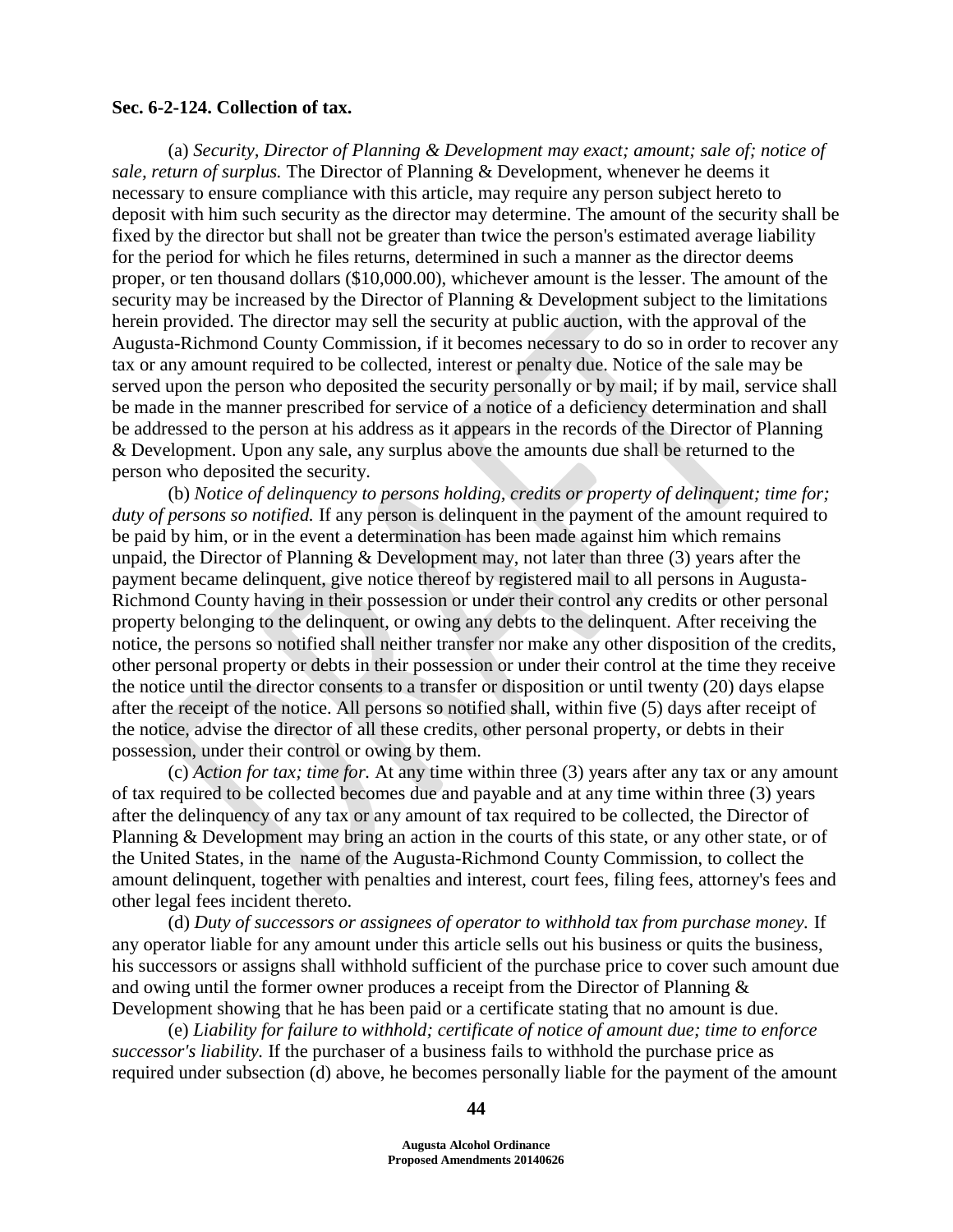required to be withheld by him to the extent of the purchase price valued in money. Within thirty (30) days after receiving a written request from the purchaser for a certificate, the Director of Planning & Development shall either issue the certificate or mail notice to the purchaser at his address as it appears on the records of the Director of Planning & Development of the amount that must be paid as a condition of issuing the certificate. The time within which the obligation of a successor may be enforced shall start to run at the time the operator sells out his business or at the time that the determination against the operator becomes final, whichever event occurs later.

(f) *Refund of tax, penalty or interest paid more than once or illegally collected.*  Whenever the amount of any tax, penalty or interest has been paid more than once, or has been erroneously or illegally collected or received by Augusta-Richmond County under this Ordinance, it may be offset as provided in section 6-2-121(c) or it may be refunded, provided a verified claim in writing therefor, stating the specific ground upon which the claim is founded, is filed with the Director of Planning  $&$  Development within three (3) years from the date of payment. The claim shall be audited and shall be made on forms provided by the director. If the claim is approved by the director and the Augusta-Richmond County Commission, the excess amount collected or paid may be refunded or may be credited on any amounts then due and payable from the person from whom it was collected or by whom paid; and the balance may be refunded to this person, his administrators or executors.

#### **Sec. 6-2-125. Administration of article.**

(a) *Authority of Director of Planning & Development.* The Director of Planning & Development shall administer and enforce the provisions of this article for the levy and collection of the tax imposed by this article.

(b) *Rules and regulation.* The Director of Planning & Development shall have the power and authority to make and publish reasonable rules and regulations not inconsistent with this article or other laws of Augusta-Richmond County and the State of Georgia, or the constitution of this state or the United States for the administration and enforcement of the provisions of this article and the collection of the taxes hereunder.

(c) *Records required for operators, etc.; form.* Every licensee for the sale of alcoholic beverages by the drink in this county to a person shall keep such records, receipts, invoices and other pertinent papers in such form as the Director of Planning & Development may require.

(d) *Examination of records; audits.* 

*(1)* The Director of Planning & Development, auditor of Augusta-Richmond County, or any person authorized in writing by the director, may examine the books, papers, records, financial reports, equipment and other facilities of any licensee liable for the tax, in order to verify the accuracy of any return made, or if no return is made by the licensee, to ascertain and determine the amount required to be paid.

(2) Upon demand by the Director of Planning & Development, auditor, or designated representative, any person holding a license from Augusta-Richmond County, shall open to the Director of Planning & Development, auditor, or designated representative, his place or places of business for the purpose of enabling the director or his representative to ascertain and gain such information as may be necessary for determination of the proper classification of such license holder for license fee purposes and determination of the correct amount of license fee to which such person is subject. Upon demand by the Director of Planning &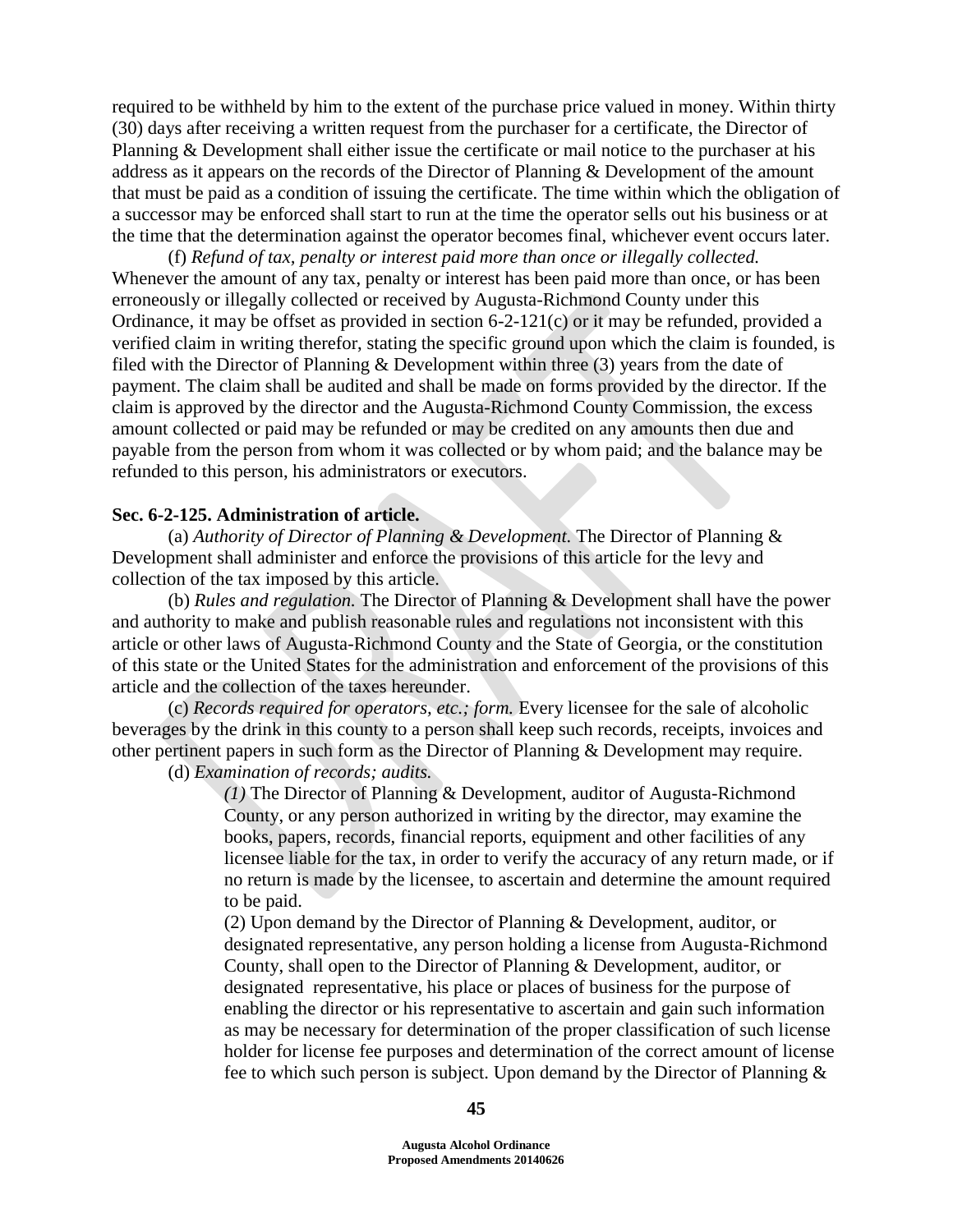Development, or his designated representative, any person holding a license from Augusta-Richmond County shall furnish the director or his representative, during normal business hours at such person's place of business, all books of account, invoices, papers, reports and memoranda containing entries showing amount of purchases, sale receipts, inventory and other information, ascertained and from which the correct amount of the fee to which he is subject may be determined, including exhibition of bank deposit books, bank statements, and copies of sales tax reports, employee W-2's, 1099 Forms, and any other such documents as Augusta-Richmond County may deem necessary. Any person holding a license from Augusta-Richmond County shall secure, preserve, maintain and keep for a period of three years the records and documents enumerated and referred to in this section.

(e) *Authority to require reports; contents.* In administration of the provisions of this article, the Director of Planning & Development may require the filing of reports by any person or class of persons having in such person's or persons' possession or custody information relating to sales of alcoholic beverages which are subject to the tax. The reports shall be filed with the Director of Planning & Development when required by the director and shall set forth the price charged for each sale, the date or dates of sale and such other information as the Director of Planning & Development may require.

(f) *Disclosure of business of operators, etc.; limitations on rule.* The Director of Planning & Development or any person having an administrative duty under this article shall not make known in any manner the business affairs, operations or information obtained by an audit of books, papers, records, financial reports, equipment and other facilities of any licensee or any other person visited or examined in the discharge of official duty, or the amount of source of income, profits, losses, expenditures or any particular thereof, set forth or disclosed in any return, or to permit any return or copy thereof or any book containing any abstract or particulars thereof to be seen or examined by any person not having such administrative duty under this Ordinance, except in the case of judicial proceedings or other proceedings necessary to collect the tax hereby levied and assessed. Successors, receivers, trustees, executors, administrators, and assignees, if directly interested, may be given information as to the items included in the measure and amount of unpaid tax or amounts of tax required to be collected, interest and penalties.

#### **Sec. 6-2-126. Revocation of license.**

The continuous failure to pay the above prescribed tax shall render the dealer or person liable therefor subject to revocation of their alcoholic beverage license(s) in accordance with the procedures set out in the Code of Augusta-Richmond County.

#### **Sec. 6-2-127. Severability.**

If any section, provision, or clause of any part of this Ordinance shall be declared invalid or unconstitutional, or if the provisions of any part of this Ordinance as applied to any particular situation or set of circumstances shall be declared invalid or unconstitutional, such individuality shall not be construed to affect the portions of this Ordinance not so held to be invalid, or the application of this Ordinance to other circumstances not so held to be invalid. It is hereby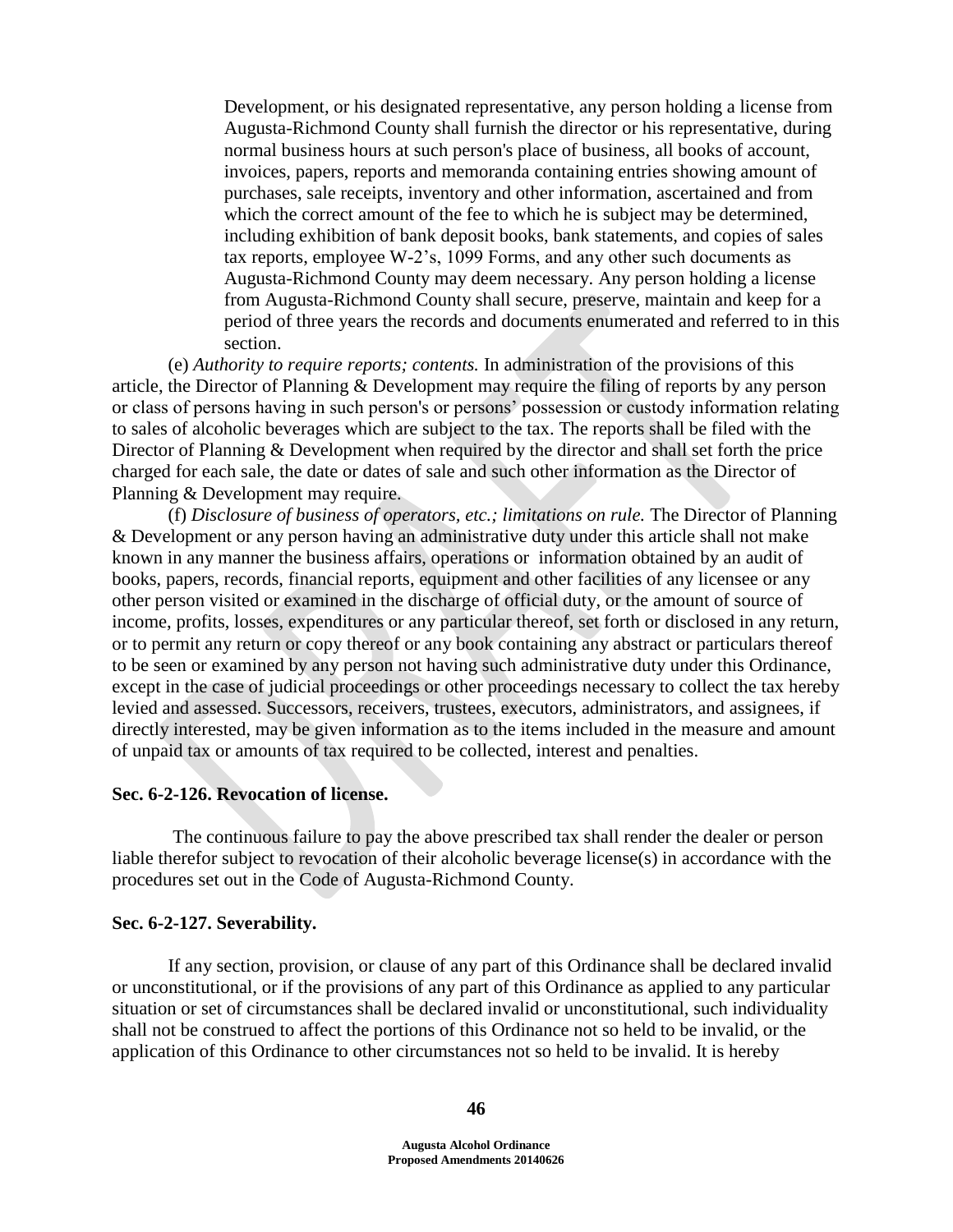declared as the intent that this Ordinance would have been adopted had such invalid portion not been included herein.

# **Secs. 6-2-128—6-2-140. Reserved.**

# **ARTICLE 5. SALES OFF PREMISES FOR CATERED FUNCTIONS**

# **Sec. 6-2-141. Definitions.**

As used in this chapter, the term:

(a) *Food caterer.* Any person who prepares food for consumption off the premises. (b) *Caterer - Licensed alcoholic beverage caterer.* Any retail dealer who has been licensed by Augusta, Georgia pursuant to this chapter and pursuant to Georgia law. (c) *Person.* Any individual, company, corporation, association, partnership, or other legal entity.

# **Sec. 6-2-142. Licensed alcoholic beverage caterers eligible for off-premise licenses; application fee.**

(a) Any licensed alcoholic beverage caterer who additionally holds a valid license from a county or municipality in the State of Georgia which authorizes the licensee to sell malt beverages or wine by the drink for consumption on the premises may be issued from Augusta an off-premise license which authorizes such licensed alcoholic beverage caterer to sell malt beverages or wine by the drink off premises and in connection with an authorized catered function.

(b) Any licensed alcoholic beverage caterer who additionally holds a valid license from a county or municipality in the State of Georgia which authorizes the licensee to sell malt beverages or wine by the package for consumption off the premises may be issued from Augusta an off-premise license which authorizes such licensed alcoholic beverage caterer to sell malt beverages or wine by the drink off premises and in connection with an authorized catered function.

(c) Any licensed alcoholic beverage caterer who additionally holds a valid license from a county or municipality in the State of Georgia which authorizes the licensee to sell distilled spirits by the drink for consumption on the premises may be issued from Augusta an off-premise license which authorizes such licensed alcoholic beverage caterer to sell distilled spirits by the drink off premises and in connection with an authorized catered function.

(d) Any licensed alcoholic beverage caterer who additionally holds a valid license from a county or municipality in the State of Georgia which authorizes the licensee to sell distilled spirits by the package for consumption off the premises may be issued from Augusta an offpremise license which authorizes such licensed alcoholic beverage caterer to sell distilled spirits by the drink off premises and in connection with an authorized catered function.

(e) An alcoholic beverage caterer shall make application for an off-premise license as provided in subsections (a) and (c) or subsections (b) and (d) of this Code section with the Augusta-Richmond County Commission through the Director of Planning & Development, and shall pay to Augusta an annual license fee in the amount of three hundred sixty-five (\$365.00) dollars.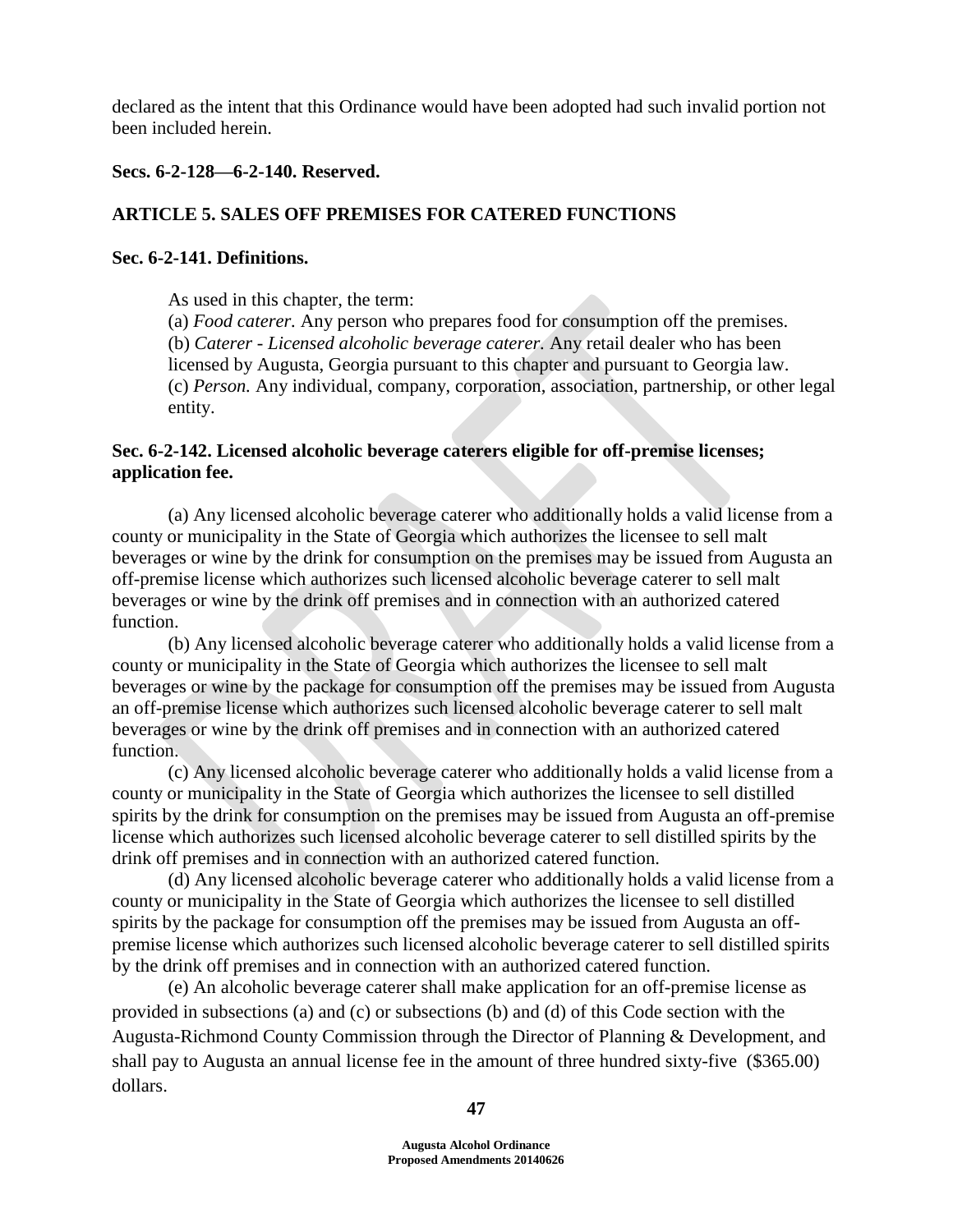### **Sec. 6-2-143. Event permits.**

In order to distribute or sell distilled spirits, malt beverages, or wine at an authorized catered function in Augusta, a licensed alcoholic beverage caterer shall be required to:

(a) Apply to the Augusta-Richmond County Commission through the Director of Planning & Development for an event permit. Augusta shall charge a fee of twenty-five dollars (\$25.00) for such event permit except as hereinafter provided for one whose alcoholic beverage caterer's license was issued by a political subdivision other than Augusta. The application shall include the name of the caterer; the date, address, and time of the event; and the licensed alcoholic beverage caterer's license number. When the catered function is domiciled in Augusta and the alcoholic beverage caterer's license was issued by a political subdivision other than Augusta, Augusta shall charge an event permit fee of fifty dollars (\$50.00) and levy local excise taxes on the total quantity of alcoholic beverages brought into such political subdivision by the caterer. Applications for event permits should be made to the Director of Planning & Development in accordance with the provisions of this Chapter; and

(b) Provide satisfactory reports to Augusta on forms provided by the Department of Planning & Development stating the quantity of any and all alcoholic beverages transported from the licensee's primary premises to the location of the authorized catered function and such other information as required by Augusta; and

(c) Maintain original local event permits and documents required by Augusta in the vehicle transporting the alcoholic beverages to the catered function at all times.

## **Sec. 6-2-144. Violations.**

(a) It shall be unlawful for a food caterer to distribute or sell distilled spirits, malt beverages, or wine off the premises of the food caterer's business without a license issued pursuant to this chapter. This subsection shall not affect any other provisions of this chapter which may require a food caterer who has a license to sell alcoholic beverages on the premises of the food caterer's business.

(b) It shall be unlawful for a licensed alcoholic beverage caterer licensed under this chapter to distribute or sell distilled spirits, malt beverages, or wine off premises except in connection with an authorized catered function within the scope of the event permit.

(c) It shall be unlawful for a licensed alcoholic beverage caterer to distribute or sell. (1) Distilled spirits in any jurisdiction which does not permit the sale of distilled

spirits by the drink for consumption only on the premises.

(2) Malt beverages or wine in any jurisdiction which does not permit the sale of

malt beverages or wine by the drink for consumption only on the premises. (d) It shall be unlawful for a licensed alcoholic beverage caterer to distribute or sell distilled spirits, malt beverages, or wine during any hours in which the sale of alcoholic beverages by the drink for consumption only on the premises is not permitted by Augusta.

(e) Sunday sales. An alcoholic beverage caterer wishing to cater an event or function on Sunday must comply with the requirements of state law with respect to the service of alcoholic beverages on Sunday.

(f) It shall be unlawful for a licensed alcoholic beverage caterer to employ any person under twenty-one (21) years of age who, in the course of such employment, would dispense, serve, sell, or handle alcoholic beverages. It is the intent of this subsection to prevent any person